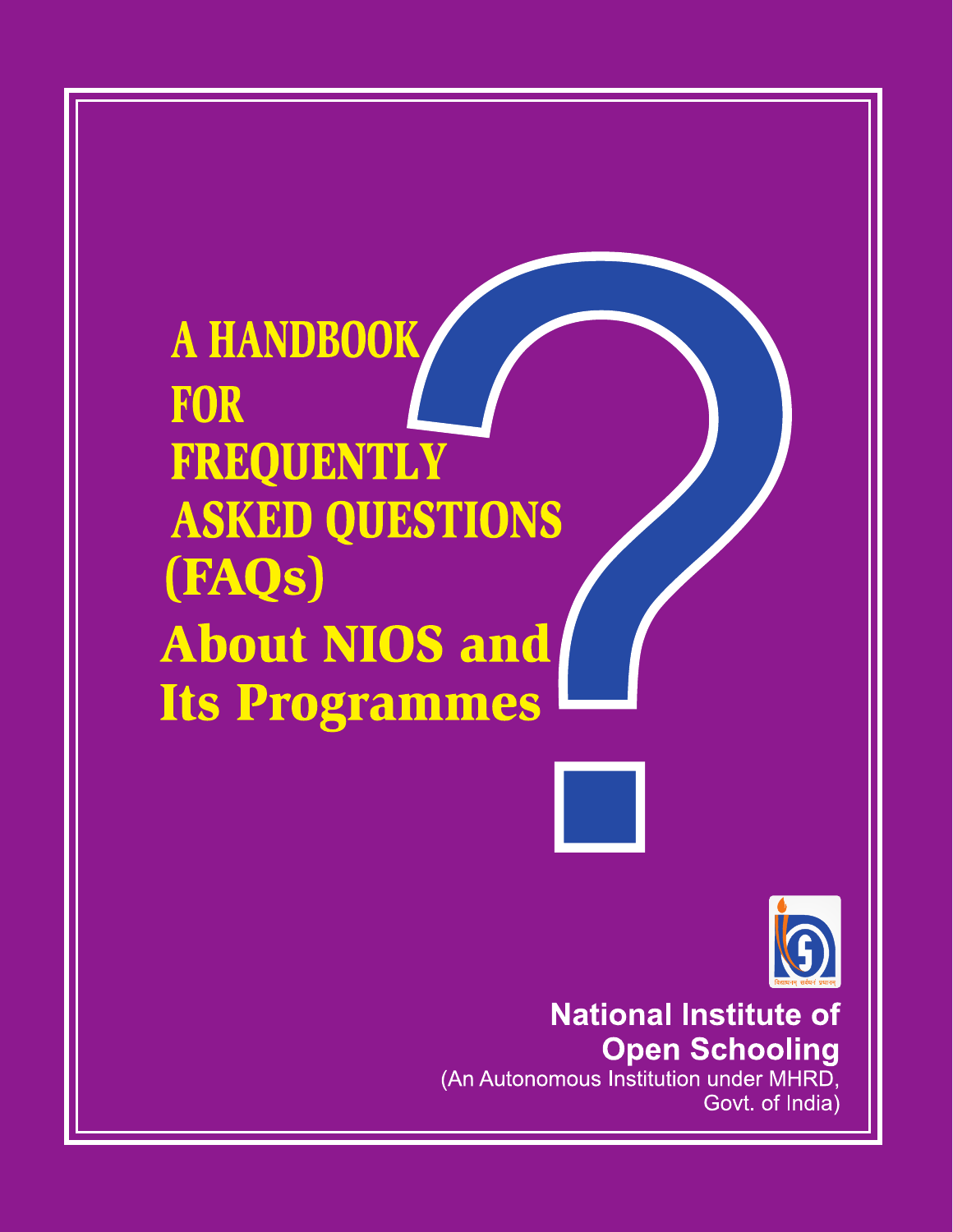# **A HANDBOOK FOR FREQUENTLY ASKED QUESTIONS (FAQS) ABOUT NIOS AND ITS PROGRAMMES**

#### **DEVELOPED AND DESIGNED BY**

- **Dr. Sanyam Bhardwaj**
- **Sh. S. K. Anand**
- **Sh. Aditi Ranjan Rout**
- **Dr. Sandhya Kumar**



## **NATIONAL INSTITUTE OF OPEN SCHOOLING**

**A-24-25, Sector-62, Noida, Gautam Budh Nagar, Uttar Pradesh-201309**

**THE LARGEST OPEN SCHOOLING SYSTEM IN THE WORLD**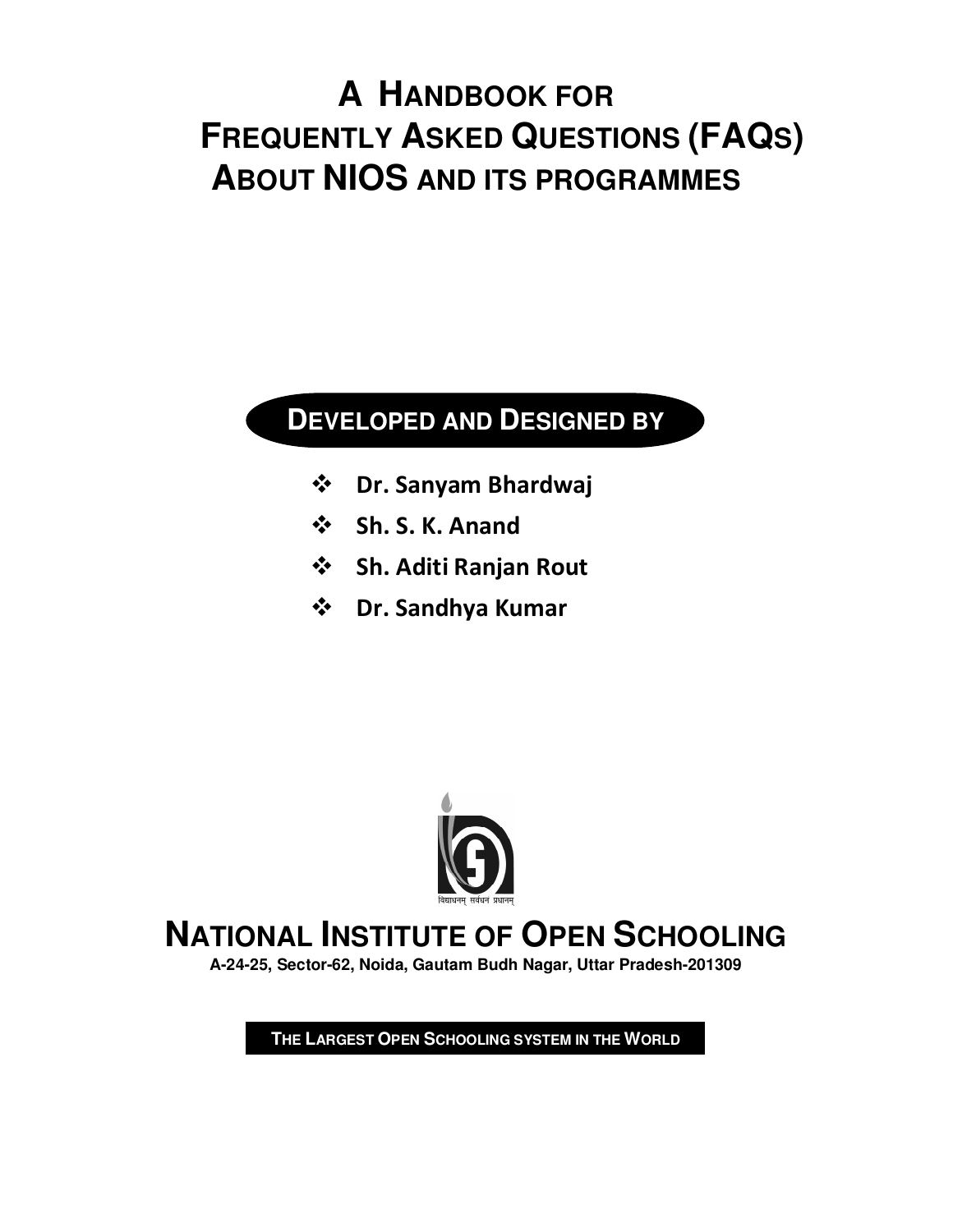NIOS/SSS/FAQ (English)/ 2014/1.0

<sup>©</sup> National Institute of Open Schooling

November, 2014 (3500 copies)

Published by the Secretary, National Institute of Open Schooling, A-24/25, Institutional Area, Sector-62, Noida-201309 and Printed at M/s Gita Offset Printers Pvt. Ltd., C-90, Okhla Industrial Area, Phase-I, New Delhi - 110020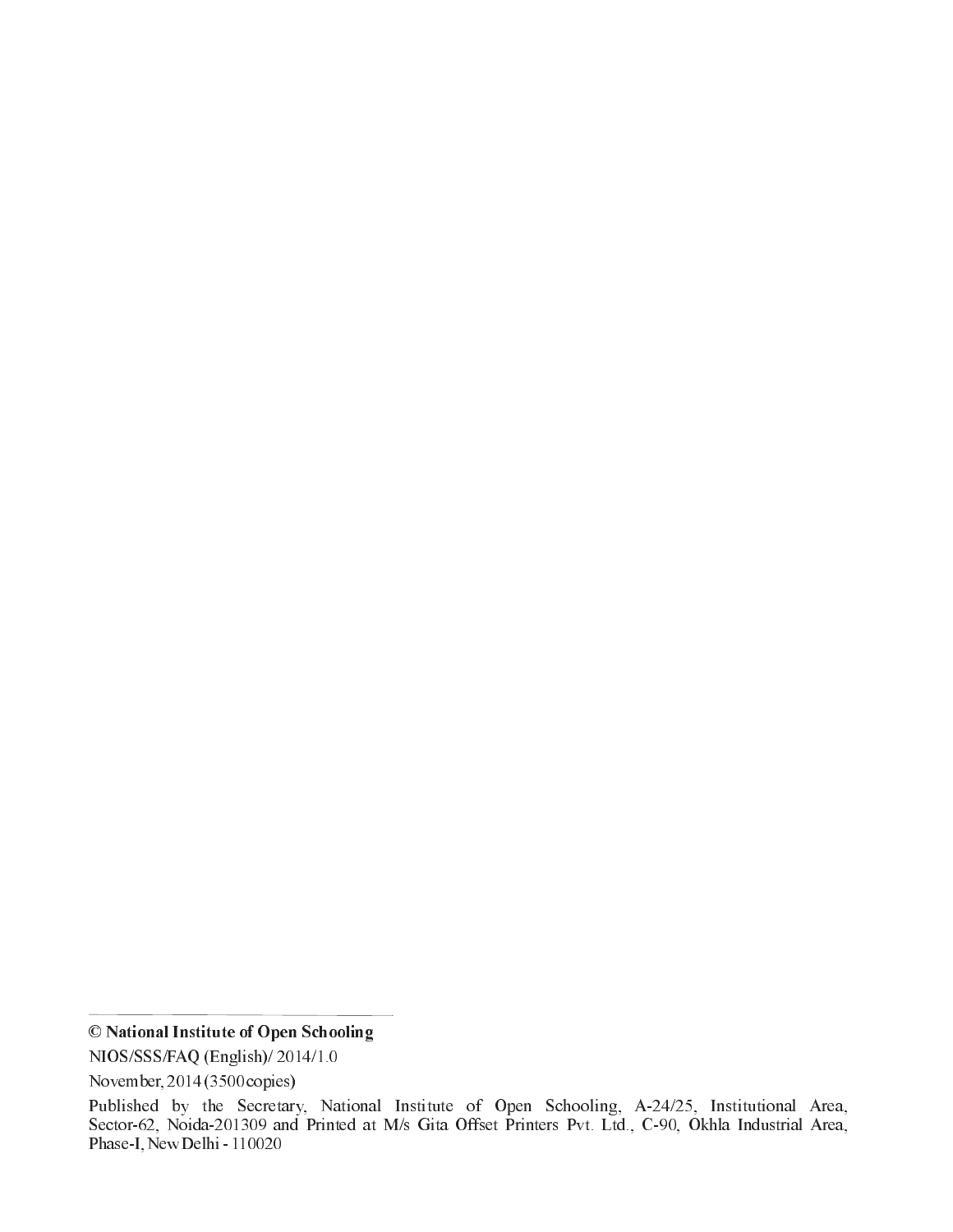

#### Foreword

Preface

| Chapter-1  | NIOS - An Open Schooling System                           | 1  |
|------------|-----------------------------------------------------------|----|
| Chapter-2  | Admission                                                 | 3  |
| Chapter-3  | <b>Academic Support</b>                                   | 10 |
| Chapter-4  | <b>Evaluation and Certification</b>                       | 13 |
| Chapter-5  | <b>Open Basic Education</b>                               | 17 |
| Chapter-6  | <b>Vocational Education</b>                               | 19 |
| Chapter-7  | On Demand Examination                                     | 21 |
| Chapter-8  | <b>ICT and Media Support</b>                              | 25 |
| Chapter-9  | Accreditation                                             | 26 |
| Chapter-10 | NIOS and Minority Education                               | 28 |
| Chapter-11 | Support Services at Regional Centres and Study<br>Centres | 32 |
| Chapter-12 | Dos and Don'ts                                            | 33 |
| Chapter-13 | <b>Counselling for Higher Studies</b>                     | 34 |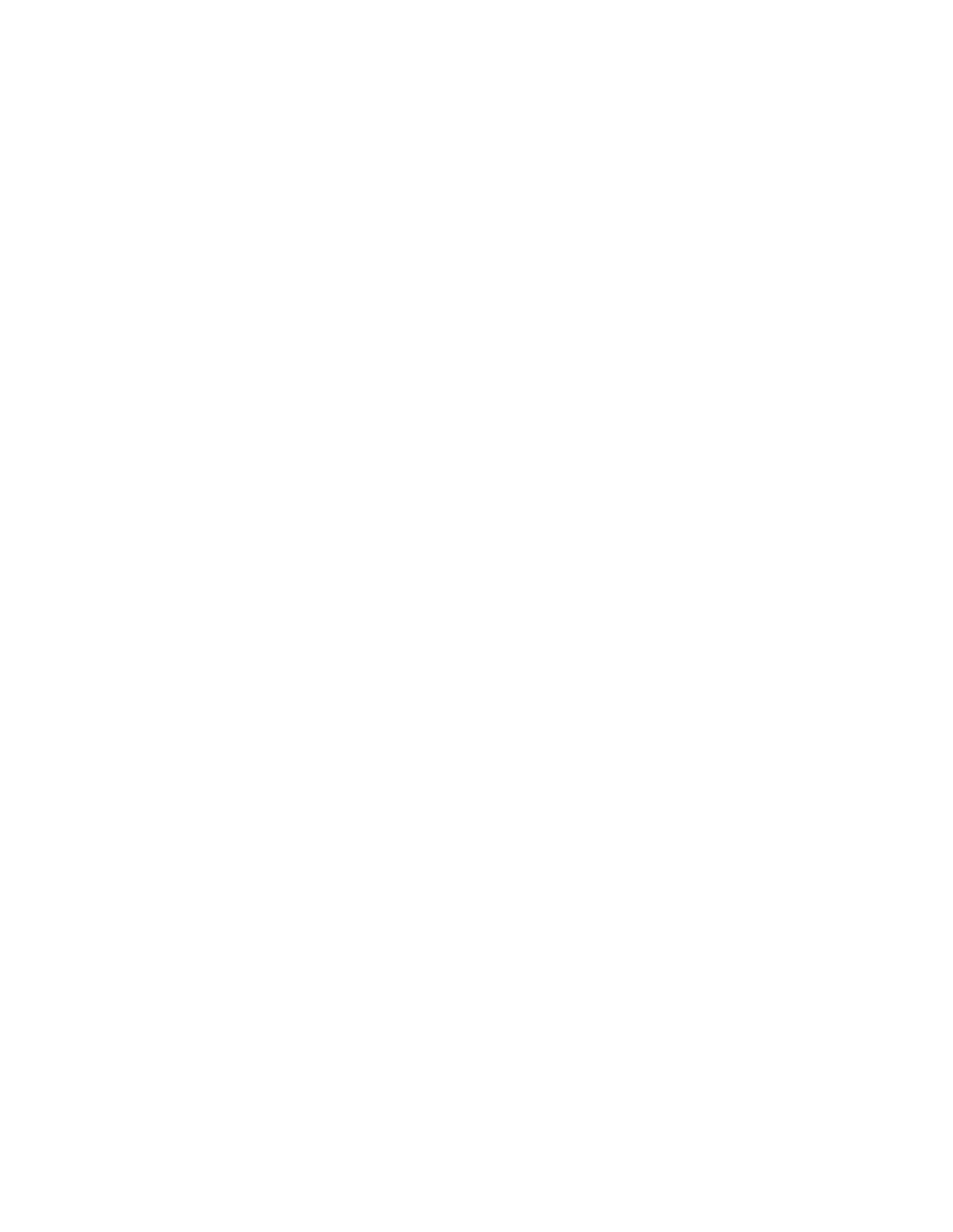### **FOREWORD**

With gradual and steady evolution since its inception on 23 November, 1989, the National Institute of Open Schooling (NIOS) has made its presence felt not only throughout the length and breadth of the country but also in the international arena. It provides a wider choice of the courses of study upto pre-degree level through Open and Distance Learning (ODL) mode of education. There are more than 6000 study centres of NIOS in India for delivery of its programmes like Open Basic Education, Secondary Education, Senior Secondary Education and Vocational Education. Some study centres of NIOS are in foreign countries also. In order t o cater to the educational needs of varied clientele, NIOS has planned to set up quite a large number of study centres in India and foreign countries.

With such a vast organizational frame of NIOS, it is natural that prospective students and students enrolled in NIOS make various types of queries about admission, courses of study, support services and examination system at different levels. The institutions/ organization applying for accreditation from NIOS as study centres seek various types of information from time to time.

Although, NIOS has set up a user friendly Learner Support Centre (LSC) through which callers can get details about NIOS programmes and activities, yet it has been observed that many queries continue to be replied/ clarified by the constituents of NIOS. Dr. Sanyam Bhardwaj, Director, Department of Student Support Services, NIOS took a significant initiative to compile a Handbook on Frequently Asked Questions about NIOS and its programmes. He has consulted all Departments and Units of NIOS in this endeavour. I also appreciate Sh. U.N. Khaware, Former Secretary, Sh. C. Dharuman, Secretary & Director (Evaluation), Dr. Kuldeep Agarwal, Director (Academic) and officials of Vocational Education Department for supporting this initiative of Department of Student Support Services.

I feel that this Handbook will prove very useful for NIOS constituents, present and prospective study centres and general public. This document will be placed on NIOS website also for wider dissemination and use of its content.

I appreciate the efforts made by Dr. Sanyam Bhardwaj and his staff in compiling this Handbook. Comments and suggestions about this document are welcome.

**November, 2014 J. Alam Joint Secretary, MHRD & Chairman, NIOS**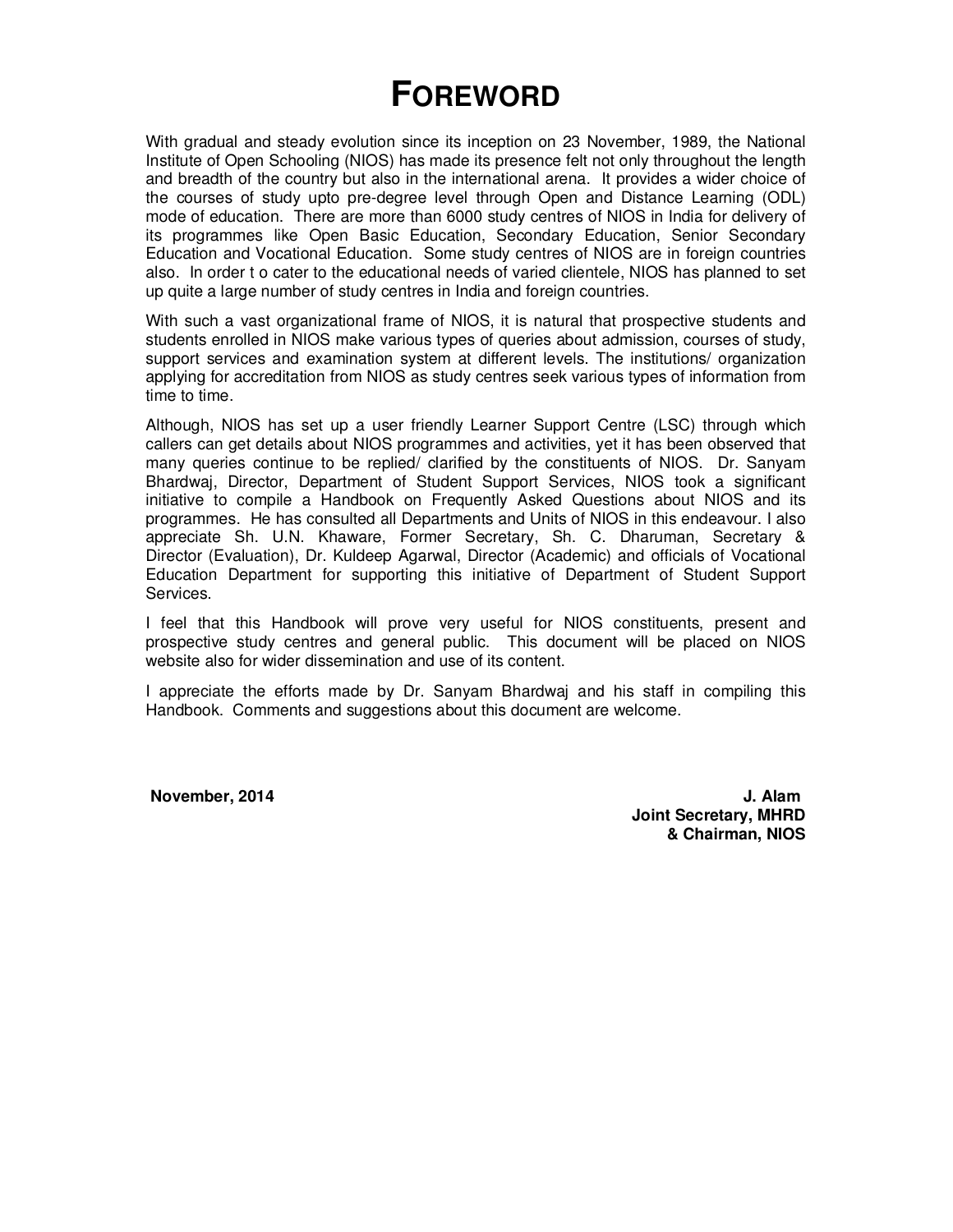#### **PREFACE**

The Open and Distance Learning (ODL) mode of education to serve the educational needs of varied clientele is in the process of taking firm roots in India. The National Institute of Open Schooling (NIOS) has been endeavouring to place the Open Schooling System on a sound pedestal. In consonance with the philosophy of the ODL mode of education, NIOS has introduced several innovative features that are not generally available in the formal schooling system. Some such features are :-

- $\div$  Freedom to learn at one's own place and pace.
- Flexibility including (i) round the year admission, (ii) wider choice of courses, (iii) examination when learner wants (nine chances to appear in examination with facility of credit accumulation), and (iv) facility of On Demand Examination.
- Relevance of Vocational Education courses as these are functional and useful in daily life and set the pathway for the world of work.
- ◆ Option of choosing Vocational subjects with Academic courses.
- ❖ Credit accumulation facility.
- \* Transfer of Credits facility from other Boards of School Education.
- Personal Contact Programme (PCP)
- Tutor Marked Assignments (TMA)
- ❖ ICT and Media support to learners.
- Support services in the constituents of NIOS and in the Study Centres.

It is but natural that when several innovative features become part of a new system of education, the prospective clientele would like to seek certain clarifications and relevant informational inputs. A frequently asked query relates to recognition of certificates of NIOS. In this connection, it may be stated that NIOS (an organization under the Government of India, Ministry of Human Resource Development) has been vested with the authority to enroll, examine and certify students in school education courses upto the pre-degree level. Now it is well known that NIOS, like CBSE and CISCE, acts as a national level Board of school education. The students who successfully complete their courses of study from NIOS are not in a disadvantageous position in matters such as applying for competitive examinations and seeking admission in higher education courses etc.

In early years of working of NIOS, the queries from general public, students and institutions about it were being attended generally by the concerned Departments. With setting up of the Department of Student Support Services in July, 2002, this new department has been equipped with facilities to respond to most of the queries pertaining to the programmes and activities of NIOS. Now in addition to the email id of the Regional Centres, the learners can contact the Learner Support Centre of NIOS at lsc@nios.ac.in. It is a one call- User Friendly Learner Support Centre through which callers can have response to their queries by interacting with the executives from 9:30 am to 5:30 pm; and from 5:30 pm to 9:30 am through IVRS. Besides this, most of the informational inputs about NIOS are available on its website **www.nios.ac.in.** 

It has been felt for quite some time that we may bring out a "Handbook on Frequently Asked Questions (FAQs) about NIOS and its Programmes". The Department of Student Support Services has compiled a Handbook based on the information available in various documents as also by taking more informational inputs from the constituents of NIOS. I hope that this Handbook will empower all officers and members of the staff to respond to queries of various types such as courses of study, flexibilities of the system, examination and certification, accreditation, minority education, ICT and media support, and support services at Regional Centres. With this Handbook in one's possession, any of the officer or the staff member would be able to satisfy the visitors or callers about the information sought by them.

We invite comments and suggestions on the content and usefulness of this Handbook.

#### **November, 2014**

 **Dr. Sanyam Bhardwaj Director, Department of Student Support Services, NIOS**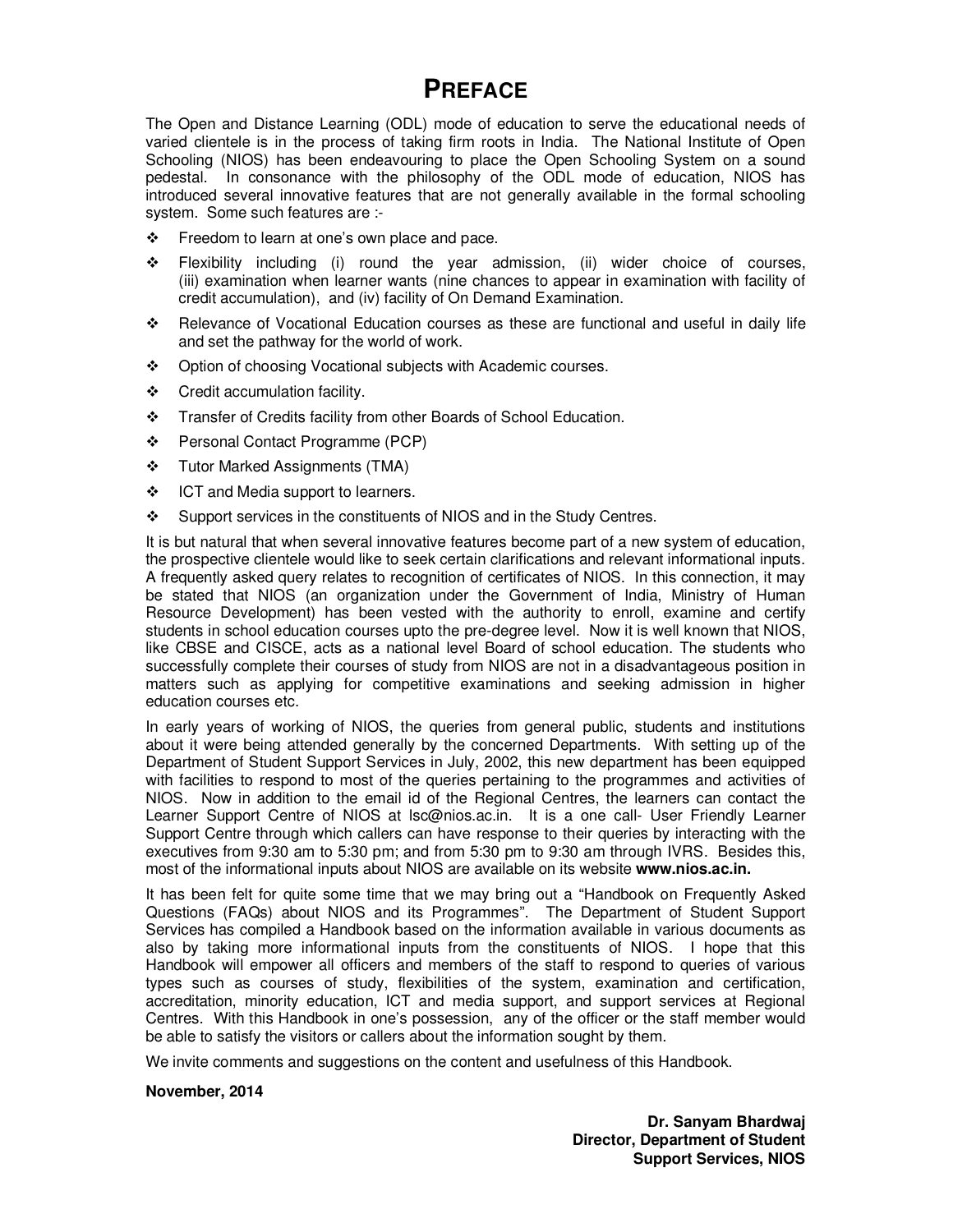

#### **NIOS –AN OPEN SCHOOLING SYSTEM**

| 1. | <b>What is NIOS?</b>                                                                                                                                                                                                                                                                                                                                                                                                                                                                                                                                                                                                                                     |  |
|----|----------------------------------------------------------------------------------------------------------------------------------------------------------------------------------------------------------------------------------------------------------------------------------------------------------------------------------------------------------------------------------------------------------------------------------------------------------------------------------------------------------------------------------------------------------------------------------------------------------------------------------------------------------|--|
|    | Ans: The National Institute of Open Schooling (NIOS) is an educational<br>organisation which imparts education through Open and Distance Learning Mode<br>and also conducts examinations for grant of certificates upto pre-degree level at<br>par with other National Boards viz. the Central Board of Secondary Education<br>(CBSE) and Council for the Indian School Certificate Examination (CISCE).                                                                                                                                                                                                                                                 |  |
| 2. | What is Open and Distance Learning system?                                                                                                                                                                                                                                                                                                                                                                                                                                                                                                                                                                                                               |  |
|    | Ans: Open and Distance learning (ODL) is an innovative approach of providing<br>opportunity of learning through Self Learning Material (SLM) and certain other<br>strategies in a flexible manner at the pace of learners. In this mode, the learner is<br>also provided academic support in the form of PCP and TMA in addition to SLM.                                                                                                                                                                                                                                                                                                                 |  |
| 3. | What is the difference between Open Schooling and Regular Schooling?                                                                                                                                                                                                                                                                                                                                                                                                                                                                                                                                                                                     |  |
|    | Ans: Regular Schooling is a traditional method of face to face learning in a formal<br>set-up of class room situation with a rigid time-table; whereas Open Schooling is a<br>flexible method of providing self learning and its evaluation to a learner according<br>to his/her own schedule. The Open learning system is very helpful to learners who<br>could not avail the facility of formal schooling on account of economic, social or<br>geographical considerations or they want to continue their study while working in<br>some gainful employment.                                                                                           |  |
| 4. | How different is NIOS from any other Institution for providing Education?                                                                                                                                                                                                                                                                                                                                                                                                                                                                                                                                                                                |  |
|    | Ans: The NIOS follows learner centric approach of teaching through Open and<br>Distance Learning (ODL) Mode. It offers a wide range of subjects in comparison to<br>any other formal schooling programme. The learners are free to choose subject<br>combination as per their needs and goals. The learners study at their own pace<br>with the help of specially designed Self Learning Materials (SLM). Learning is<br>supplemented by audio-video and face to face contact classes which are held at<br>the study centres on holidays and weekends. The learners have freedom to<br>appear in examination in their subjects as per their preparation. |  |
| 5. | What are the Courses offered by NIOS?                                                                                                                                                                                                                                                                                                                                                                                                                                                                                                                                                                                                                    |  |
|    | NIOS offers the following programmes /courses:-                                                                                                                                                                                                                                                                                                                                                                                                                                                                                                                                                                                                          |  |
|    | Open Basic Education (OBE) Programme, which includes following three levels<br>courses                                                                                                                                                                                                                                                                                                                                                                                                                                                                                                                                                                   |  |
|    | (i) OBE 'A' Level Course - Equivalent to class III                                                                                                                                                                                                                                                                                                                                                                                                                                                                                                                                                                                                       |  |
|    | (ii) OBE 'B' Level Course - Equivalent to class V                                                                                                                                                                                                                                                                                                                                                                                                                                                                                                                                                                                                        |  |
|    | (iii) OBE 'C' Level Course - Equivalent to class VIII                                                                                                                                                                                                                                                                                                                                                                                                                                                                                                                                                                                                    |  |
|    | <b>Academic Courses</b><br>a)                                                                                                                                                                                                                                                                                                                                                                                                                                                                                                                                                                                                                            |  |
|    | (i) Secondary Course-Equivalent to class X                                                                                                                                                                                                                                                                                                                                                                                                                                                                                                                                                                                                               |  |
|    | (ii) Senior Secondary Course-Equivalent to class XII                                                                                                                                                                                                                                                                                                                                                                                                                                                                                                                                                                                                     |  |
|    | <b>Vocational Education Courses</b><br>b)                                                                                                                                                                                                                                                                                                                                                                                                                                                                                                                                                                                                                |  |
|    | Life Enrichment Programmes<br>c)                                                                                                                                                                                                                                                                                                                                                                                                                                                                                                                                                                                                                         |  |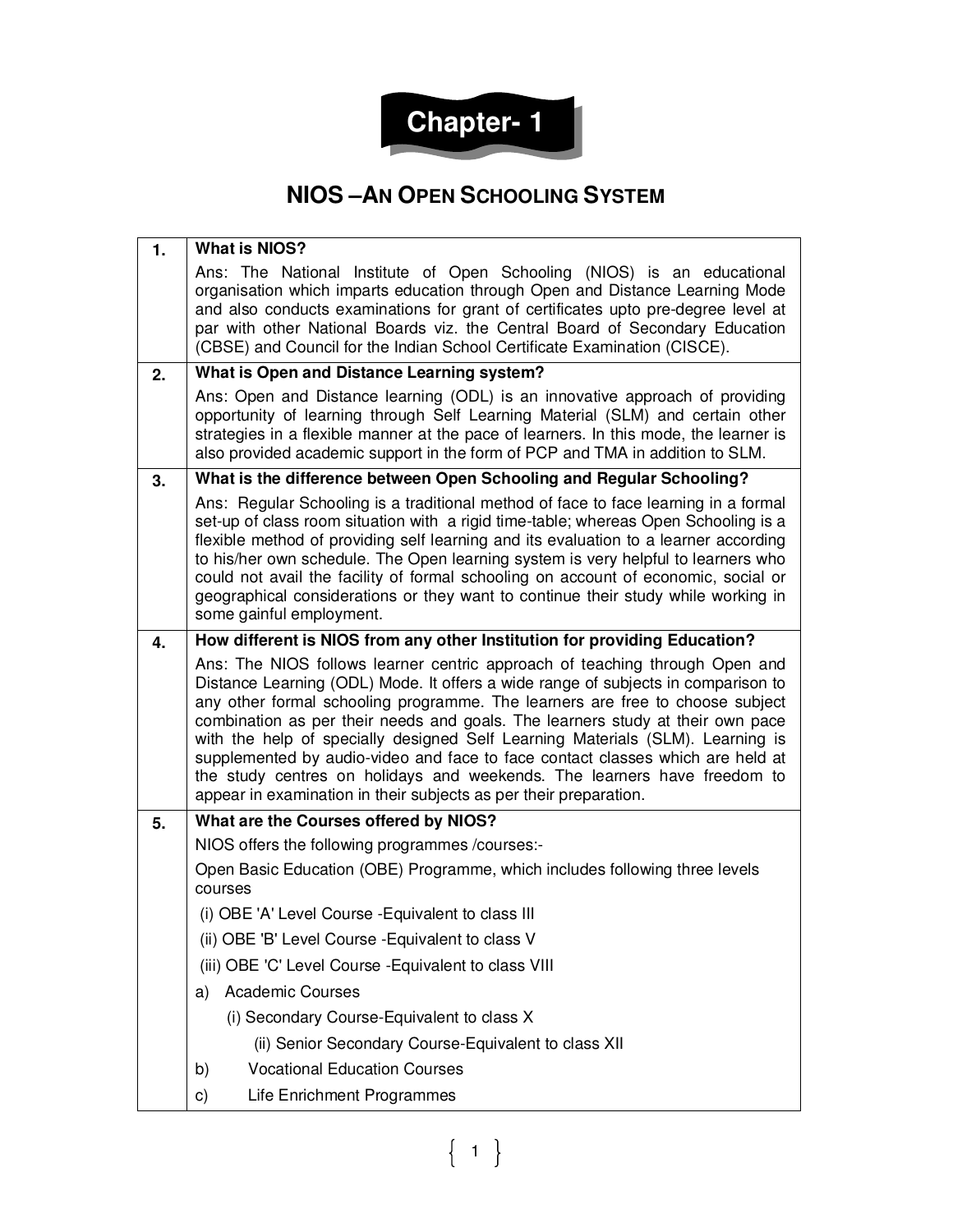| 6.  | Whether Secondary/Senior Secondary School Certificates obtained from<br>NIOS have the same recognition as of other Boards?                                                                                                                                                                                                                                                                                                                                                                                                                                                                                                    |  |
|-----|-------------------------------------------------------------------------------------------------------------------------------------------------------------------------------------------------------------------------------------------------------------------------------------------------------------------------------------------------------------------------------------------------------------------------------------------------------------------------------------------------------------------------------------------------------------------------------------------------------------------------------|--|
|     | Ans: Yes. The Secondary/Senior Secondary certificates obtained from NIOS have<br>the same recognition as certificates issued by other Boards. NIOS is vested with<br>the authority to conduct Public Examinations at Secondary and Senior Secondary<br>level vide Govt. of India's resolution dated 14 September 1990. Further, all the<br>Boards either National or State including NIOS are following the National<br>Curriculum Framework (2005). Thus, the Secondary and the Senior Secondary<br>Certificates of NIOS are equivalent and at par to the Secondary and the Senior<br>Secondary Certificate of other Boards. |  |
| 7.  | What is the organisational set-up of NIOS?                                                                                                                                                                                                                                                                                                                                                                                                                                                                                                                                                                                    |  |
|     | Ans: The Headquarter of NIOS is situated at A-24-25, Institutional Area, Sector-62,<br>NOIDA, (UP). The organizational structure includes five departments at the<br>Headquarter, nineteen Regional Centres, two Sub-Regional Centres and one Cell<br>located in different states/parts of the country. The departments of NIOS are (i)<br>Academic (ii) Vocational Education (iii) Evaluation (iv) Student Support Services<br>and (v) Administration.                                                                                                                                                                       |  |
| 8.  | How can I get information about the working of NIOS?                                                                                                                                                                                                                                                                                                                                                                                                                                                                                                                                                                          |  |
|     | Ans: You can visit NIOS website www.nios.ac.in or contact on Phone at                                                                                                                                                                                                                                                                                                                                                                                                                                                                                                                                                         |  |
|     | EPABX: 120-4089800, Toll Free No. 18001809393                                                                                                                                                                                                                                                                                                                                                                                                                                                                                                                                                                                 |  |
| 9.  | By which resolution, NIOS has been vested with the authority to conduct<br>examination at school level and for certification thereof?                                                                                                                                                                                                                                                                                                                                                                                                                                                                                         |  |
|     | Ans: The Government of India vide resolution no. F5.24/90Sch.3 dated 14 <sup>th</sup><br>September, 1990 published in part-I section no. 42 of the Gazette of India on 20 <sup>th</sup><br>October, 1990 vested in NIOS the authority to conduct examinations at school<br>level and for certification thereof.                                                                                                                                                                                                                                                                                                               |  |
| 10. | Has the Association of Indian Universities granted equivalency to NIOS<br>Certificates?                                                                                                                                                                                                                                                                                                                                                                                                                                                                                                                                       |  |
|     | Ans: Yes, the Association of Indian Universities vide its letter no. EV11/(354)/91<br>dated 25 <sup>th</sup> July, 1991 has granted equivalency of courses of NIOS with those of<br>other examinations of recognised Boards for purpose of admission to higher<br>studies in Indian Universities.                                                                                                                                                                                                                                                                                                                             |  |
| 11. | Whether a candidate passing the Secondary Examination from NIOS can<br>take admission in class XI of any other Board?                                                                                                                                                                                                                                                                                                                                                                                                                                                                                                         |  |
|     | Ans: Yes. As all the Boards whether National or of States including NIOS are<br>following the National Curriculum Framework -2005 brought out by NCERT, hence,<br>the NIOS students who have passed the Secondary examination from it are<br>eligible to seek admission in Class XI of any other Board.                                                                                                                                                                                                                                                                                                                       |  |
| 12. | Whether a candidate passing the Senior Secondary examination from NIOS<br>is eligible for admission in Universities and Professional Colleges?<br>Yes. NIOS learners are eligible to seek admission in any university and<br>professional college if otherwise fulfilling the eligibility criteria of that particular<br>university/professional college.                                                                                                                                                                                                                                                                     |  |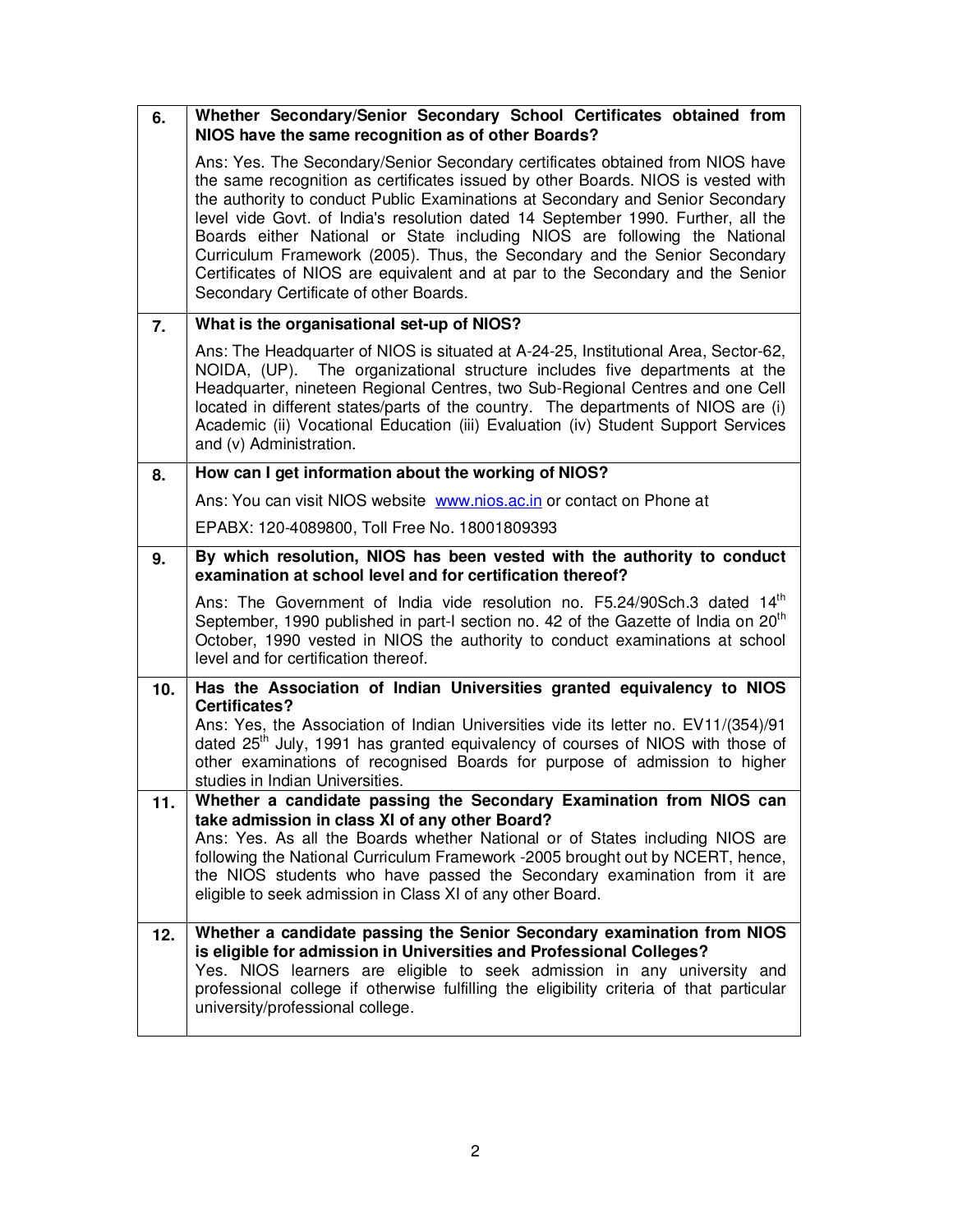# **Chapter- 2**

### **ADMISSION**

| 13. | What is the procedure for taking admission in NIOS?                                                                                                                                                                                                                                                                                                                                       |  |  |
|-----|-------------------------------------------------------------------------------------------------------------------------------------------------------------------------------------------------------------------------------------------------------------------------------------------------------------------------------------------------------------------------------------------|--|--|
|     | Ans: NIOS has introduced 100% On-line admission at the Secondary and the<br>Senior Secondary level in order to facilitate learners in registering themselves<br>with it.                                                                                                                                                                                                                  |  |  |
|     | Under this scheme, learners have three options:                                                                                                                                                                                                                                                                                                                                           |  |  |
|     | They can register themselves on-line directly by visiting the website of<br>(i)<br>NIOS i.e., www.nios.ac.in                                                                                                                                                                                                                                                                              |  |  |
|     | They may visit their nearest AI (Study Centre)/Facilitation Centre and take<br>(ii)<br>their help for On-line registration.                                                                                                                                                                                                                                                               |  |  |
|     | (iii) They may visit their Regional Centres and take their help for on line<br>registration.                                                                                                                                                                                                                                                                                              |  |  |
|     | (iv) Candidates can also use the Services of Common Services Centres of<br>Govt. of India for On-line registration throughout the Country.                                                                                                                                                                                                                                                |  |  |
| 14. | What is the eligibility criteria for admission to Secondary Course?                                                                                                                                                                                                                                                                                                                       |  |  |
|     | Ans: A person who has passed class VIII and has valid proof of attaining 14<br>years of age can apply for registration to a Secondary Course.                                                                                                                                                                                                                                             |  |  |
|     | A self certificate "I have studied enough to be able to pursue Secondary course"<br>is also eligible for admission to the Secondary course.                                                                                                                                                                                                                                               |  |  |
|     | A person who had studied at Secondary level can also seek admission in NIOS<br>either to complete his course or to improve his performance.                                                                                                                                                                                                                                               |  |  |
| 15. | What is the valid proof of date of birth?                                                                                                                                                                                                                                                                                                                                                 |  |  |
|     | Ans. The certificate of date of birth issued by a Municipal Corporation, a<br>Municipal body, a village Panchayat or any other body' authorised by Registrar,<br>Birth and Death, Government of India is a valid proof. However, in case of<br>orphans, street children etc., a medical certificate in respect of age issued by<br>Government Hospital is also acceptable as valid proof. |  |  |
| 16. | What is the validity period of admission?                                                                                                                                                                                                                                                                                                                                                 |  |  |
|     | Ans: Admission once registered is valid up to next 5 years.                                                                                                                                                                                                                                                                                                                               |  |  |
| 17. | Does NIOS allow any fees concession?                                                                                                                                                                                                                                                                                                                                                      |  |  |
|     | Ans: Fee concession is provided to female and SC/ST/Ex-Servicemen and the<br>differently abled candidates as per NIOS norms.                                                                                                                                                                                                                                                              |  |  |
| 18. | Can any learner take direct admission in the Senior Secondary courses?                                                                                                                                                                                                                                                                                                                    |  |  |
|     | Ans: No. To take admission in the Senior Secondary course, the candidate must<br>have passed the Secondary course from a recognised Board.                                                                                                                                                                                                                                                |  |  |
| 19. | What is minimum age to take admission in the Senior Secondary Course?                                                                                                                                                                                                                                                                                                                     |  |  |
|     | Ans: The minimum age to take admission in the Senior Secondary Course is 15<br>years, as on 31 <sup>st</sup> July of the year of admission.                                                                                                                                                                                                                                               |  |  |
| 20. | What are the mediums of studies available in NIOS?                                                                                                                                                                                                                                                                                                                                        |  |  |
|     | Ans: The NIOS offers the Secondary courses in English, Hindi, Urdu, Marathi,<br>Telugu, Gujarati, Malayalam and Odia mediums; and the Senior Secondary<br>courses in English, Hindi, Urdu and Bengali mediums.                                                                                                                                                                            |  |  |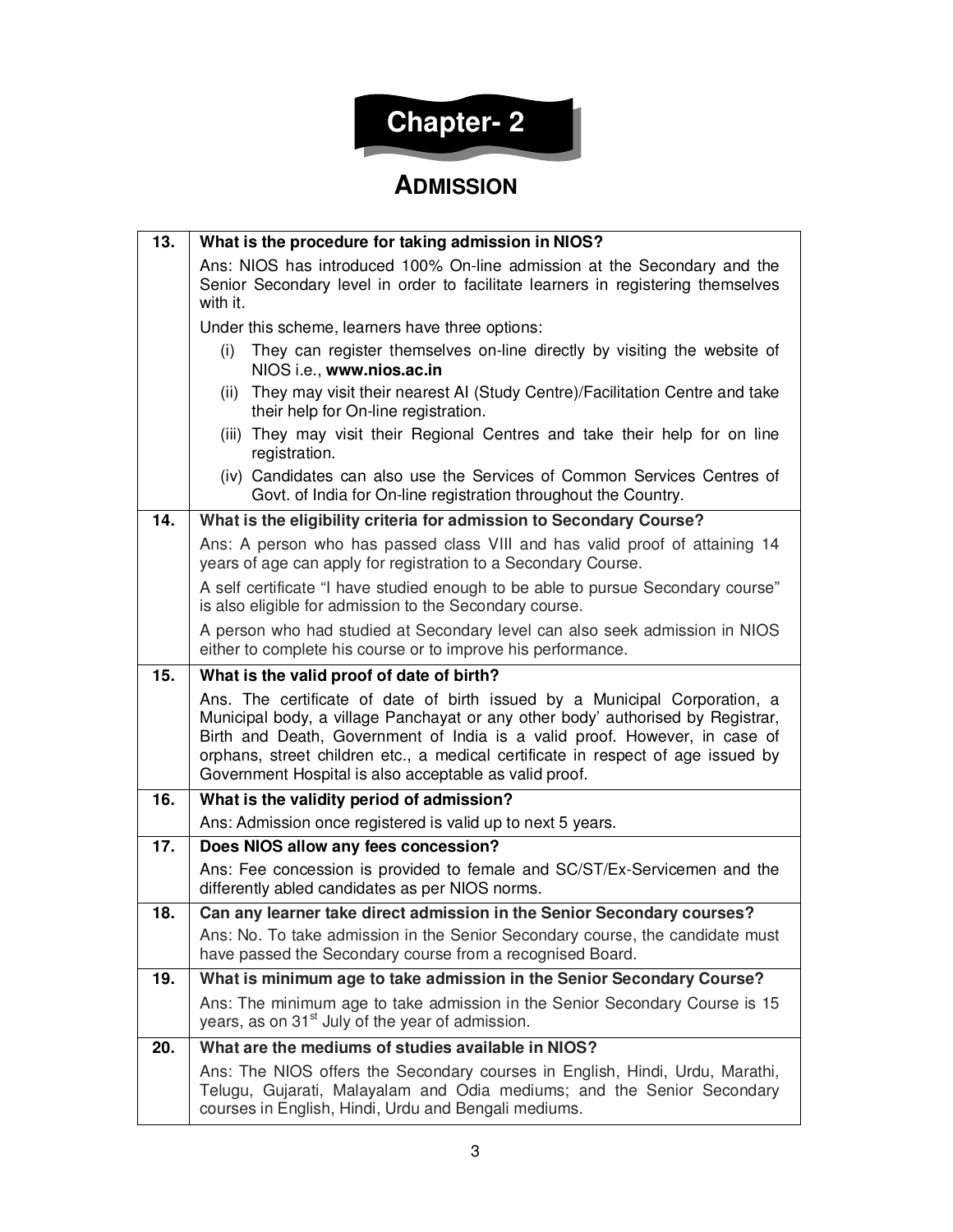| 21. | What are the subjects available for the Secondary Course (Class-X)?                                                                                                                                                                                                                                                                                                                                                |  |
|-----|--------------------------------------------------------------------------------------------------------------------------------------------------------------------------------------------------------------------------------------------------------------------------------------------------------------------------------------------------------------------------------------------------------------------|--|
|     | Ans.English, Urdu, Sanskrit, Bengali, Marathi, Telugu, Gujarati, Kannada,<br>Punjabi, Assamese, Nepali, Malayalam, Odia, Arabic, Persian,<br>Tamil.<br>Mathematics, Science and Technology, Social Science, Economics, Business<br>Studies, Home Science; Psychology, Indian Culture and Heritage, Painting, Data<br>Entry Operations.                                                                             |  |
| 22. | What are the subjects available for the Senior Secondary Course (Class-<br>$XII$ ?                                                                                                                                                                                                                                                                                                                                 |  |
|     | Ans: Hindi, English, Bengali, Tamil, Urdu, Sanskrit, Mathematics, Physics,<br>Chemistry, Biology, History, Geography, Political Science, Economics, Business<br>Studies, Accountancy, Home Science, Psychology, Computer Science,<br>Sociology, Painting, Environmental Science, Mass Communication, Data Entry<br>Operations. In this regard, please check the latest Academic Prospectus.                        |  |
| 23. | Can I change my subjects during the validity period of my admission?                                                                                                                                                                                                                                                                                                                                               |  |
|     | Ans: Yes, you can change one or more subjects, provided the total<br>number of subjects does not exceed seven. However, such a change is<br>permissible within four years of your registration, so that you can appear in Public<br>Examination within the validity period of admission. No change/addition of<br>subjects will be allowed in the first examination. Subjects already passed cannot<br>be changed. |  |
| 24. | How many subjects are required to be taken for obtaining the pass<br>certificate of Class-X?                                                                                                                                                                                                                                                                                                                       |  |
|     | Ans: For obtaining a pass certificate at the Secondary level, a learner is required<br>to pass in a minimum of five subjects including one or maximum two languages.                                                                                                                                                                                                                                               |  |
| 25. | Can I seek admission in additional subjects also?                                                                                                                                                                                                                                                                                                                                                                  |  |
|     | Ans: Yes, you can opt upto two additional subjects. Thus, in all you can choose<br>a maximum of seven subjects.                                                                                                                                                                                                                                                                                                    |  |
| 26. | What is the admission fee for registration and examination fees?                                                                                                                                                                                                                                                                                                                                                   |  |
|     | Ans: The latest fee structure for registration and examination is given on NIOS<br>website and in the prospectus.                                                                                                                                                                                                                                                                                                  |  |
| 27. | Can a student take admission in Secondary/Senior Secondary Course of<br>NIOS after passing the Secondary/Senior Secondary course from a formal<br>board?                                                                                                                                                                                                                                                           |  |
|     | Ans: Yes, if you have completed the Secondary/Senior Secondary Course from<br>any National/State Board of Education and want to take admission in NIOS for<br>the same course, you will be allowed to take admission in NIOS in upto four<br>subjects. On successful completion, you will get only the mark sheet. No<br>certificate is issued under dual/part admission scheme.                                   |  |
| 28. | Can a learner pursuing the academic stream opt for subjects of vocational                                                                                                                                                                                                                                                                                                                                          |  |
|     | stream also?<br>Ans: Yes, it is permissible.                                                                                                                                                                                                                                                                                                                                                                       |  |
| 29. | How do I get confirmation of my admission?                                                                                                                                                                                                                                                                                                                                                                         |  |
|     | Ans: Admission to a particular course is normally confirmed by NIOS by issuing<br>an identity card having your admission particulars as per the records available<br>with NIOS. On confirmation of admission, enrolment number is also informed to<br>the candidate.                                                                                                                                               |  |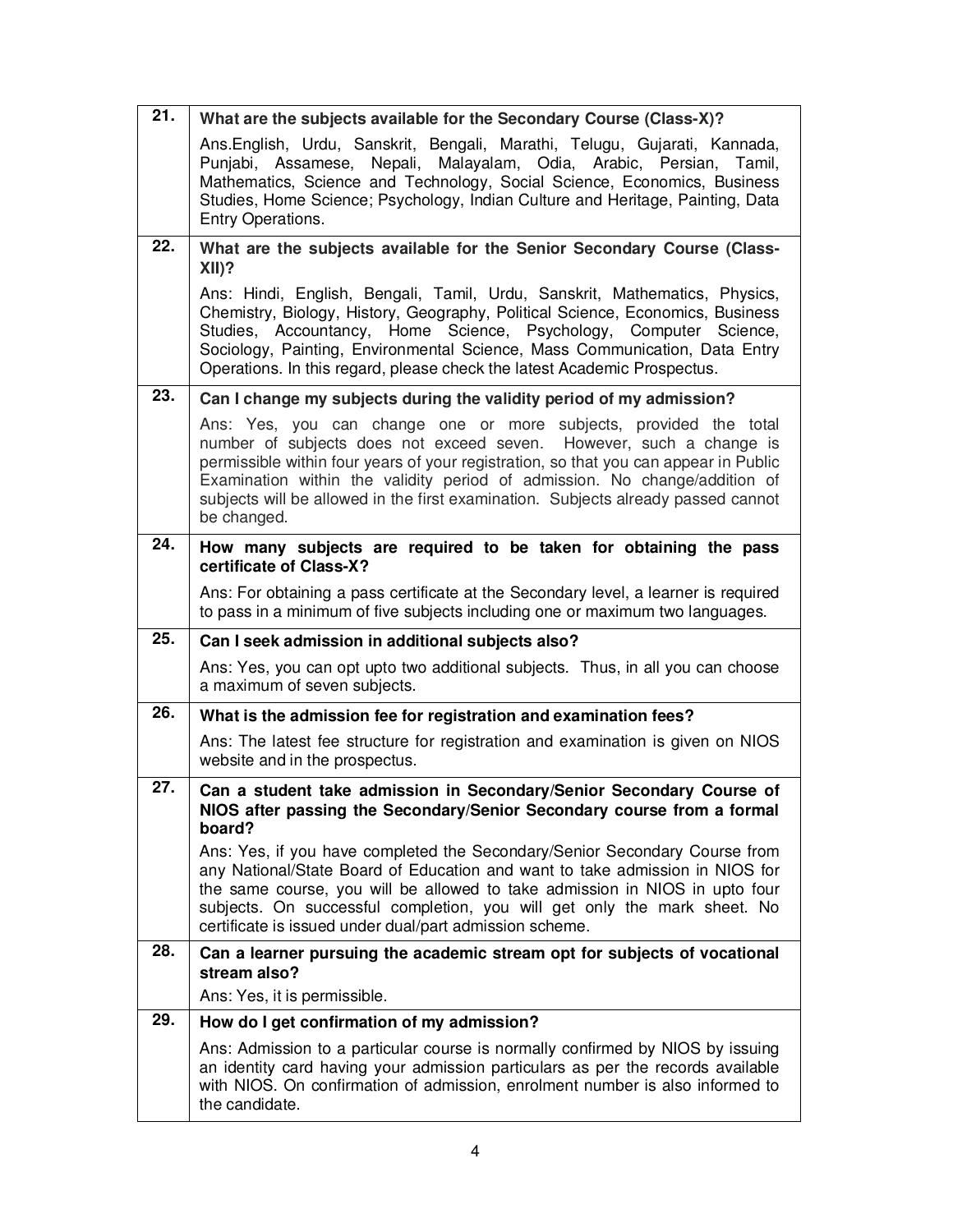| 30. | How do I get the self-instructional material?                                                                                                                                                                                                                                                                                                                                                                                           |  |
|-----|-----------------------------------------------------------------------------------------------------------------------------------------------------------------------------------------------------------------------------------------------------------------------------------------------------------------------------------------------------------------------------------------------------------------------------------------|--|
|     | Ans: The specially designed printed Self Learning Material for different subjects<br>alongwith other support material will be provided to you through post at your<br>home address. You are therefore expected to give your correct and complete<br>home address.                                                                                                                                                                       |  |
| 31. | How can I procure myself study material in case my parcel is not delivered?                                                                                                                                                                                                                                                                                                                                                             |  |
|     | Ans: In case of undelivered parcel of study material, you shall be required to pay<br>Rs. 100/- (Rupees one hundred only) by way of Demand Draft in favour of<br>Secretary, NIOS, Payable at NOIDA (U.P.) for re-despatch of study material at<br>your residence to the Dy. Director, Material Distribution Unit, C/o CWC, G T<br>Karnal Road, Rana Pratap Bagh, Delhi-110033                                                           |  |
| 32. | Is there any provision for correction in admission record?                                                                                                                                                                                                                                                                                                                                                                              |  |
|     | Ans: Yes, in case any particulars such as name, fathers name, mothers name,<br>date of birth, address and photo etc., are not correctly entered at the time of<br>admission, the learner may request for correction of the same by producing<br>supporting documents to the concerned Regional Centre. Guidelines in this<br>regard are also hosted on NIOS website.                                                                    |  |
| 33. | Can a learner change a subject or take additional subjects?                                                                                                                                                                                                                                                                                                                                                                             |  |
|     | Ans: A learner can change his/her subject or can add any additional subject after<br>taking admission, on payment of requisite fee.                                                                                                                                                                                                                                                                                                     |  |
| 34. | Do NIOS issue duplicate identity card?                                                                                                                                                                                                                                                                                                                                                                                                  |  |
|     | Ans: Yes, In case of loss of Identity card, a duplicate Identity card can be issued<br>after lodging an FIR with the concerned police station by the candidate. Then one<br>should apply on plain paper to the concerned Regional Centre of NIOS along<br>with the copy of FIR, the bank draft of requisite fee and two photographs.<br>Detailed guidelines can be seen on website in this regard.                                      |  |
| 35. | Can a learner choose any subject combination?                                                                                                                                                                                                                                                                                                                                                                                           |  |
|     | Ans: A learner can choose subjects of his/her choice from the list provided at<br>NIOS website and prospectus keeping in view the passing criteria and<br>Certification criteria, as also the requirement of other Boards/University for further<br>education.                                                                                                                                                                          |  |
| 36. | Can a learner take vocational subjects along with academic courses at<br>Secondary and the Senior Secondary level?                                                                                                                                                                                                                                                                                                                      |  |
|     | Ans: Yes, in order to make NIOS courses more meaningful, vocational courses<br>are offered independently or in combination with academic subjects at the<br>Secondary and the Senior Secondary level.                                                                                                                                                                                                                                   |  |
| 37. | Are the Common Services Centres (CSC) of Government of India<br>authorised to act as NIOS facilitation centres?                                                                                                                                                                                                                                                                                                                         |  |
|     | Ans: Yes, NIOS has entered into an MOU with CSC e-Governance India Ltd.,<br>Ministry of Information and Technology, Government of India. Under this MOU,<br>all the Common Services Centres throughout the country will be acting as<br>facilitation Centres of NIOS where any prospective candidates can avail various<br>on-line facilities of NIOS at the prescribed rates. These rates are given at page 7<br>to 9 of the Handbook. |  |
|     | The amout as per these rates is to be paid by the candidate to the facilitation<br>centre and will be in addition to the registration fee of NIOS.                                                                                                                                                                                                                                                                                      |  |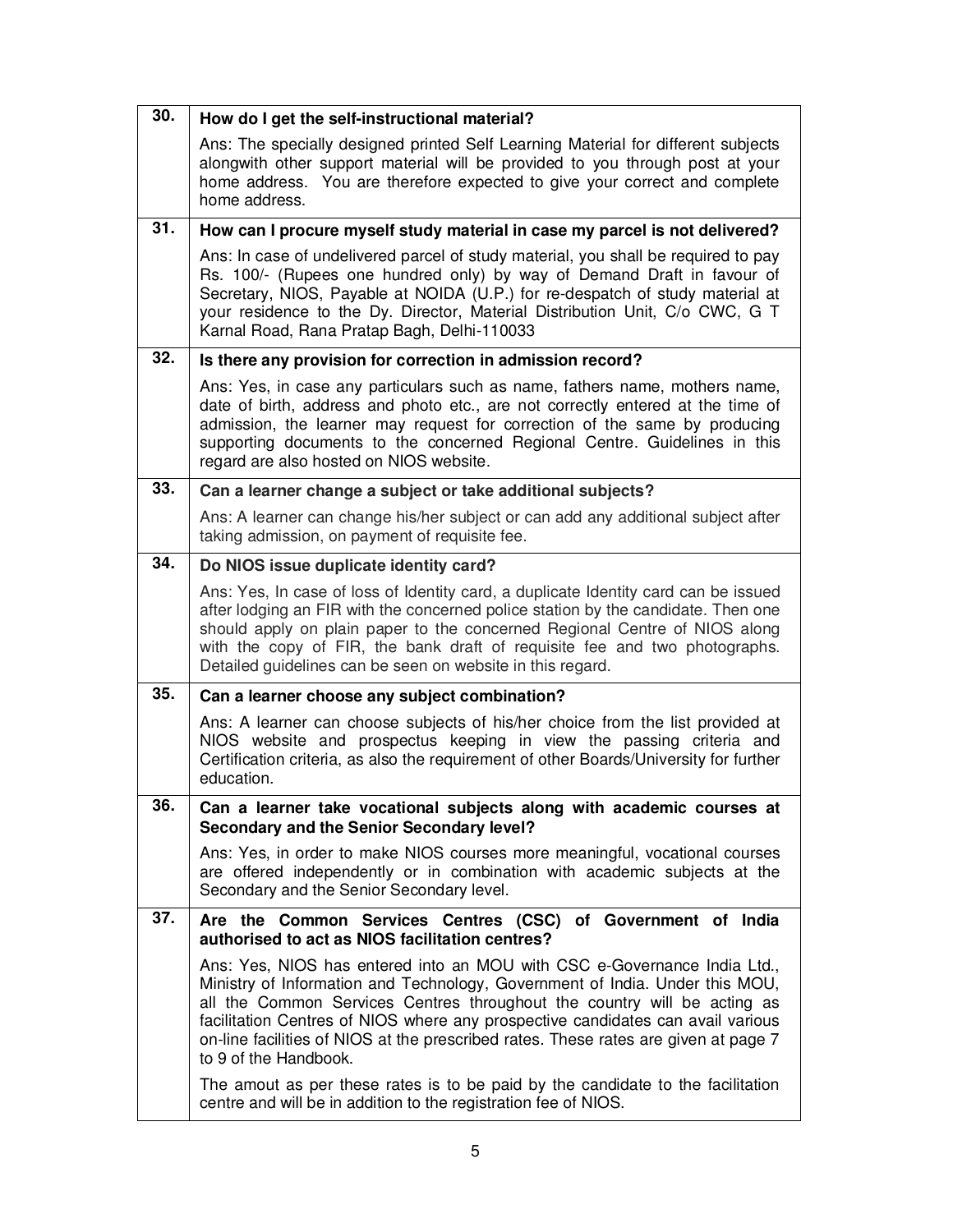| <b>S. No.</b>     | <b>State</b>             | <b>CSC Name</b>                     |
|-------------------|--------------------------|-------------------------------------|
| $\mathbf{1}$ .    | Andhra Pradesh           | Rajiv Citizen Service Centre        |
| $\overline{2}$ .  | Andaman and Nicobar      | eDweep                              |
| 3.                | <b>Arunachal Pradesh</b> | Common Services Centre (CSC)        |
| 4.                | Assam                    | Arunodoy Kendra                     |
| $\overline{5}$ .  | <b>Bihar</b>             | Vasudha                             |
| 6.                | Chandigarh               | <b>Gram Sampark Centre</b>          |
| 7.                | Chhattisgarh             | <b>Grameen Choice Centre</b>        |
| 8.                | Delhi                    | Jeevan Centre                       |
| 9.                | Goa                      | Lok Seva Kendra                     |
| 10.               | Gujarat                  | e-Gram                              |
| 11.               | Haryana                  | e-Disha                             |
| $\overline{1}2.$  | <b>Himachal Pradesh</b>  | Lok Mitra Kendra                    |
| 13.               | $J$ &K                   | <b>Khidmat Centre</b>               |
| $\overline{14}$ . | Jharkhand                | Pragya Kendra                       |
| 15.               | Karnataka                | Nemmadi Kendra                      |
| 16.               | Kerala                   | Akshaya Centre                      |
| 17.               | Lakshadweep              | Aashraya                            |
| 18.               | Madhya Pradesh           | Nagrik Suvidha Kendra               |
| 19.               | Maharashtra              | Maha e Seva Kendra                  |
| 20.               | Manipur                  | <b>Common Service Centre</b>        |
| 21.               | Meghalaya                | <b>Rainbow Centre</b>               |
| 22.               | Mizoram                  | Mizoram Online Centre (MOC)         |
| 23.               | Nagaland                 | Nagaland One, Common Service Centre |
| 24.               | Odisha                   | <b>Common Services Centre</b>       |
| 25.               | Puducherry               | <b>Common Services Centre</b>       |
| 26.               | Punjab                   | Gram Suvidha                        |
| 27.               | Rajasthan                | e-Mitra                             |
| 28.               | <b>Sikkim</b>            | <b>Common Services Centre</b>       |
| 29.               | <b>Tamil Nadu</b>        | People's Computer Centre            |
| 30.               | Tripura                  | e-Pariseva Kendra                   |
| 31.               | <b>Uttar Pradesh</b>     | Jan Seva Kendra                     |
| 32.               | Uttarakhand              | e-Uttara                            |
| 33.               | West Bengal              | Tathya Mitra Kendra                 |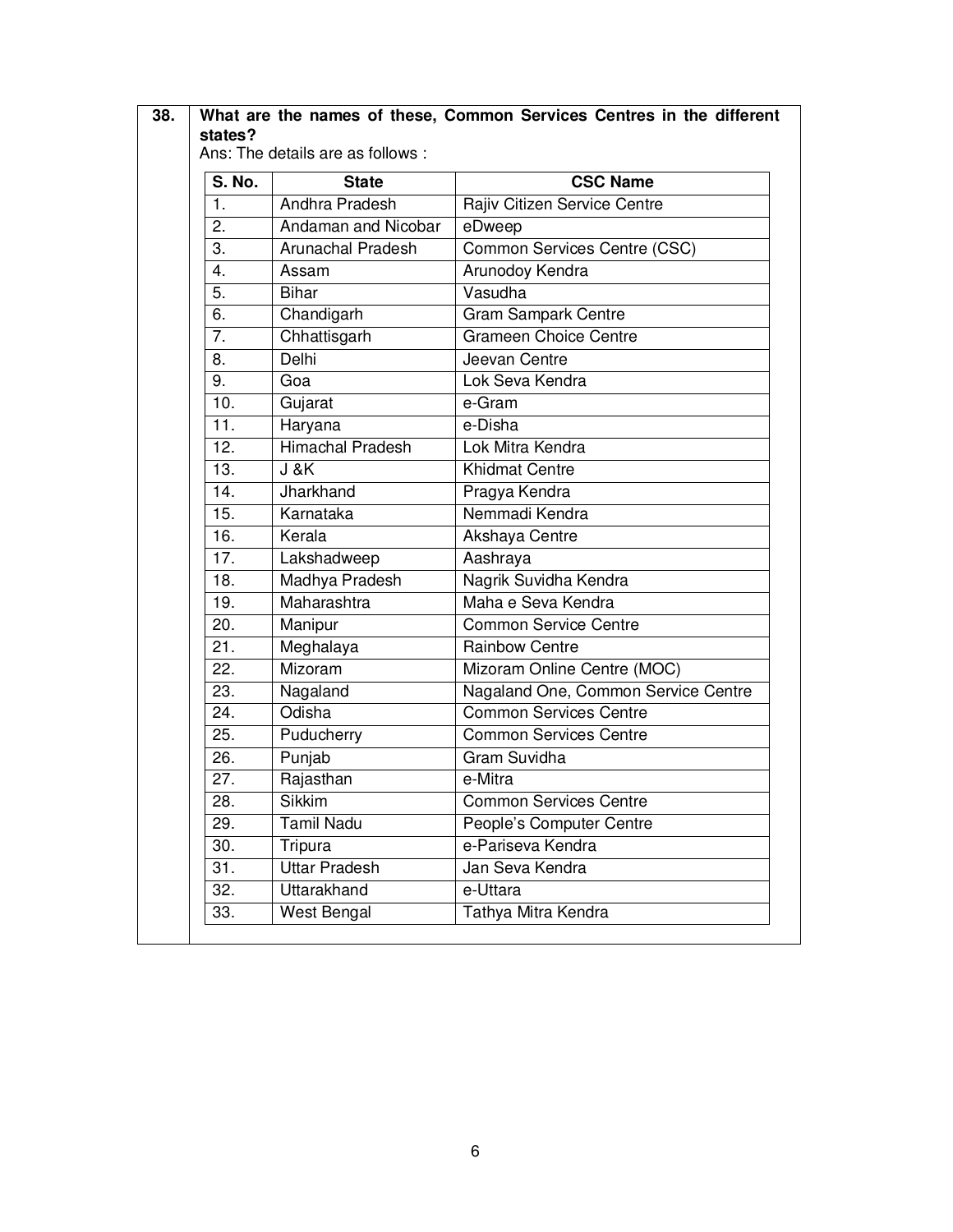#### **Rates / Charges of Common Services Centres(CSCs)/PCTIES for providing facility of ONLINE SERVICES**

| $\sqrt{2}$<br><b>Cost for Student ADMISSION FORM SUBMISSION</b> |                                                                                                  |                         |                      |  |
|-----------------------------------------------------------------|--------------------------------------------------------------------------------------------------|-------------------------|----------------------|--|
| S.No.                                                           | <b>Name of Service</b>                                                                           | <b>Type of Services</b> | <b>Amount in Rs.</b> |  |
| $\mathbf{1}$                                                    | Application form download, registration and online form filling                                  | Essential               | 10                   |  |
| $\overline{c}$                                                  | Submission and print of confirmation of registration receipt and address sheet @Rs. 5/- Per page | Essential               | 15                   |  |
| 3                                                               | <b>Actual Cost for Form Submission</b>                                                           | Essential               | 25                   |  |
| 4                                                               | Service Margin                                                                                   |                         | 8                    |  |
|                                                                 | Total Cost for Online Form Submission Only (Fee collection is not included)                      | <b>Essential</b>        | 33                   |  |
| 5                                                               | Payment gateway charges for course fee*                                                          | Optional                | 10                   |  |
| 6                                                               | Photo attachment and signature scan @Rs. 5/- Per soft copy of photo @ Rs. 2 per scan             | Optional                | $\overline{7}$       |  |
| 7                                                               | Actual cost for online submission                                                                | Optional                | 42                   |  |
| 8                                                               | Service Margin                                                                                   | Optional                | 13                   |  |
| Ш                                                               | <b>Total Cost for Online Submission (Including fee collection)</b>                               | <b>Optional</b>         | 55                   |  |
| 9                                                               | Photocopy of supporting Documents (4 pages) @Rs. 1/- Per page                                    | Optional                | 4                    |  |
| 10                                                              | Actual cost for offline submission                                                               | Optional                | 39                   |  |
| 11                                                              | Service margin                                                                                   | Optional                | 12                   |  |
| 12                                                              | Envelope and Postal Charges**                                                                    | Optional                | ~20                  |  |
| Ш                                                               | Total Cost for Offline Submission (Including fee collection and dispatch of registration form)   | <b>Optional</b>         | 71                   |  |

**(A)**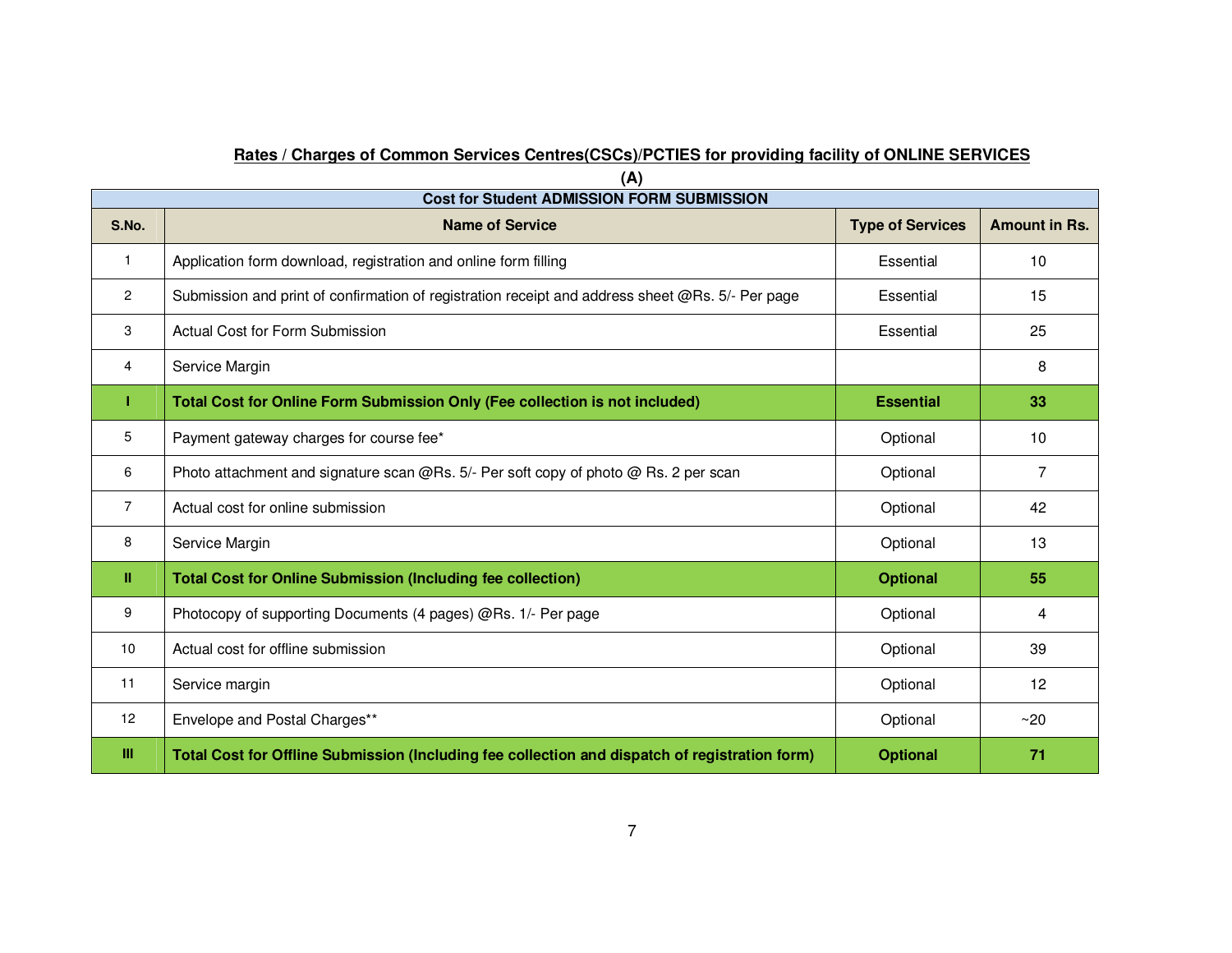| Rates of CSC/PCTIES for EXAMINATION FORM SUBMISSION to be charged from learners |                                                                                        |                         |               |  |
|---------------------------------------------------------------------------------|----------------------------------------------------------------------------------------|-------------------------|---------------|--|
| <b>No</b>                                                                       | <b>Service</b>                                                                         | <b>Type of Services</b> | Amount in Rs. |  |
|                                                                                 | Application Examination Form Download, Registration and On-line Form Filling           | Essential               | 5             |  |
| $\overline{c}$                                                                  | Printing of Acknowledgement Receipt                                                    | Essential               | 5             |  |
|                                                                                 | Service Margin                                                                         |                         | 3             |  |
|                                                                                 | Total Cost for Examination for Submission and Printing of Acknowledgement Receipt only | <b>Essential</b>        | 13            |  |
| 3                                                                               | Payment Gateway Charges for Examination Fee*                                           | Optional                | 10            |  |
| 4                                                                               | Printing of Acknowledgement Receipt @Rs. 5/- Per page                                  | Optional                | 5             |  |
| 5                                                                               | Download/ Printing of Exam Admit Card @Rs. 5/- Per page                                | Optional                | 5             |  |
|                                                                                 | <b>Actual Cost for Examination Form Submission</b>                                     |                         | 30            |  |
|                                                                                 | Service Margin                                                                         | Optional                | 9             |  |
| Ш                                                                               | Total Cost to the Candidate for Online Submission of Examination Form                  |                         | 39            |  |

\* Actual examination fee to be paid to the CSC/PCTIES Operator by the candidate \*\* Actual postal charges to be paid by the candidate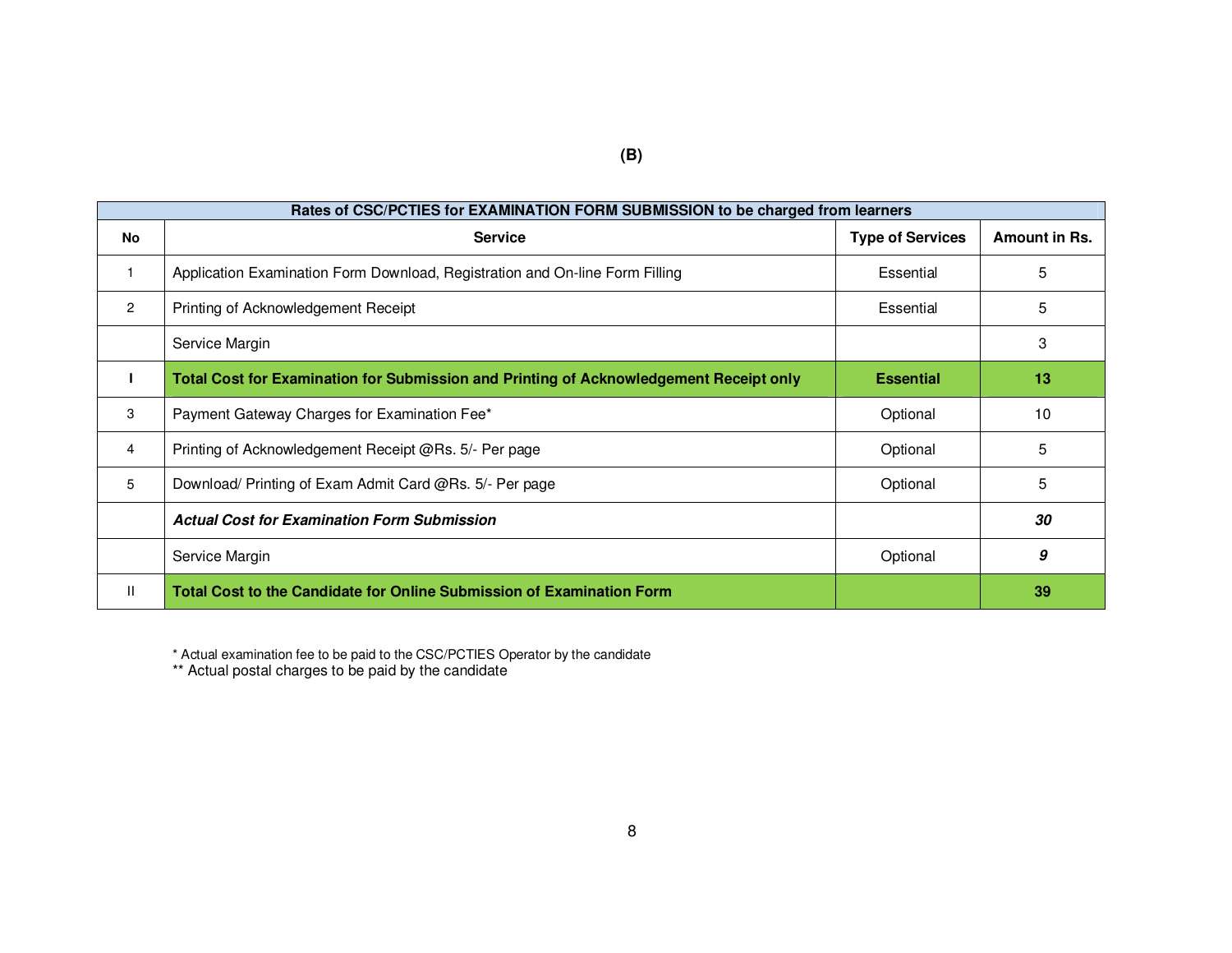|           | Rates of CSC/PCTIES for Result Declaration and Printing of Marksheet to be charged from learners |                        |        |  |
|-----------|--------------------------------------------------------------------------------------------------|------------------------|--------|--|
| <b>No</b> | <b>Service</b>                                                                                   | <b>Type of Service</b> | Amount |  |
|           | Download of marksheet                                                                            | Optional               | 5      |  |
| 2         | Printing of marksheet @Rs. 5/- Per page                                                          | Optional               | 5      |  |
|           | <b>Actual Cost for Result Declaration</b>                                                        |                        | 10     |  |
|           | Service Margin                                                                                   |                        | 3      |  |
|           | <b>Total Cost to the Candidate for Results</b>                                                   |                        | 13     |  |

#### **(D)**

| Other rates of CSC/PCTIES for NIOS Related Services to be charged from learners |                                                                |                        |                      |  |
|---------------------------------------------------------------------------------|----------------------------------------------------------------|------------------------|----------------------|--|
| <b>No</b>                                                                       | <b>Service</b>                                                 | <b>Type of Service</b> | <b>Amount in Rs.</b> |  |
|                                                                                 | For any status enquiry/ application tracking                   | Optional               | 5                    |  |
| $\overline{2}$                                                                  | Digital photography and printing of passport size photograph   | Optional               | 10                   |  |
| 3                                                                               | Printing of student identity card in colour @Rs. 10/- Per page | Optional               | 10                   |  |
| 4                                                                               | Lamination of student identity card @Rs. 10/- Per page         | Optional               | 10                   |  |
| 5                                                                               | For any black and white printing @Rs. 5/- Per page             | Optional               | 5                    |  |
| 6                                                                               | For any colour printing @Rs. 10/- Per page                     | Optional               | 10                   |  |

#### **(C)**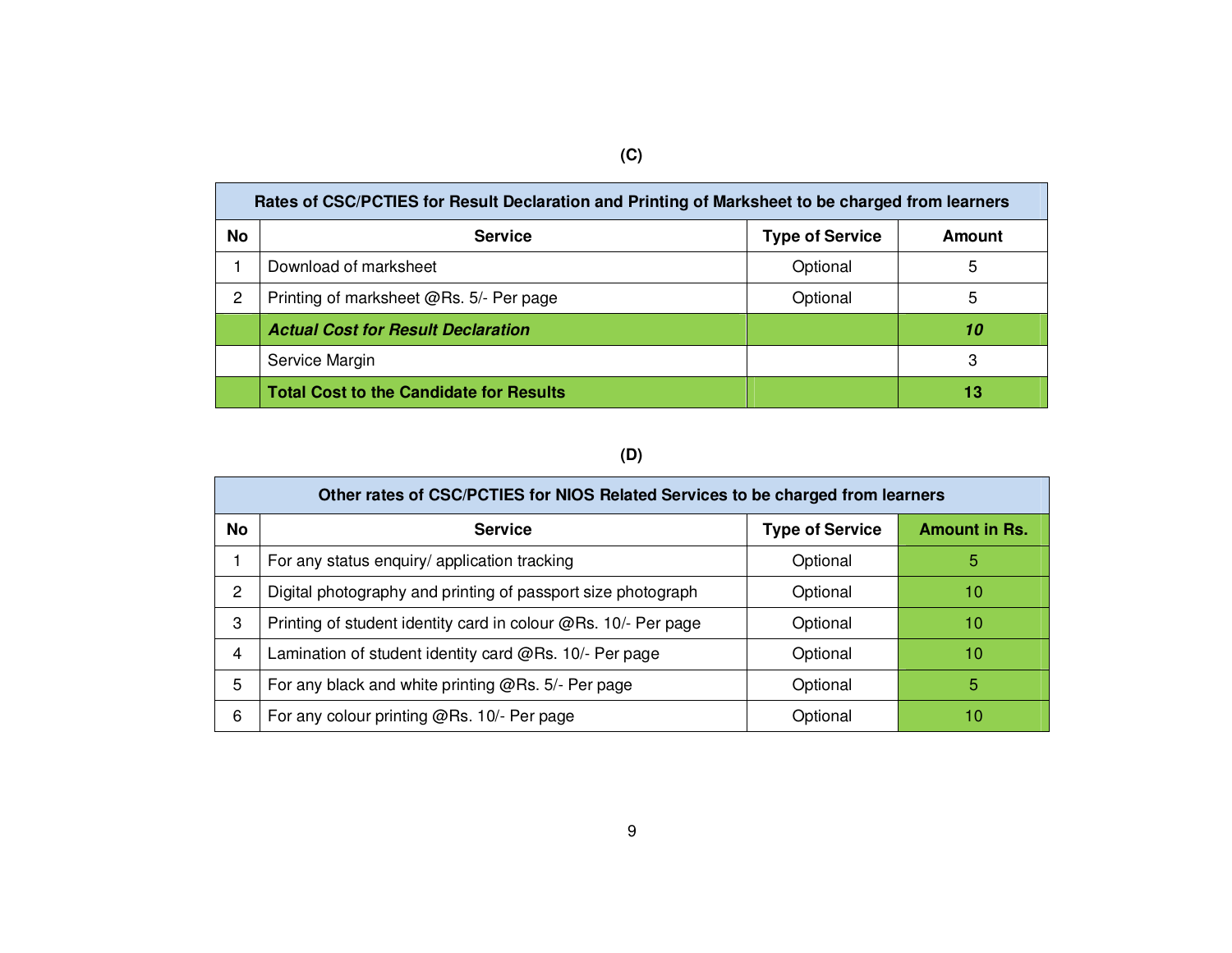

#### **ACADEMIC SUPPORT**

| 39. | <b>What is Transfer of Credit (TOC)?</b>                                                                                                                                                                                                                                                                                                                                                       |  |
|-----|------------------------------------------------------------------------------------------------------------------------------------------------------------------------------------------------------------------------------------------------------------------------------------------------------------------------------------------------------------------------------------------------|--|
|     | Ans: Ex-Secondary/Senior Secondary students of other recognised Boards of School<br>Education who have passed in at least one subject, but have not qualified in the<br>course, may seek admission in the respective course at NIOS and avail facility of<br>Transfer of Credit (TOC) whereby marks of any two subjects passed from Parent<br>Board are transferred to NIOS for Certification. |  |
| 40. | When one should apply for TOC?                                                                                                                                                                                                                                                                                                                                                                 |  |
|     | Ans: A learner should seek Transfer of Credit (TOC) at the time of admission in the<br>subjects which are included in NIOS scheme of studies. The original mark sheet of<br>the previous Board has to be submitted along with the admission form.                                                                                                                                              |  |
| 41. | Whether subject(s) already cleared from any other Board/NIOS are allowed<br>to be transferred and credited at the NIOS Secondary/Senior Secondary<br>Course?                                                                                                                                                                                                                                   |  |
|     | Ans: Yes, NIOS provides the facility of transfer of credit (TOC) to a maximum of 4<br>subjects to NIOS learners and maximum of 2 subjects to the candidates of other<br>Boards, if passed in the last 5 years provided these subjects are available in NIOS<br>scheme of studies also.                                                                                                         |  |
| 42. | What is the instructional process in NIOS?                                                                                                                                                                                                                                                                                                                                                     |  |
|     | Ans. The instructional process comprises of using self-instructional print materials,<br>listening and viewing audio and video programmes, attending Personal Contract<br>Programmes(PCPs) at the Study Centre, interaction through Web-radio i.e. Mukta<br>Vidya Vani, and doing Tutor Marked Assignments (TMA) etc.                                                                          |  |
| 43. | How do learners study in NIOS?                                                                                                                                                                                                                                                                                                                                                                 |  |
|     | Ans: In NIOS, learners learn at their own pace and convenience. The learners of<br>NIOS are self learners.                                                                                                                                                                                                                                                                                     |  |
| 44. | How many contact sessions do learners get?                                                                                                                                                                                                                                                                                                                                                     |  |
|     | Ans: Maximum of 30 Personal Contact Programme (PCP) sessions as per NIOS<br>norms are organized per subject for theory and 5 additional practical sessions for a<br>subject having practical on face to face basis, generally on weekends and holidays, in<br>the first year of admission, by Als (Study Centres). Guidelines in this regard are also<br>hosted on website.                    |  |
| 45. | <b>What is Tutor Marked Assignment (TMA)?</b>                                                                                                                                                                                                                                                                                                                                                  |  |
|     | Ans: Tutor Marked Assignments (TMA) are meant to help learners as they provide<br>practice in writing answers to questions and get feedback. It is a kind of open book<br>exams. Leaner has unlimited time to provide answer. Guidelines in this regard are<br>also hosted on website.                                                                                                         |  |
| 46. | How is TMA helpful to a learner?                                                                                                                                                                                                                                                                                                                                                               |  |
|     | Ans: The TMA will help learners to ensure their progress and revision in studies.                                                                                                                                                                                                                                                                                                              |  |
| 47. | How many Assignments are to be submitted in each subject?                                                                                                                                                                                                                                                                                                                                      |  |
|     | Ans: One assignment per subject is to be submitted as per the schedule given in the<br>guidelines.                                                                                                                                                                                                                                                                                             |  |
|     |                                                                                                                                                                                                                                                                                                                                                                                                |  |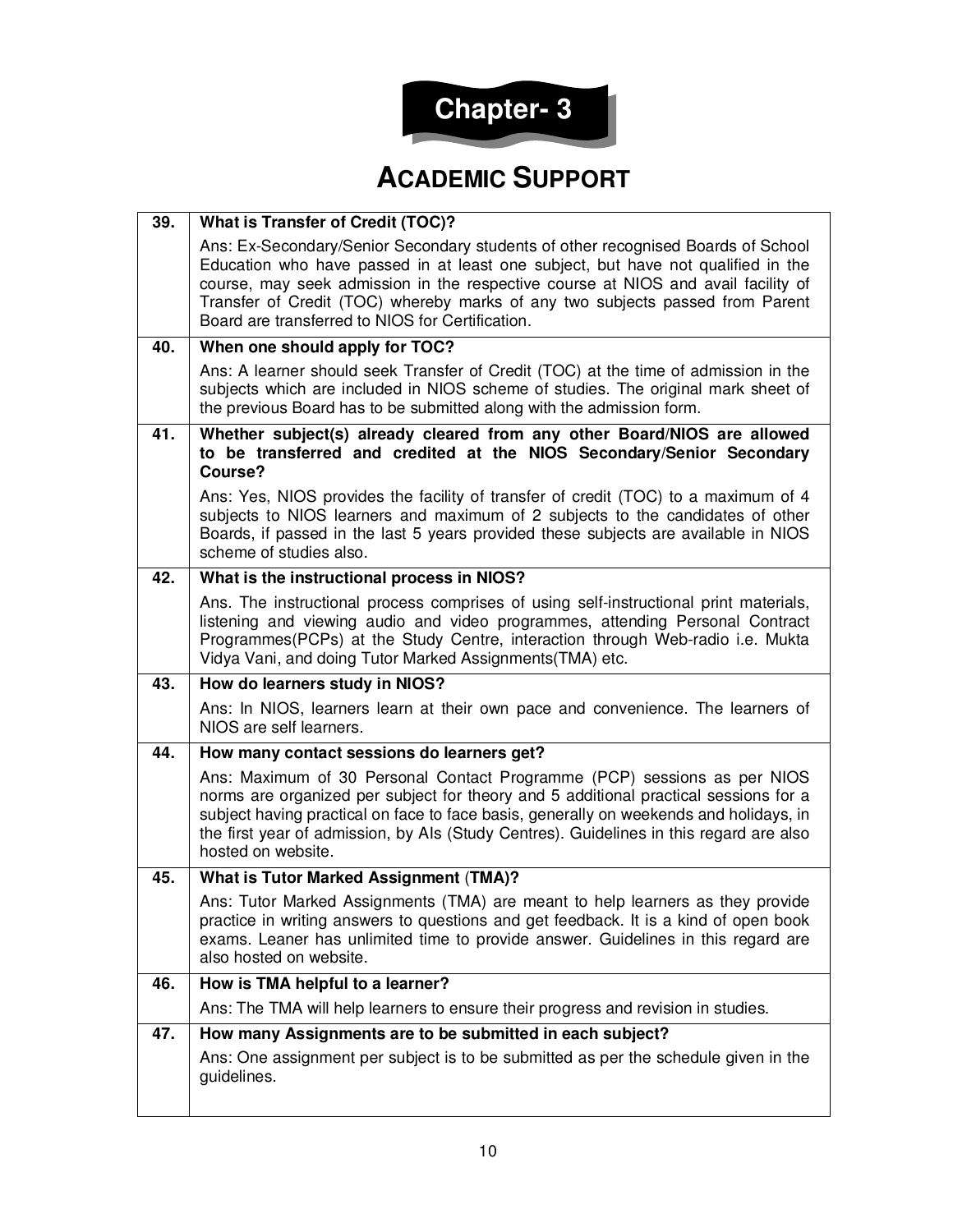| 48. | Is submission of TMA applicable to all the learners of NIOS?                                                                                                                                                                                                                                                                                                                                                                                                                                                                                                    |
|-----|-----------------------------------------------------------------------------------------------------------------------------------------------------------------------------------------------------------------------------------------------------------------------------------------------------------------------------------------------------------------------------------------------------------------------------------------------------------------------------------------------------------------------------------------------------------------|
|     | Ans: No, the TMA is only applicable for the learners admitted under Stream-I of<br>NIOS. It is not applicable for admissions under Streams-II, III and IV.                                                                                                                                                                                                                                                                                                                                                                                                      |
| 49. | Can a learner whose result of final examination makes him/her eligible to                                                                                                                                                                                                                                                                                                                                                                                                                                                                                       |
|     | qualify for entrance to a professional course, appear at its competitive<br>examination?                                                                                                                                                                                                                                                                                                                                                                                                                                                                        |
|     | Ans: Yes, a learner can appear at the entrance examination of a professional course<br>in anticipation of the outcome of the examination he/she is due to get in NIOS.<br>However, it is mandatory to fulfil the eligibility criteria of the competitive examination.                                                                                                                                                                                                                                                                                           |
| 50. | Is it compulsory to do TMA?                                                                                                                                                                                                                                                                                                                                                                                                                                                                                                                                     |
|     | Ans: Assessment of TMA is an important part of 'continuous and comprehensive<br>evaluation' and hence it is advised to treat it 'compulsory' as a learning exercise.<br>However, a candidate may be allowed to appear in the external examination even if<br>he/she could not submit the TMA in a subject. The learner shall be awarded 'zero'<br>mark for 'TMA' part of internal assessment.                                                                                                                                                                   |
| 51. | Can I change my Study Centre/A.I.?                                                                                                                                                                                                                                                                                                                                                                                                                                                                                                                              |
|     | Ans: The learner must choose his/her Study Centre/A.I. very carefully at the time of<br>admission. In case a learner wants transfer of his/her Study Centre from one to<br>another, then after giving valid reasons and submitting proper documents in support<br>of request alongwith a fee of Rs. 300/- (Three hundred only) he/she may apply to the<br>concerned Regional Centre, NIOS, with a Bank Draft drawn in favour of Secretary,<br>NIOS, payable at concerned Regional Centre. The Director (SSS) will be competent<br>authority to decide the case. |
| 52. | What is Personal Contact Programme (PCP)?                                                                                                                                                                                                                                                                                                                                                                                                                                                                                                                       |
|     | Ans. The PCP is a well structured remedial session for learning that facilitates learners<br>in solving their subject related problems which he/she faces during study.                                                                                                                                                                                                                                                                                                                                                                                         |
| 53. | What is the importance of PCP?                                                                                                                                                                                                                                                                                                                                                                                                                                                                                                                                  |
|     | Ans: PCP is important for learners as it gives them opportunity to clarify their difficulties<br>in learning. The learners also meet and share their experiences in peer group.                                                                                                                                                                                                                                                                                                                                                                                 |
| 54. | Is PCP meant for all learners?                                                                                                                                                                                                                                                                                                                                                                                                                                                                                                                                  |
|     | Ans. No, PCP is meant only for the learners of NIOS enrolled under Stream-I.                                                                                                                                                                                                                                                                                                                                                                                                                                                                                    |
| 55. | How many PCPs are compulsory to attend?                                                                                                                                                                                                                                                                                                                                                                                                                                                                                                                         |
|     | Ans. 10 PCPs out of 30 are compulsory to attend. As during PCPs, various activities will<br>be organised and evaluated, hence, learners are advised to attend all PCP sessions.                                                                                                                                                                                                                                                                                                                                                                                 |
| 56. | What will be the duration of PCP sessions?                                                                                                                                                                                                                                                                                                                                                                                                                                                                                                                      |
|     | Ans. The duration of each PCP session is 40 minutes.                                                                                                                                                                                                                                                                                                                                                                                                                                                                                                            |
| 57. | If a learner has not attended the minimum number of PCPs, would he/she be                                                                                                                                                                                                                                                                                                                                                                                                                                                                                       |
|     | permitted to appear in examination.<br>Ans. Yes                                                                                                                                                                                                                                                                                                                                                                                                                                                                                                                 |
| 58. | Who will prepare the schedule of PCP?                                                                                                                                                                                                                                                                                                                                                                                                                                                                                                                           |
|     | Ans. The AI will prepare schedule of PCP and inform the concerned learners and                                                                                                                                                                                                                                                                                                                                                                                                                                                                                  |
|     | Regional Centre and SSS Department, NIOS.                                                                                                                                                                                                                                                                                                                                                                                                                                                                                                                       |
| 59. | Where will the PCP be conducted?                                                                                                                                                                                                                                                                                                                                                                                                                                                                                                                                |
|     | Ans. The PCP sessions will be held at the concerned Study Centre/AI.                                                                                                                                                                                                                                                                                                                                                                                                                                                                                            |
| 60. | What is the required qualification for tutors?                                                                                                                                                                                                                                                                                                                                                                                                                                                                                                                  |
|     | Ans. Trained Graduate Teacher for Secondary course and Post Graduate Teacher for<br>Senior Secondary course are eligible to be tutors.                                                                                                                                                                                                                                                                                                                                                                                                                          |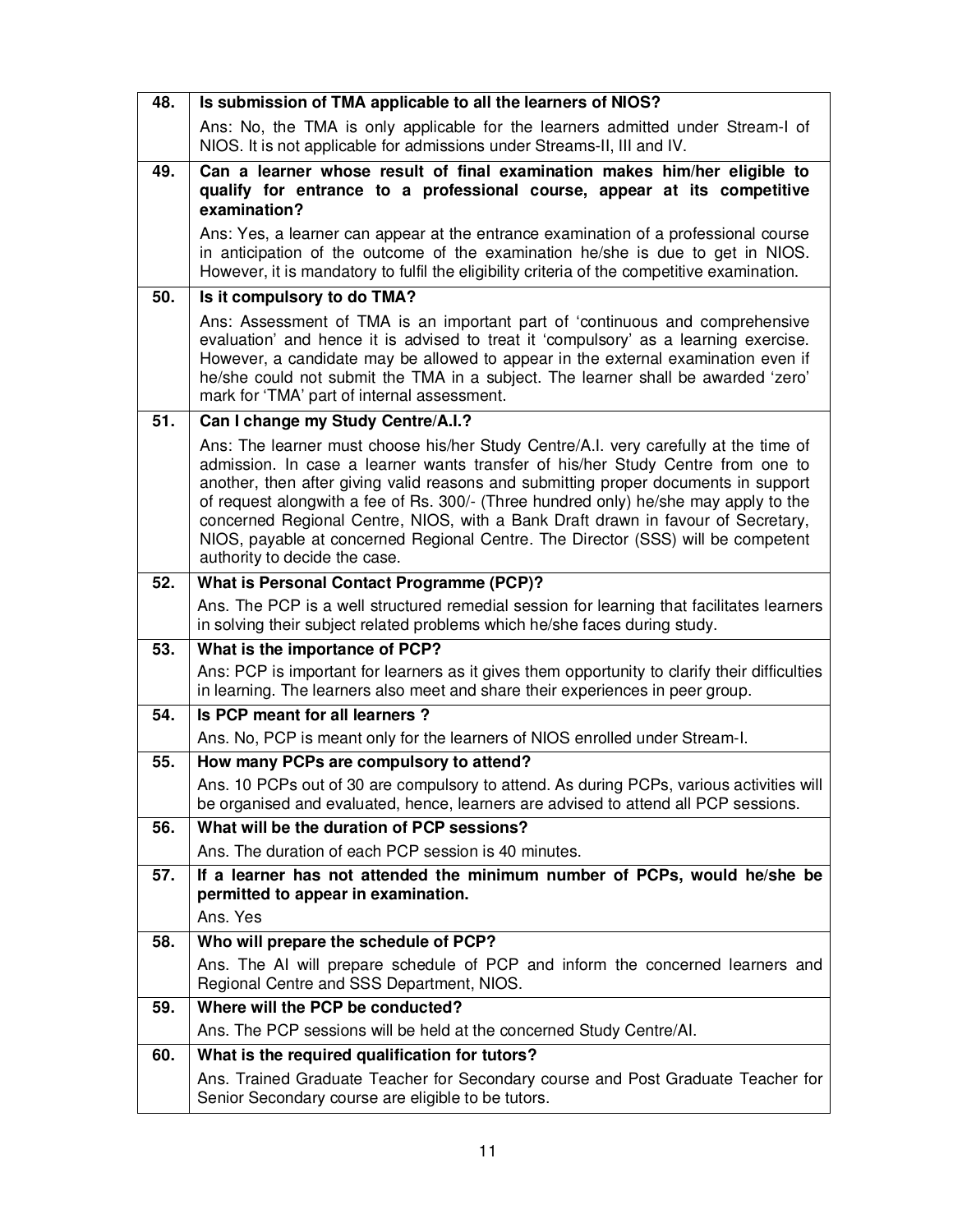| 61. | If a learner has submitted TMA but not succeeded in public examination and re-<br>appeared in examination, is he/she required to submit TMA again?                                                                      |
|-----|-------------------------------------------------------------------------------------------------------------------------------------------------------------------------------------------------------------------------|
|     | Ans. No need to submit TMA again. Marks of TMA will be carried over.                                                                                                                                                    |
| 62. | If a learner fails in few subjects in the public examination and opts for On<br>Demand Examination System (ODES) in that particular subject, will his/her marks<br>for TMA be added?                                    |
|     | Ans. Yes.                                                                                                                                                                                                               |
| 63. | Where would he/she submit the TMA?                                                                                                                                                                                      |
|     | Ans. A leaner can submit TMAs at following places:                                                                                                                                                                      |
|     | All TMAs are to be submitted by learners at the allotted Study Centres.                                                                                                                                                 |
|     | In case, a Study Centre is non functional, TMA can be submitted at the concerned<br>Regional Centre and the same may be got evaluated by RC.                                                                            |
|     | In case any Study Centre is closed because of some reasons, TMA will be submitted at<br>the newly allotted Study Centre. Evaluation will also be done by the same Study<br>Centre.                                      |
| 64. | If a learner does not submit TMA before examination will he/she be allowed to<br>appear in examination.                                                                                                                 |
|     | Ans. Yes. The learner will be allowed to appear in the examination. However, it will put<br>the learner at disadvantageous position. He/She will get zero marks in TMA. Hence, it is<br>advisable to submit TMA.        |
| 65. | If a learner does not get passing marks in TMA, what will be the consequences?                                                                                                                                          |
|     | Ans. The result will be declared on the basis of marks obtained in public examination.<br>Separate passing marks are not essential in TMAs.                                                                             |
|     |                                                                                                                                                                                                                         |
| 66. | Resubmission of TMA within the same cycle of examination is possible or not.                                                                                                                                            |
|     | Ans. No                                                                                                                                                                                                                 |
| 67. | Can the comments and marks of TMA be shown to learner?                                                                                                                                                                  |
|     | Ans. Yes, the evaluated answer script of TMA can be shown to learners. The tutor may<br>also discuss with them to improve their performance. For this purpose, 5 days during<br>PCP sessions have been assigned.        |
| 68. | Can a learner apply for re-evaluation of TMA?                                                                                                                                                                           |
|     | Ans. No. Re-evaluation of TMA is not allowed.                                                                                                                                                                           |
| 69. | Marks once awarded in TMA are final or not?                                                                                                                                                                             |
|     | Ans. The data once provided by AI will be accepted as final data and can not be<br>changed over a period of time.                                                                                                       |
| 70. | If a learner has submitted TMA of a specific subject but does not pass in theory<br>what will be the final result?                                                                                                      |
|     | Ans. Separate passing marks in theory are essential to pass the examination. In that<br>case learner will be declared failed in the public examination.                                                                 |
| 71. | If a learner succeeds in public examination but fails in TMA, will his/her result be<br>declared or not?                                                                                                                |
|     | Ans. There are no minimum marks for passing in TMA. However, one has to obtain at<br>least 33% marks in the external examination and 33% in aggregate to pass. Current<br>information may be checked from NIOS website. |
| 72. | Is there any provision for providing guidance during PCP to assist learner in<br>solving his TMA.                                                                                                                       |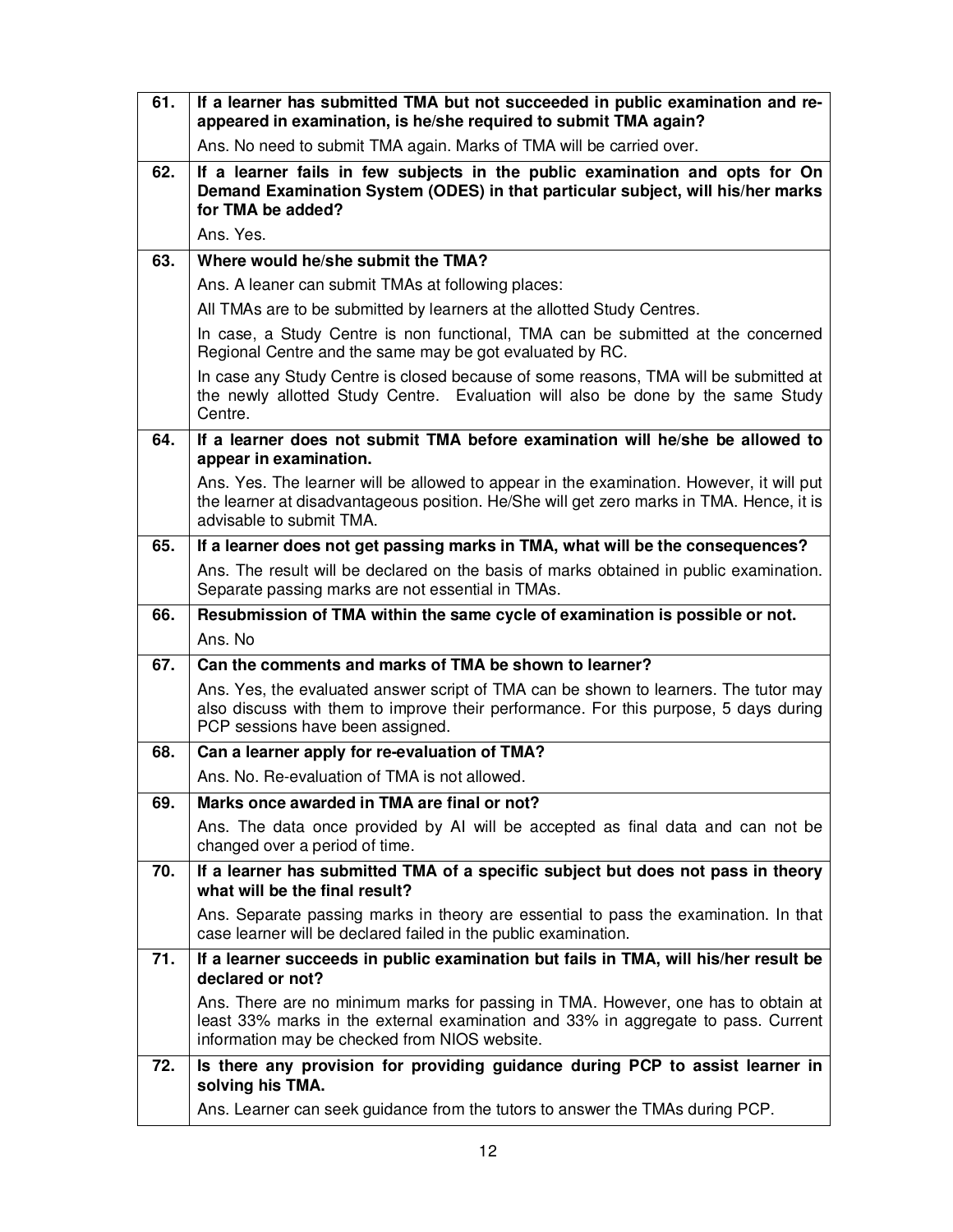

### **EVALUATION AND CERTIFICATION**

| 73. | What is the examination pattern in NIOS?                                                                                                                                                                                                                                                                                                                                                                                                                         |
|-----|------------------------------------------------------------------------------------------------------------------------------------------------------------------------------------------------------------------------------------------------------------------------------------------------------------------------------------------------------------------------------------------------------------------------------------------------------------------|
|     | Ans: The public examinations are held twice a year in the months of April-May<br>and October-November on the dates fixed by the NIOS. However, if one is<br>already a registered learner of NIOS at the Secondary or the Senior Secondary<br>level, he/she can avail the facility of On Demand Examination. Internal<br>assessment is an integral component of evaluation. Practical examinations in the<br>relevant subjects are conducted at the Study Centre. |
| 74. | Does exam fee have to be paid before every exam?                                                                                                                                                                                                                                                                                                                                                                                                                 |
|     | Ans. Yes, to appear for the NIOS exams, a candidate has to fill the examination<br>form on-line and also need to pay prescribed examination fee.                                                                                                                                                                                                                                                                                                                 |
| 75. | Can exam fee be paid online?                                                                                                                                                                                                                                                                                                                                                                                                                                     |
|     | Ans. The exam fee can be paid online through debit card, credit card, net banking<br>and other modes as made available on NIOS website.                                                                                                                                                                                                                                                                                                                          |
| 76. | How can exam fee be paid offline?                                                                                                                                                                                                                                                                                                                                                                                                                                |
|     | Ans. The exam fee can also be paid offline through bank draft, drawn in favour of<br>"Secretary, NIOS" payable at concerned Regional Centre. Duly filled-in exam<br>form along with Demand Draft may be submitted at the Regional Centre<br>concerned before start of examination.                                                                                                                                                                               |
| 77. | Is there any provision for payment of late fee for exam?                                                                                                                                                                                                                                                                                                                                                                                                         |
|     | Ans. Yes, after the prescribed dates, a candidate can pay examination fee along<br>with late fee or consolidated late fee within the prescribed schedule as per norms.<br>This payment is accepted through bank draft, drawn in favour of "Secretary<br>NIOS" payable at concerned Regional Centre. The application with consolidated<br>fee can only be accepted at the Regional Centre concerned and not in the AI.                                            |
| 78. | How does a learner know about the schedule of examination?                                                                                                                                                                                                                                                                                                                                                                                                       |
|     | Ans. The schedule of examination is made available on the NIOS web site about<br>a month before the commencement of examination. The schedule of examination<br>is displayed on the notice Boards of Als also.                                                                                                                                                                                                                                                   |
| 79. | Can a learner appear for Senior Secondary exam if Secondary certificate<br>has been awarded in the previous year?                                                                                                                                                                                                                                                                                                                                                |
|     | Ans. Yes, the candidate is allowed to sit in the exam maximum upto 04 subjects<br>and a two year gap is essential after passing the Secondary examination to be<br>eligible to get registered for the 05 <sup>th</sup> subject required for certification. A learner<br>can appear maximum in 04 subjects during first year.                                                                                                                                     |
| 80. | How exam fee is to be paid if AI stands cancelled?                                                                                                                                                                                                                                                                                                                                                                                                               |
|     | Ans. In case the AI stands cancelled/ non-functional, fee may paid in the<br>prescribed form at the concerned Regional Centre of the area.                                                                                                                                                                                                                                                                                                                       |
| 81. | Where are the Practical examinations held?                                                                                                                                                                                                                                                                                                                                                                                                                       |
|     | Ans: Practical examinations for public examination are held at the respective Als,<br>where the learner got enrolled. In some cases, if the students are less in number<br>in an AI, then practical examination may be shifted to nearby AI of NIOS or any<br>other institution as per the decision of NIOS.                                                                                                                                                     |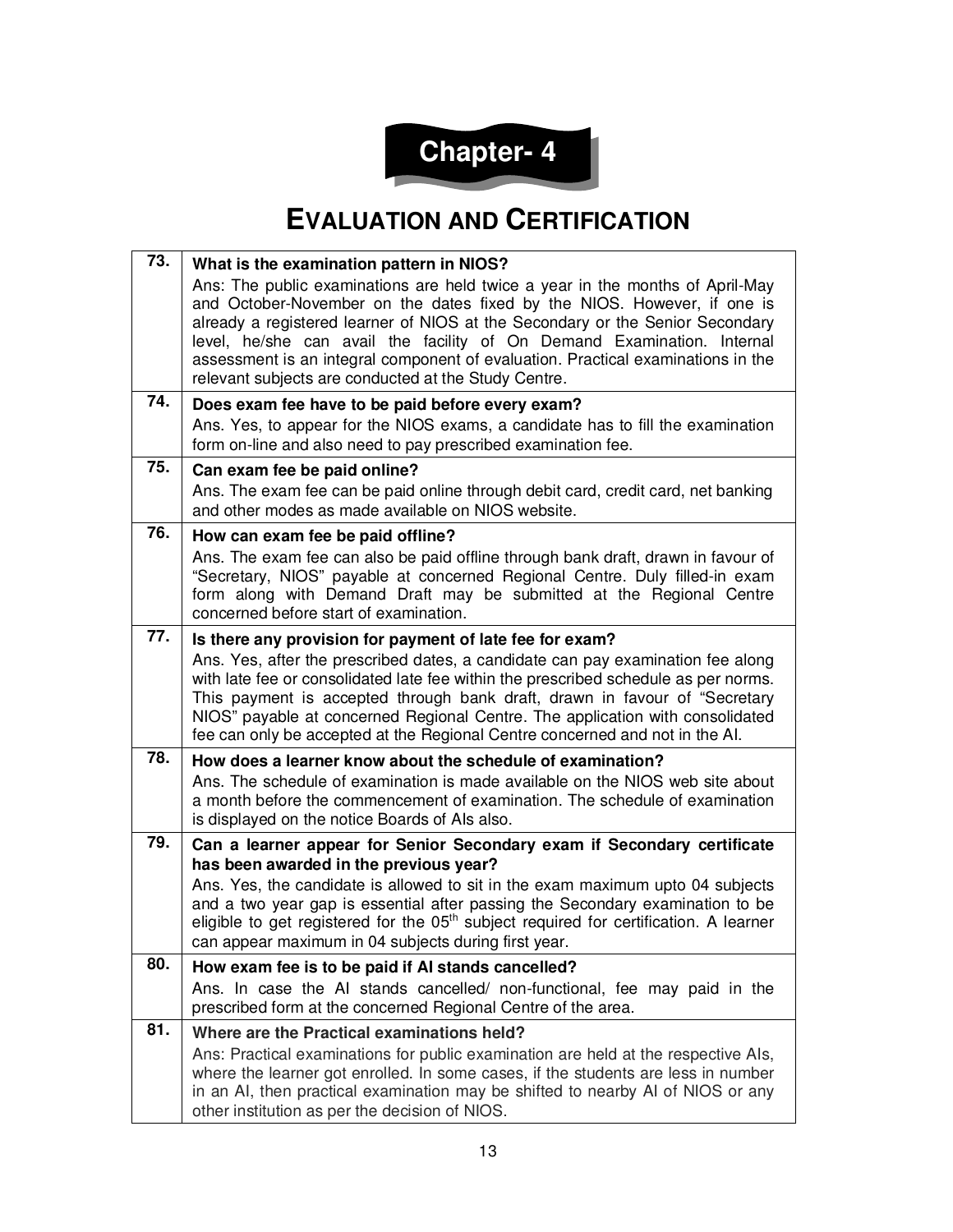| 82. | Where is the examination centre for theory examination fixed?                                                                                                                                                                                                                                                                   |  |  |  |
|-----|---------------------------------------------------------------------------------------------------------------------------------------------------------------------------------------------------------------------------------------------------------------------------------------------------------------------------------|--|--|--|
|     | Ans: The Centre for theory examination is allotted to learners in nearby area of<br>their study centre/AI as per the availability of the school for conduct of theory<br>examination after they register for theory examinations by submitting the<br>examination form and fees.                                                |  |  |  |
| 83. | Can an exam centre be changed?                                                                                                                                                                                                                                                                                                  |  |  |  |
|     | Ans. Yes, as per the norms and guidelines of NIOS. However, the change of<br>centre within a district is not allowed.                                                                                                                                                                                                           |  |  |  |
| 84. | What are the relaxations allowed to differently abled persons during<br>examinations?                                                                                                                                                                                                                                           |  |  |  |
|     | Following relaxations are allowed to differently abled persons during<br>Ans:<br>examinations.                                                                                                                                                                                                                                  |  |  |  |
|     | Provision of an Amanuensis (writer).<br>✦                                                                                                                                                                                                                                                                                       |  |  |  |
|     | Maximum one hour additional to visually impaired or differently abled<br>✦<br>persons or spastic candidates.                                                                                                                                                                                                                    |  |  |  |
|     | Relaxations for candidates suffering from sudden illness/accident.<br>✦                                                                                                                                                                                                                                                         |  |  |  |
|     | Separate sitting arrangement.                                                                                                                                                                                                                                                                                                   |  |  |  |
|     | Disability-wise relaxations to candidates with locomotor /orthopaedic<br>disability, visually and hearing impaired.                                                                                                                                                                                                             |  |  |  |
|     | Multiple disability/Cerebral Palsy, Mentally Retarded and Leprosy-<br>cured.                                                                                                                                                                                                                                                    |  |  |  |
|     | The relaxations are available in theory examination only, and not in<br>practicals.                                                                                                                                                                                                                                             |  |  |  |
| 85. | How can a differently abled person apply for relaxation in exam?<br>Ans. The differently abled person can apply by a written request to the concerned<br>Regional Centre along with Medical certificate indicating the nature and extent of<br>disability from a Govt. hospital.                                                |  |  |  |
| 86. | Is extra time allotted for differently abled persons? If yes, how much?<br>Ans. Yes, extra time as per norms is given to visually impaired and differently<br>abled persons. 20 minutes per hour additional time is given.                                                                                                      |  |  |  |
| 87. | What happens in case a learner appears for exam at an exam centre other<br>than that allotted?                                                                                                                                                                                                                                  |  |  |  |
|     | Ans. A learner is permitted to appear only at the allotted examination centre. In<br>case a learner appears exam at an exam centre other than that allotted, then the<br>result will not be declared and case will be treated as having resorted to unfair<br>means.                                                            |  |  |  |
| 88. | How do the learners find examination results?                                                                                                                                                                                                                                                                                   |  |  |  |
|     | Ans. Results are made available on NIOS website and on mobile phone through<br>SMS as well as at the AI. On successful completion of the course as per<br>certification criteria, a learner is provided Mark sheet, Migration Certificate and<br>Provisional Certificate directly at the address given in the application form. |  |  |  |
| 89. | If learner fails in one or two subjects, does he/she have to appear in all<br>subjects again?<br>Ans. No, the learner is only required to appear in subjects yet to clear (SYC).                                                                                                                                                |  |  |  |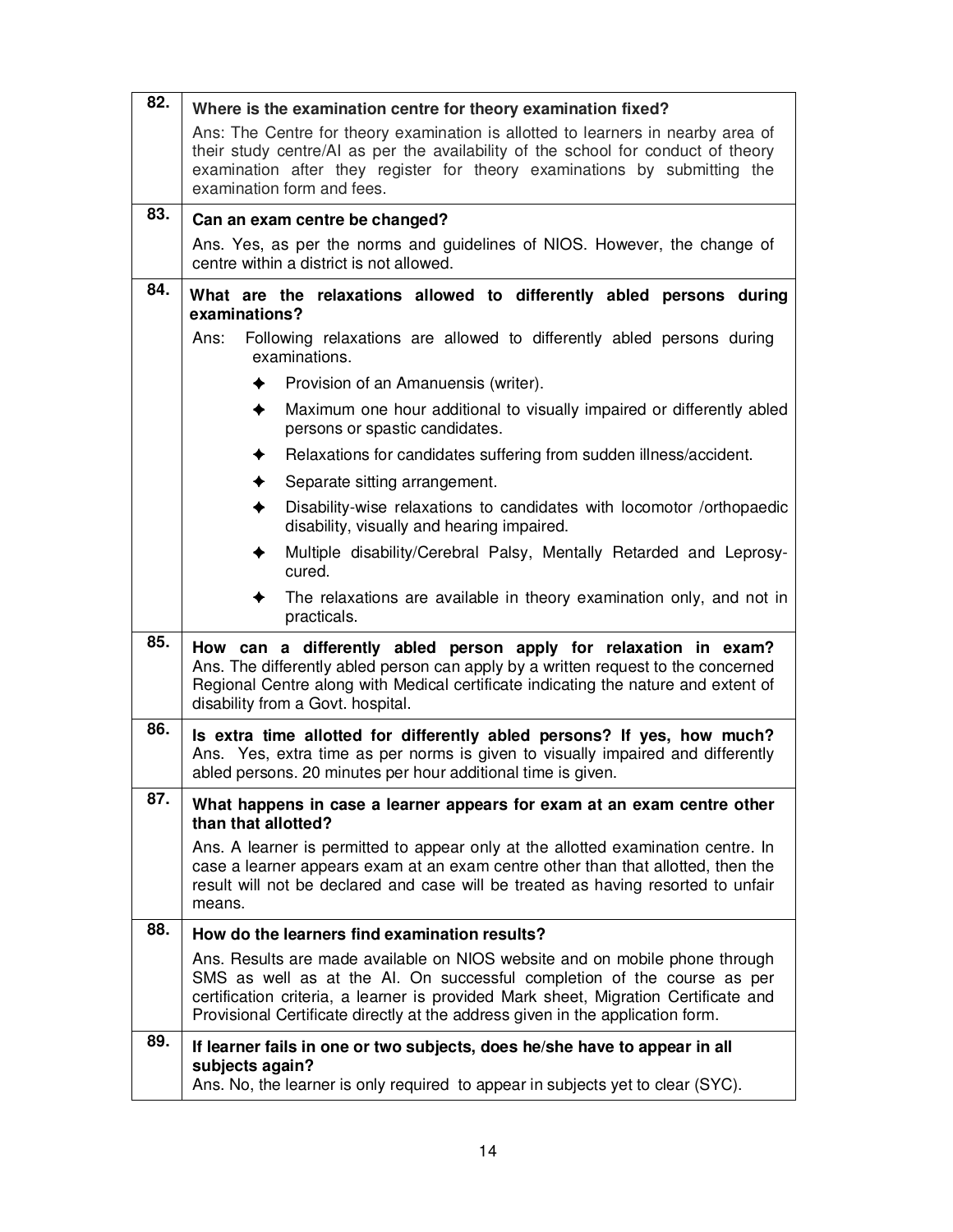| 90. | At the Senior secondary level, if one fails in theory but passes in practical,<br>is he/she required to appear in practical again?                                                                                                                                                                                                                                                                                                                                                                                                     |
|-----|----------------------------------------------------------------------------------------------------------------------------------------------------------------------------------------------------------------------------------------------------------------------------------------------------------------------------------------------------------------------------------------------------------------------------------------------------------------------------------------------------------------------------------------|
|     | Ans. No, If learner passes in practical but fails in the theory of a subject, his/her<br>practical marks will be retained and he/she can appear again only in theory<br>papers.                                                                                                                                                                                                                                                                                                                                                        |
| 91. | Can performance in any subject be improved?                                                                                                                                                                                                                                                                                                                                                                                                                                                                                            |
|     | Ans. Yes, it can be improved only once in public examination and as many times<br>as he/she wants through On Demand Exam during the validity of his/her<br>registration.                                                                                                                                                                                                                                                                                                                                                               |
| 92. | How do learners receive their result documents - Mark-sheet/ Certificate<br>etc.?                                                                                                                                                                                                                                                                                                                                                                                                                                                      |
|     | Ans. The Mark-sheet and other documents are dispatched at the mailing address<br>of the individual learners by the concerned Regional Centre.                                                                                                                                                                                                                                                                                                                                                                                          |
| 93. | What is the credibility of Certificate issued by NIOS?                                                                                                                                                                                                                                                                                                                                                                                                                                                                                 |
|     | Ans: All the Boards of school of education whether National or State including<br>NIOS are following National Curriculum Framework brought out by NCERT.<br>Hence the acceptability of Certificates issued by NIOS is the same as that of the<br>certificates issued by other Boards of School Edcuation. The Secondary and the<br>Senior Secondary certificates of NIOS are at par to the Secondary and the Senior<br>Secondary certificates of other National and State Boards.                                                      |
| 94. | What is the procedure for obtaining duplicate Marksheet/ Certificate?<br>Ans. For obtaining duplicate copy of Marksheet/ Certificate, download the<br>application form from NIOS website or obtain it from concerned Regional Centres<br>and thereafter apply to Marks and Migration Section, NIOS, Noida along with<br>prescribed fee through Demand Draft, in favour of the Secretary, NIOS payable at<br>NOIDA (U.P.)                                                                                                               |
| 95. | What is the procedure for correction in result?                                                                                                                                                                                                                                                                                                                                                                                                                                                                                        |
|     | Ans. The learner may apply for correction to the Regional Director of his/her<br>region within 30 days of declaration of results, if any discrepancy is found in the<br>result. The proforma for application for correction in the record is available on<br>NIOS website under Student Information Section.                                                                                                                                                                                                                           |
| 96. | Is there any provision for re-checking of answer scripts?                                                                                                                                                                                                                                                                                                                                                                                                                                                                              |
|     | Ans: Yes, NIOS provides an opportunity for re-checking of answer scripts in<br>which re-totalling and evaluation of left out part is done. The learner has to apply<br>for re-checking within 15 days from the declaration of results with prescribed fee<br>of Rs.200/- (Rupees two hundred only) per subject through bank draft, drawn in<br>favour of Secretary, NIOS.                                                                                                                                                              |
| 97. | Is there any provision for re-evaluation of answer scripts?                                                                                                                                                                                                                                                                                                                                                                                                                                                                            |
|     | Ans. Yes. The re-evaluation of answer-scripts is available at the Senior<br>Secondary level in theory papers only. The learner has to apply for re-evaluation<br>in any subject, within 15 days from the date of declaration of result, on a plain<br>paper or in a prescribed proforma with the processing fee of Rs.500/- per subject<br>(for public examinations) through bank draft drawn in favour of the Secretary,<br>NIOS at the city of concerned Regional Centre. The proforma for re-evaluation is<br>available at website. |
| 98. | <b>What is Unfair Means (UFM)?</b>                                                                                                                                                                                                                                                                                                                                                                                                                                                                                                     |
|     | Ans. UFM stands for unfair means activity in the examination. The examination of<br>the learner booked under UFM case will be cancelled as per rules and may be<br>debarred from appearing in the future examinations. Even the admission can also<br>be cancelled.                                                                                                                                                                                                                                                                    |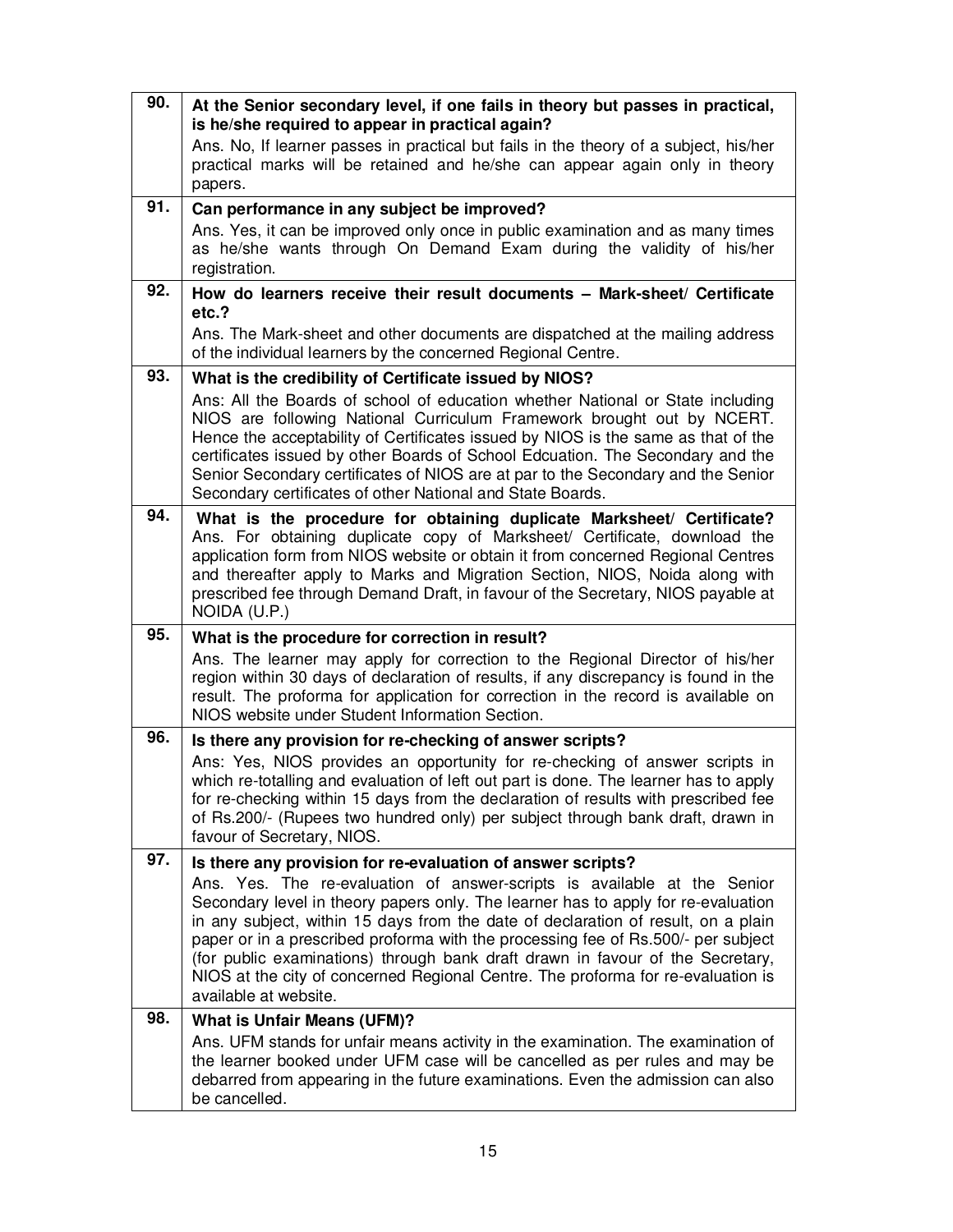| 99.  | Is re-checking and re-evaluation are conducted for Practical also?<br>Ans. No, the re-checking and re-evaluation are conducted only in theory papers.                                           |  |
|------|-------------------------------------------------------------------------------------------------------------------------------------------------------------------------------------------------|--|
| 100. | When the results of re-checking and re-evaluation are declared?<br>Ans. Within 45 days time after the last date of application.                                                                 |  |
| 101. | When the Result Withheld (RW) cases are decided and how to know the<br>status?                                                                                                                  |  |
|      | Ans. RW cases are decided after 40 to 60 days time from the declaration of the<br>main result. The decision is displayed on NIOS website and a communication<br>goes to the learners concerned. |  |
| 102. | Is any relaxation given to differently abled persons in Practical exam also?                                                                                                                    |  |
|      | Ans. No. It is only considered for theory examinations.                                                                                                                                         |  |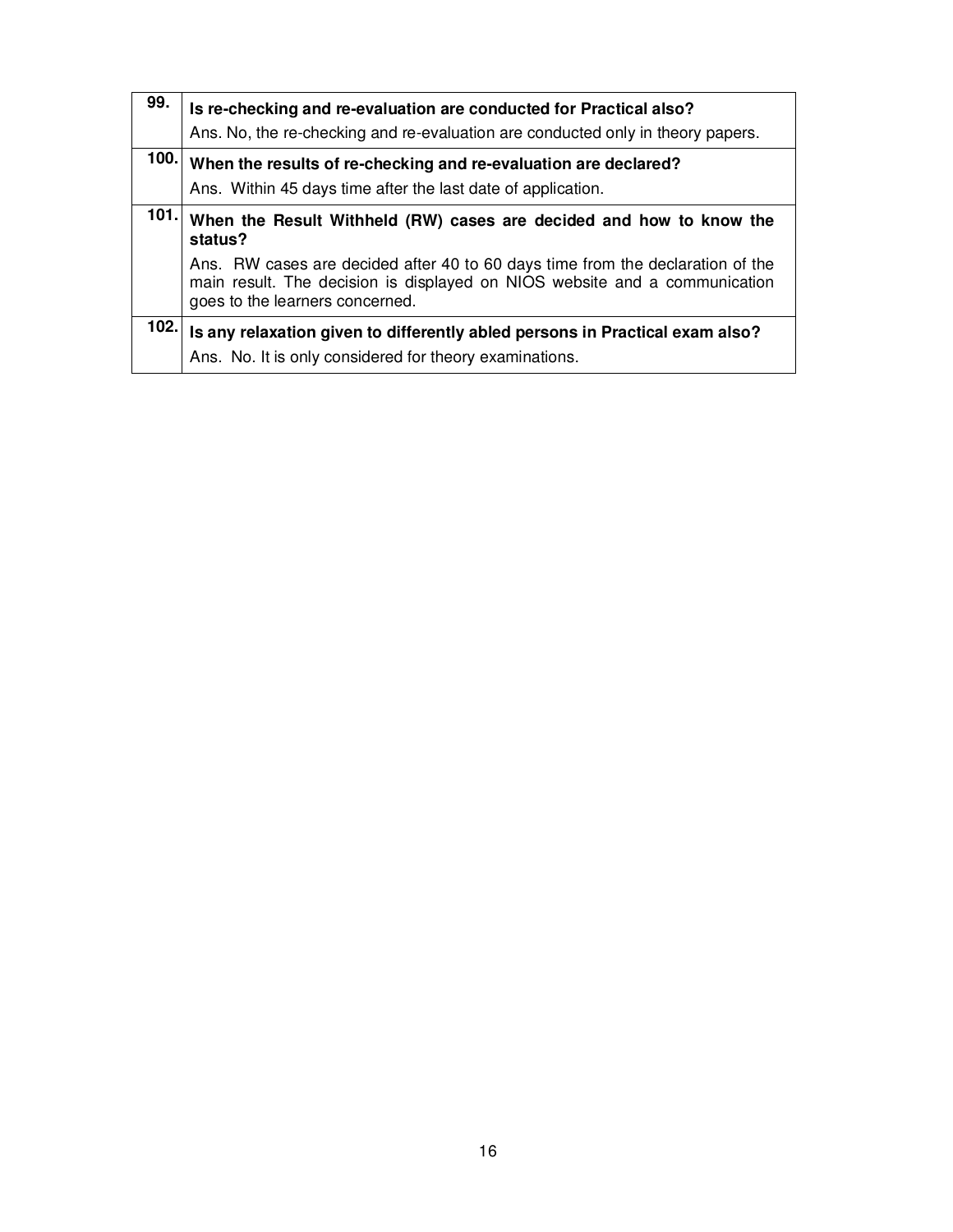

#### **OPEN BASIC EDUCATION**

| 103. | <b>What is OBE?</b>                                                                                                                                                                                                                                                                                                                                                                                                                                                                                                                  |
|------|--------------------------------------------------------------------------------------------------------------------------------------------------------------------------------------------------------------------------------------------------------------------------------------------------------------------------------------------------------------------------------------------------------------------------------------------------------------------------------------------------------------------------------------|
|      | Ans: The Open Basic Education (OBE) programme provides Elementary<br>Education for school drop-outs, neo-literates and out of school learners.<br>NIOS provides education at three levels- Level 'A', Level 'B' and Level 'C' which<br>are equivalent to Classes-III, V and VIII respectively of the formal schooling<br>system.                                                                                                                                                                                                     |
| 104. | What are the courses offered under OBE?                                                                                                                                                                                                                                                                                                                                                                                                                                                                                              |
|      | Ans: The courses offered under OBE programme include one language Maths,<br>Environmental Science, Social Science (Please see Answer No. 110).                                                                                                                                                                                                                                                                                                                                                                                       |
| 105. | What are Accredited Agencies under OBE programme?                                                                                                                                                                                                                                                                                                                                                                                                                                                                                    |
|      | Ans: OBE programme is being implemented in collaboration with<br>the<br>Agencies accredited by NIOS popularly known as the Accredited Agencies. The<br>Accredited Agencies offer the courses as per NIOS guidelines and conduct<br>examination.                                                                                                                                                                                                                                                                                      |
| 106. | Who can take admission under OBE?                                                                                                                                                                                                                                                                                                                                                                                                                                                                                                    |
|      | Ans: The OBE Programme is being conducted basically for two target groups,<br>$(1)$ 6-14 years of age, and $(2)$ 14+ years of age. Children below the age of 6 are<br>not registered under this programme. The school dropouts, the dropouts of NFE<br>programmes, Neo-literates of National Literacy Mission's Continuing Education<br>Scheme, girls and women, marginalized groups, SC/ST, BPL groups, first<br>generation learners, out of school children and adults can take admission under<br>OBE programme as per their age. |
| 107. | What is the duration of studies under OBE?                                                                                                                                                                                                                                                                                                                                                                                                                                                                                           |
|      | Ans: The duration of each level A/B/C is one year.                                                                                                                                                                                                                                                                                                                                                                                                                                                                                   |
| 108. | What is the eligibility criteria for Certification under OBE programme?                                                                                                                                                                                                                                                                                                                                                                                                                                                              |
|      | Ans. For obtaining pass certificate at Level A, pass in one language subject and<br>three other subjects is necessary. Similarly, pass in one language subject and four<br>other subjects is necessary for OBE B and C level of studies.                                                                                                                                                                                                                                                                                             |
| 109. |                                                                                                                                                                                                                                                                                                                                                                                                                                                                                                                                      |
|      | Which institution does issue the certificate under OBE programme?                                                                                                                                                                                                                                                                                                                                                                                                                                                                    |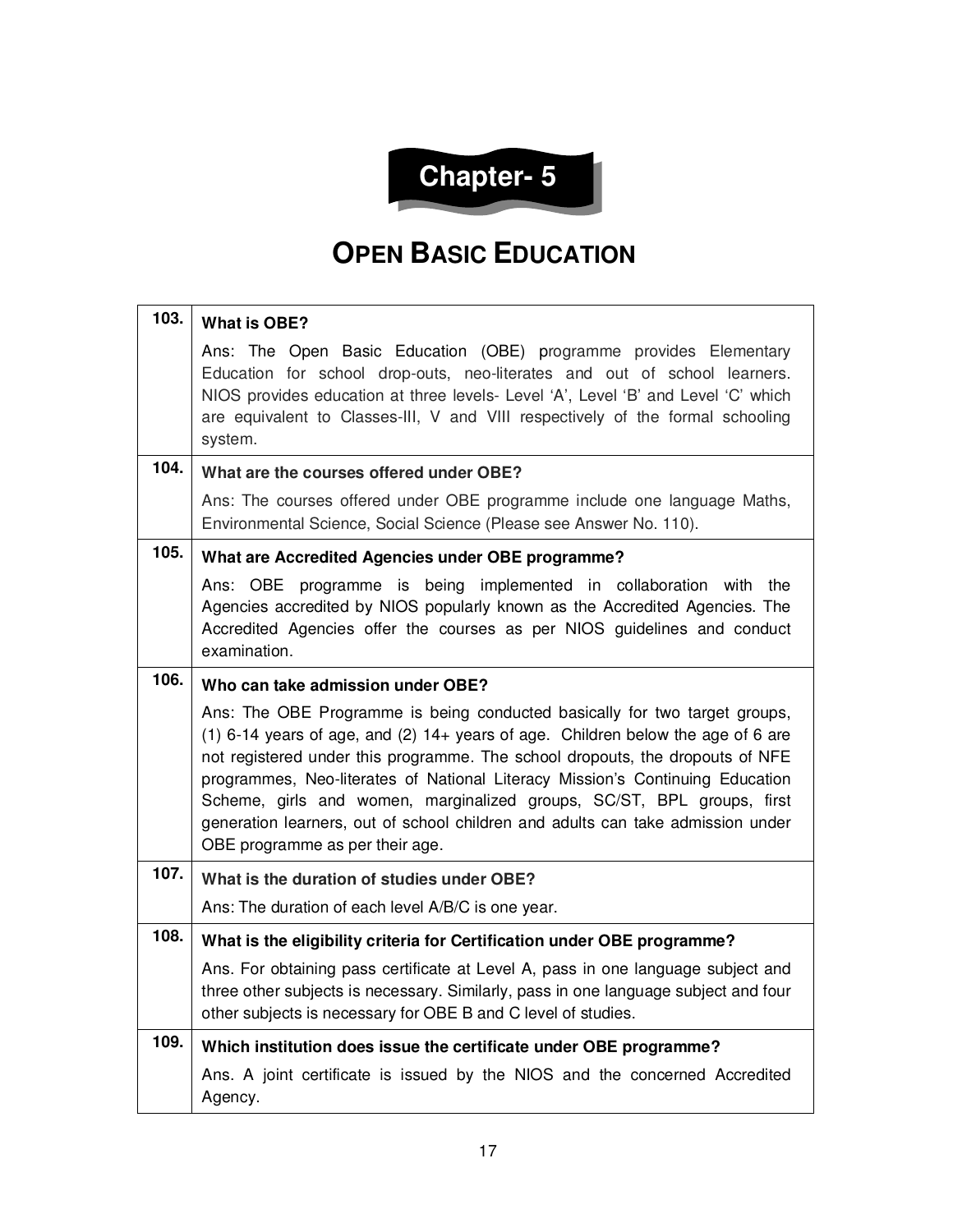| 110. | What are the subjects offered under OBE?                                                                                                   |                                                                                                                                                                                         |                                                                                                                             |                                                                                                                                                                                            |                                                                                                                                                                                                                                                                                                                                                                                                                                                    |                                                                                                                                                                                              |
|------|--------------------------------------------------------------------------------------------------------------------------------------------|-----------------------------------------------------------------------------------------------------------------------------------------------------------------------------------------|-----------------------------------------------------------------------------------------------------------------------------|--------------------------------------------------------------------------------------------------------------------------------------------------------------------------------------------|----------------------------------------------------------------------------------------------------------------------------------------------------------------------------------------------------------------------------------------------------------------------------------------------------------------------------------------------------------------------------------------------------------------------------------------------------|----------------------------------------------------------------------------------------------------------------------------------------------------------------------------------------------|
|      | Ans: Subjects offered under OBE programme are as follows:                                                                                  |                                                                                                                                                                                         |                                                                                                                             |                                                                                                                                                                                            |                                                                                                                                                                                                                                                                                                                                                                                                                                                    |                                                                                                                                                                                              |
|      | Level 'A'<br>Level 'B'<br>Level 'C'                                                                                                        |                                                                                                                                                                                         |                                                                                                                             |                                                                                                                                                                                            |                                                                                                                                                                                                                                                                                                                                                                                                                                                    |                                                                                                                                                                                              |
|      | 6 to 14 yrs                                                                                                                                | $14 + yrs$                                                                                                                                                                              | 6 to 14 yrs                                                                                                                 | $14 + yrs$                                                                                                                                                                                 | 6 to 14 yrs                                                                                                                                                                                                                                                                                                                                                                                                                                        | $14 + yrs$                                                                                                                                                                                   |
|      | $\triangle$ One<br>Language<br>$\triangle$ Mathematics<br>$\triangle$ Environ.<br><b>Studies</b><br><b>◆Life Skills</b><br>are compulsory. | ◆ One language<br>Environmental<br>Studies (EVS)<br>♦ Mathematics<br>$\triangle$ Basic<br>Computer skill<br>$\triangle$ One<br>Vocational<br>Subject<br>education, education for peace. | $\triangle$ One<br>Language<br>$\triangleleft$ Mathematics<br>$\triangle$ Environ.<br><b>Studies</b><br><b>◆Life Skills</b> | Two<br>$\triangle$ One /<br>language<br>← Environmental<br>Studies (EVS)<br>$\triangleleft$ Mathematics<br>$\triangle$ Basic<br>Computer skill<br>$\triangle$ One<br>Vocational<br>Subject | $\triangle$ One Language<br>$\triangleleft$ Mathematics<br>$\triangle$ Science<br>◆ Social Science<br>◆Basic Computer<br>skills/pre-<br>vocational<br>courses<br>*Life skill include the other curricular areas such as Art Education, Health and Physical Education, work and<br>Language can be Hindi, English, Urdu or regional language, one pre vocational<br>skill course for 6-14 age groups and one vocational subject for adult age group | $\triangle$ One/Two<br>language<br>$\triangle$ Science<br>◆ Social Science<br>$\triangleleft$ Mathematics<br>$\triangle$ Basic<br>Computer skill<br>$\triangle$ One<br>Vocational<br>Subject |
| 111. |                                                                                                                                            |                                                                                                                                                                                         |                                                                                                                             | What is the study time of under OBE Programme?                                                                                                                                             |                                                                                                                                                                                                                                                                                                                                                                                                                                                    |                                                                                                                                                                                              |
|      |                                                                                                                                            |                                                                                                                                                                                         |                                                                                                                             |                                                                                                                                                                                            | Ans: The curriculum is based upon at least 100 hours of study time per subject.<br>Of this, 50 hours are to be at the study centre and 50 hours are for self-study.                                                                                                                                                                                                                                                                                |                                                                                                                                                                                              |
|      |                                                                                                                                            |                                                                                                                                                                                         |                                                                                                                             |                                                                                                                                                                                            | However, in case of primary level, where 6-14 year age group learners are the<br>target, the number of study hours may be increased by Accredited Agency (AA).                                                                                                                                                                                                                                                                                     |                                                                                                                                                                                              |
| 112. |                                                                                                                                            |                                                                                                                                                                                         |                                                                                                                             |                                                                                                                                                                                            | Who will conduct the examination of A/B/C levels under OBE Programme?                                                                                                                                                                                                                                                                                                                                                                              |                                                                                                                                                                                              |
|      |                                                                                                                                            |                                                                                                                                                                                         |                                                                                                                             |                                                                                                                                                                                            | Ans: The examination will to conducted by the Accredited Agency (AA) After the<br>examination is over, AA sends the result to NIOS for printing of joint certificates.                                                                                                                                                                                                                                                                             |                                                                                                                                                                                              |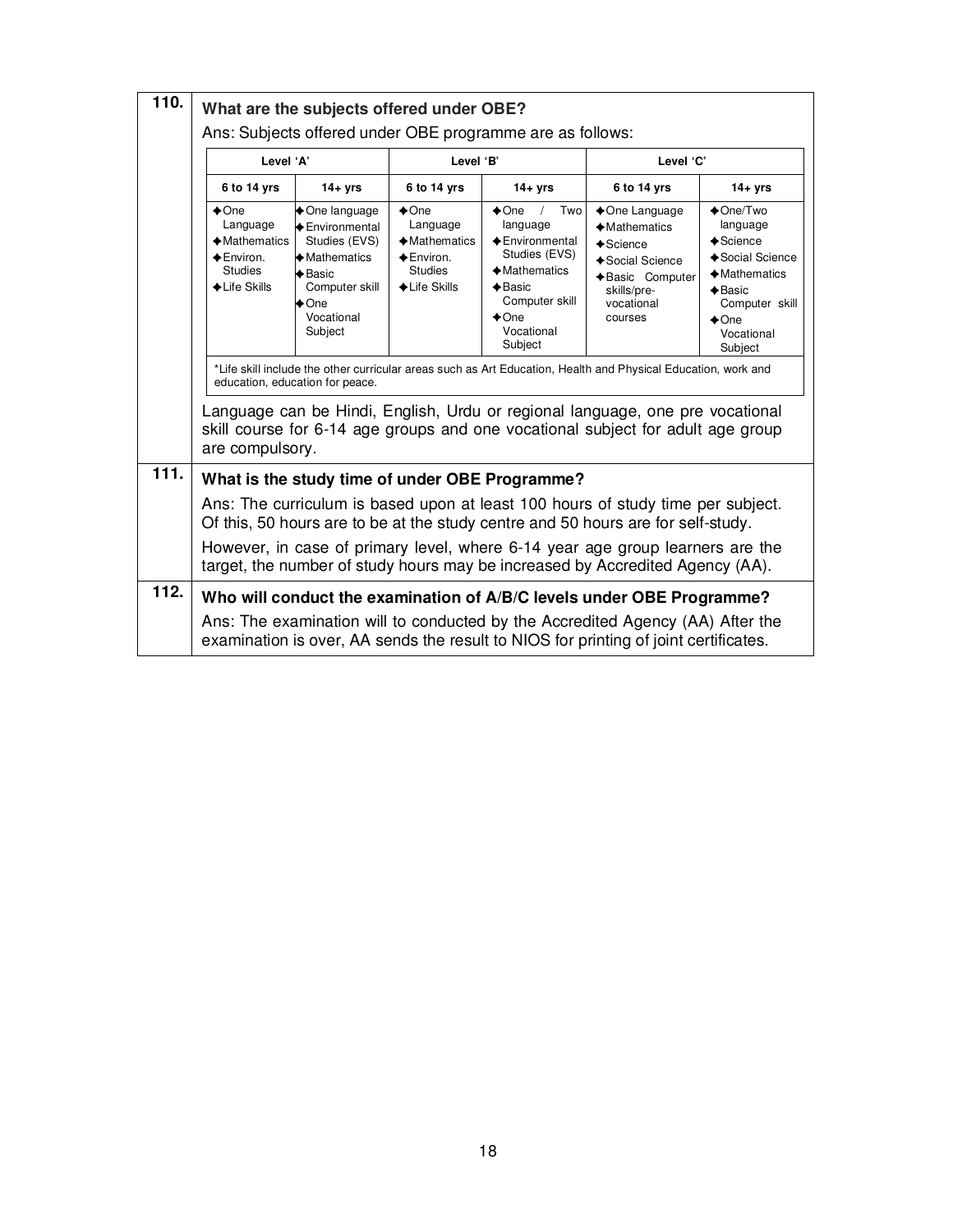

#### **VOCATIONAL EDUCATION**

| 113. | What is the minimum and maximum age for admission in vocational<br>education course?                                                                                                                                                                          |
|------|---------------------------------------------------------------------------------------------------------------------------------------------------------------------------------------------------------------------------------------------------------------|
|      | Ans. The minimum age for enrolment in a vocational course is 14 years at the<br>Secondary level and 15 years at the Senior Secondary level and 18 years for<br>some other specific courses. There is no maximum age limit.                                    |
| 114. | What documents need to be submitted along with admission form?<br>Ans. The documents required for admission are the Secondary and the Senior<br>Secondary certificate issued by a recognized board of education, age proof and<br>proof of permanent address. |
| 115. | What is the validity period of admission in a Vocational Course?                                                                                                                                                                                              |
|      | Ans. The validity period of admission for learners in a vocational course is 5 years<br>from the date of enrolment.                                                                                                                                           |
| 116. | What are the cut off dates for admissions in vocational courses?                                                                                                                                                                                              |
|      | Ans: The admissions take place throughout the year. But to regulate the eligibility<br>for the purpose of examination, the cut off dates are 30 <sup>th</sup> June and 31 <sup>st</sup> December<br>every year.                                               |
| 117. | What does registration fee include?                                                                                                                                                                                                                           |
|      | Ans. The registration fee for vocational courses includes charges for registration,<br>identity card, cost of study material, contact classes, practical training etc.                                                                                        |
| 118. | What is the duration of vocational course?                                                                                                                                                                                                                    |
|      | Ans: The duration of vocational courses vary from six months to two years<br>depending on the nature of vocational course.                                                                                                                                    |
| 119. | Will a learner get any learning material?                                                                                                                                                                                                                     |
|      | Ans. Yes, self learning material is provided by the NIOS. The learner has to<br>collect learning material and identity card from his/her Accredited Vocational<br>Institute (AVI).                                                                            |
| 120. | Where do learners go for practical training?                                                                                                                                                                                                                  |
|      | Ans. The Study Centre organizes practical training programme for the learners<br>either in its institution or nearby work place.                                                                                                                              |
| 121. | Can vocational subject be combined with academic subjects?                                                                                                                                                                                                    |
|      | Ans. Yes. Vocational subject can be combined with academic subjects.                                                                                                                                                                                          |
| 122. | When the practical and theory examinations of vocational course are<br>conducted?                                                                                                                                                                             |
|      | Ans. Both the practical and theory examinations are conducted twice in a year in<br>April-May and October-November.                                                                                                                                           |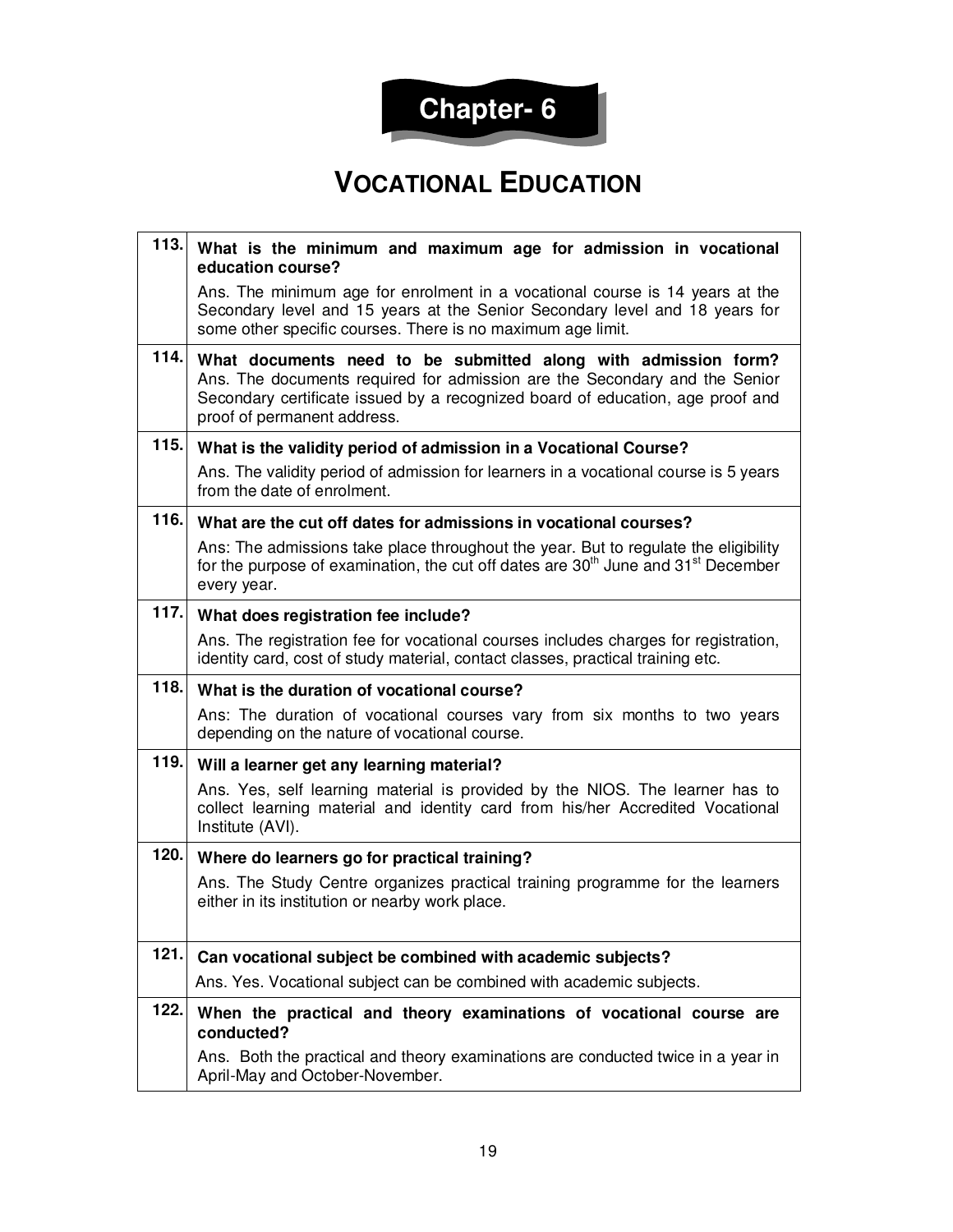| 123. | Where the practical examinations held?<br>Ans. The practical examinations are conducted in the respective AVIs which are<br>selected by the learners.                                                                                                                                    |  |  |
|------|------------------------------------------------------------------------------------------------------------------------------------------------------------------------------------------------------------------------------------------------------------------------------------------|--|--|
| 124. | When the learner has to register for examination?<br>Ans. For April-May examination: upto 15 <sup>th</sup> January and for October-November<br>examination: upto 15 <sup>th</sup> July are the cut off dates.                                                                            |  |  |
| 125. | What is fee for examination in vocational courses?                                                                                                                                                                                                                                       |  |  |
|      | <b>Ans:</b> The examination fee for vocational course is Rs 150/- per subject or per<br>module. This fee includes the fee for theory, practical and internal assessment.                                                                                                                 |  |  |
| 126. | Whether audio-video programmes are also available for different vocational<br>courses?                                                                                                                                                                                                   |  |  |
|      | Ans: Yes. NIOS produces several audio-video programmes to supplement the<br>studies. NIOS programmes are being telecast nation vide on DD-1 on every<br>Friday at 5.00 a.m. and also educational channel Gyan Darshan every day at<br>6.30 p.m. and also on web radio (Mukt Vidya Vani). |  |  |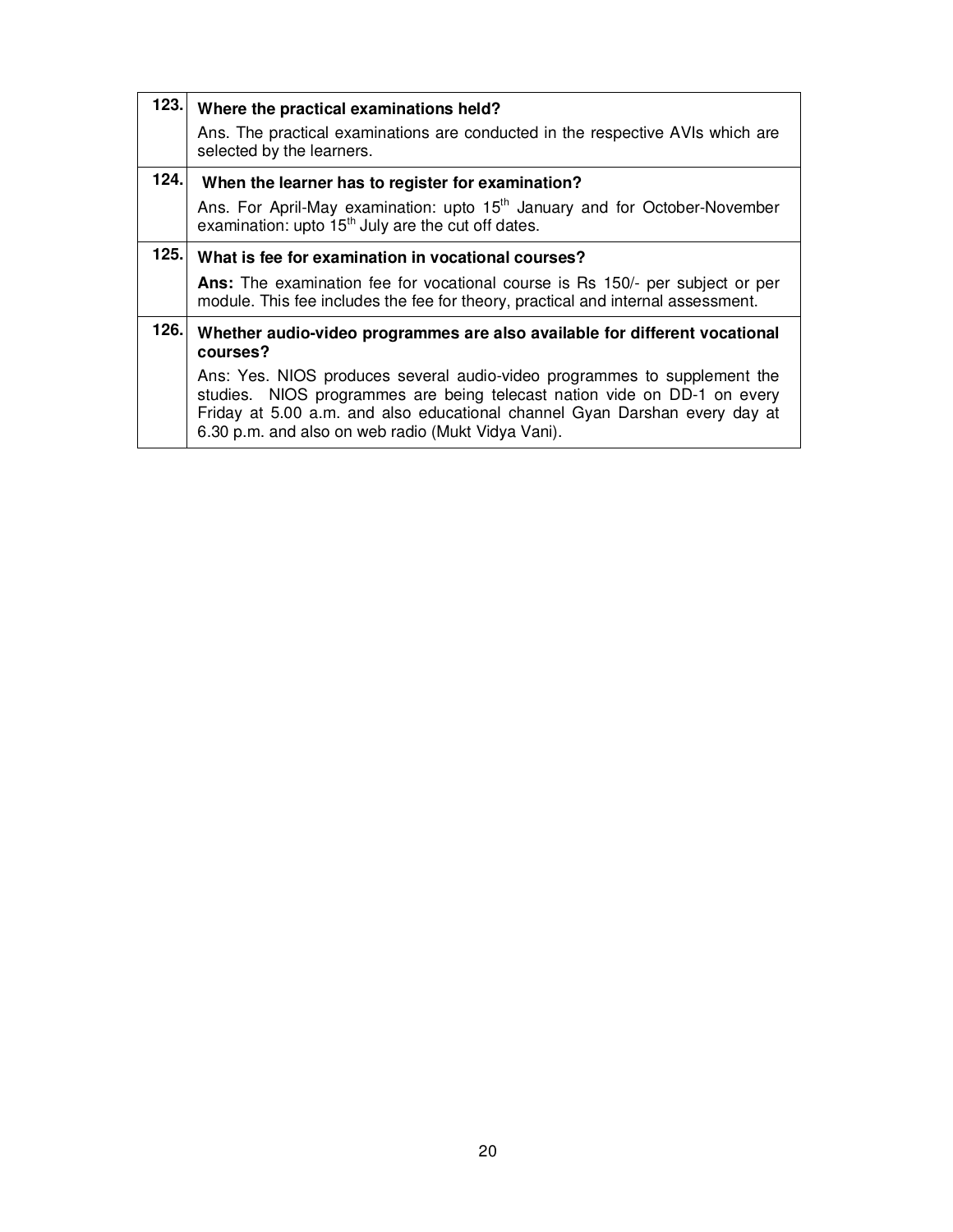

### **ON DEMAND EXAMINATION**

| 127. | <b>What is ODES?</b>                                                                                                                                                                                                                                                                                                                                                                                                                                                                               |
|------|----------------------------------------------------------------------------------------------------------------------------------------------------------------------------------------------------------------------------------------------------------------------------------------------------------------------------------------------------------------------------------------------------------------------------------------------------------------------------------------------------|
|      | Ans: On Demand Examination System (ODES) is an examination facility provided<br>by NIOS to its learners other than public examinations. A learner can appear under<br>the ODES as and when ready for the examination after first public examination. A<br>learner can apply online for ODES and can choose a date of examination as per<br>convenience. ODES examinations are conducted in all Regional Centres on<br>monthly basis and as per number of seats available.                          |
| 128. | How is On demand examination (ODE) different from the traditional public<br>examinations.                                                                                                                                                                                                                                                                                                                                                                                                          |
|      | Ans: In public examinations, the Board of School Education decides the date of<br>examination and the subject to be examined on that date; but In ODE, the learner<br>decides the date and the subject in which he/she wants to appear on that date.                                                                                                                                                                                                                                               |
| 129. | Can a person who is not registered as a learners with NIOS, appear for ODE?<br>Ans: No. If you are already a registered learner of NIOS at the Secondary and the<br>Senior Secondary level, then you have the option to appear for ODE. However,<br>under Stream-III and Stream-IV, you can directly register for ODE.                                                                                                                                                                             |
| 130. | What are the subjects available in ODE?                                                                                                                                                                                                                                                                                                                                                                                                                                                            |
|      | Ans: Secondary Course (13 subjects): Hindi(201), English(202), Sanskrit (209),<br>Mathematics(211), Science and Technology(212), Social<br>Science<br>(213),<br>Economics(214), Business Studies(215), Home Science(216),<br>Word<br>Processing(219), Psychology(222), Indian Culture and Heritage (223) and Painting<br>(225).                                                                                                                                                                    |
|      | Senior Secondary Course(19 subjects): Hindi(301), English(302), Sanskrit(309),<br>Mathematics(311), Physics(312), Chemistry(313), Biology(314), History(315),<br>Geography316), Political Sc. (317), Economics (318), Business Studies (319),<br>Accountancy(320), Home Science(321), Psychology(328), Sociology(331),<br>Painting(332), Environmental Sc.(333) and Data entry Operations (336).                                                                                                   |
| 131. | Can ODE answer script be re-evaluated?                                                                                                                                                                                                                                                                                                                                                                                                                                                             |
|      | Ans. Yes. The re-evaluation of ODE answer scripts is only available at the Senior<br>Secondary level. The learner has to apply for re-evaluation in any subject within 15<br>days from the date of declaration of result with the prescribed fee of Rs.700/- per<br>subject through a bank draft drawn in favour of the Secretary, NIOS to the<br>Regional Director of concerned Regional Centre on a plain paper or on a<br>prescribed proforma. The re-evaluation is done in theory papers only. |
| 132. | Will the marksheet of ODE be different than that of Public exam of NIOS?                                                                                                                                                                                                                                                                                                                                                                                                                           |
|      | Ans. No, the marksheet of ODE is not different from the marksheet of Public<br>examination of NIOS. It is the similar.                                                                                                                                                                                                                                                                                                                                                                             |
| 133. | Can one appear more than once in a subject in one month in ODE?<br>Ans. No, the learner cannot appear in ODE in a particular subject twice in the<br>same month.                                                                                                                                                                                                                                                                                                                                   |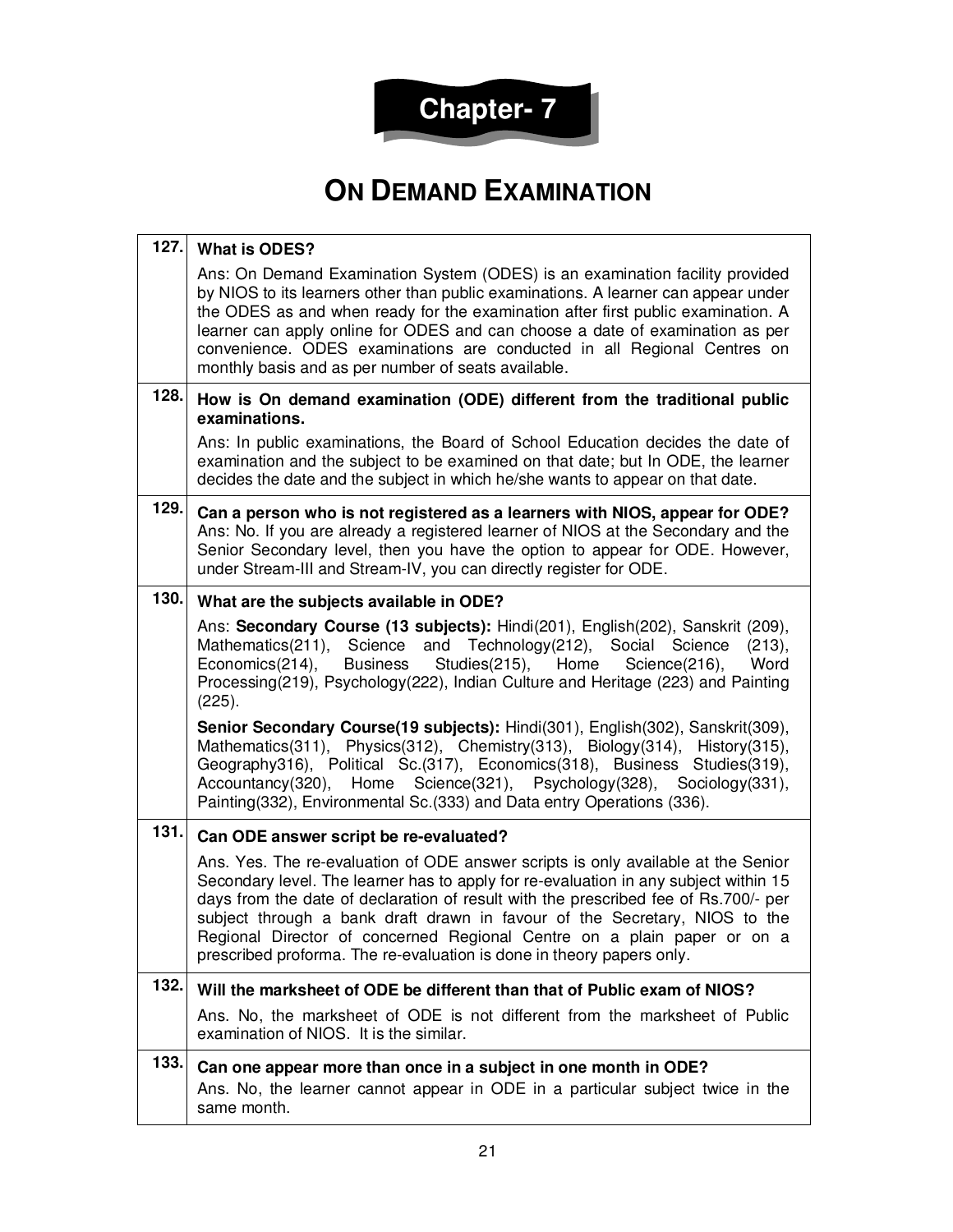| 134. | What is the fee for appearing in On Demand Examinations?                                                                                                                                                                                                                                                                                                                                                                                                                                                                                                                                                                            |
|------|-------------------------------------------------------------------------------------------------------------------------------------------------------------------------------------------------------------------------------------------------------------------------------------------------------------------------------------------------------------------------------------------------------------------------------------------------------------------------------------------------------------------------------------------------------------------------------------------------------------------------------------|
|      | Ans. Rs. 250/- per subject for Theory Examination and additional fee of Rs. 100/-<br>(Rupees one hundred only) for Practical exam per subject.                                                                                                                                                                                                                                                                                                                                                                                                                                                                                      |
| 135. | Can I appear in two subjects through On Demand Examinations and three<br>subjects through public examinations?                                                                                                                                                                                                                                                                                                                                                                                                                                                                                                                      |
|      | Ans. Yes. You can select subjects for On Demand and public examination as per<br>your convenience.                                                                                                                                                                                                                                                                                                                                                                                                                                                                                                                                  |
| 136. | I have already passed the Senior Secondary examination from State Board of<br>Education. Can I appear in five subjects through ODE and get the certificate?                                                                                                                                                                                                                                                                                                                                                                                                                                                                         |
|      | Ans. No. You are only permitted for 'part admission' upto four subjects. You will be<br>provided only Marksheet. No Certificate will be provided.                                                                                                                                                                                                                                                                                                                                                                                                                                                                                   |
| 137. | I have passed three subjects from CBSE. Can I appear in rest two subjects<br>through ODE of NIOS and get the certificates?                                                                                                                                                                                                                                                                                                                                                                                                                                                                                                          |
|      | Ans: No. You can opt for transfer of credit of two pass subjects from CBSE to<br>NIOS and appear in rest of three subjects so that on successful completion, you<br>would get the certificate from NIOS.                                                                                                                                                                                                                                                                                                                                                                                                                            |
| 138. | What is the procedure to registration for ODE?                                                                                                                                                                                                                                                                                                                                                                                                                                                                                                                                                                                      |
|      | Ans: The registration for On Demand Examination is done only through online at<br>www.nios.ac.in                                                                                                                                                                                                                                                                                                                                                                                                                                                                                                                                    |
| 139. | Where to submit the On Demand Examination forms?                                                                                                                                                                                                                                                                                                                                                                                                                                                                                                                                                                                    |
|      | Ans: The On Demand Examination forms alongwith the requisite examination fee<br>(if submitted by the Demand Draft) is to be sent to the Incharge, Online Admission,<br>National Institute of Open Schooling, A-24/25, Institutional Area, Sector-62, Noida.                                                                                                                                                                                                                                                                                                                                                                         |
| 140. | Can I get question papers in regional medium in On Demand Examinations<br>(ODE)?                                                                                                                                                                                                                                                                                                                                                                                                                                                                                                                                                    |
|      | Ans: No, the Question Papers are available only in English and Hindi medium in<br>ODE.                                                                                                                                                                                                                                                                                                                                                                                                                                                                                                                                              |
| 141. | What would be my year of examination if I appeared and successfully passed<br>all the subjects in the month of June?                                                                                                                                                                                                                                                                                                                                                                                                                                                                                                                |
|      | Ans: For the purpose of Mark Sheets and certification, all the candidates appearing<br>during May till October will be considered under April Examination of that year. And<br>all the candidates appearing during November till April will be considered under<br>preceding October Examination.                                                                                                                                                                                                                                                                                                                                   |
| 142. | I have passed Secondary examination from State Board of Education. Can<br>I give direct examination through ODE and get the certificate of Senior<br><b>Secondary Examinations.</b>                                                                                                                                                                                                                                                                                                                                                                                                                                                 |
|      | Ans: No, On Demand examination under stream-IV is available only for those<br>learners who have already passed Senior Secondary or above from any recognized<br>Board/University and want to take part admission in one subject or up to 4 subjects<br>for updating their qualifications or learners who had appeared but could not clear or<br>who were eligible but could not appear at the Public examination of Senior<br>Secondary level from any recognized Board in the same subject combination in<br>which they had appeared and want to appear through On Demand Examination<br>System of NIOS at Senior Secondary level. |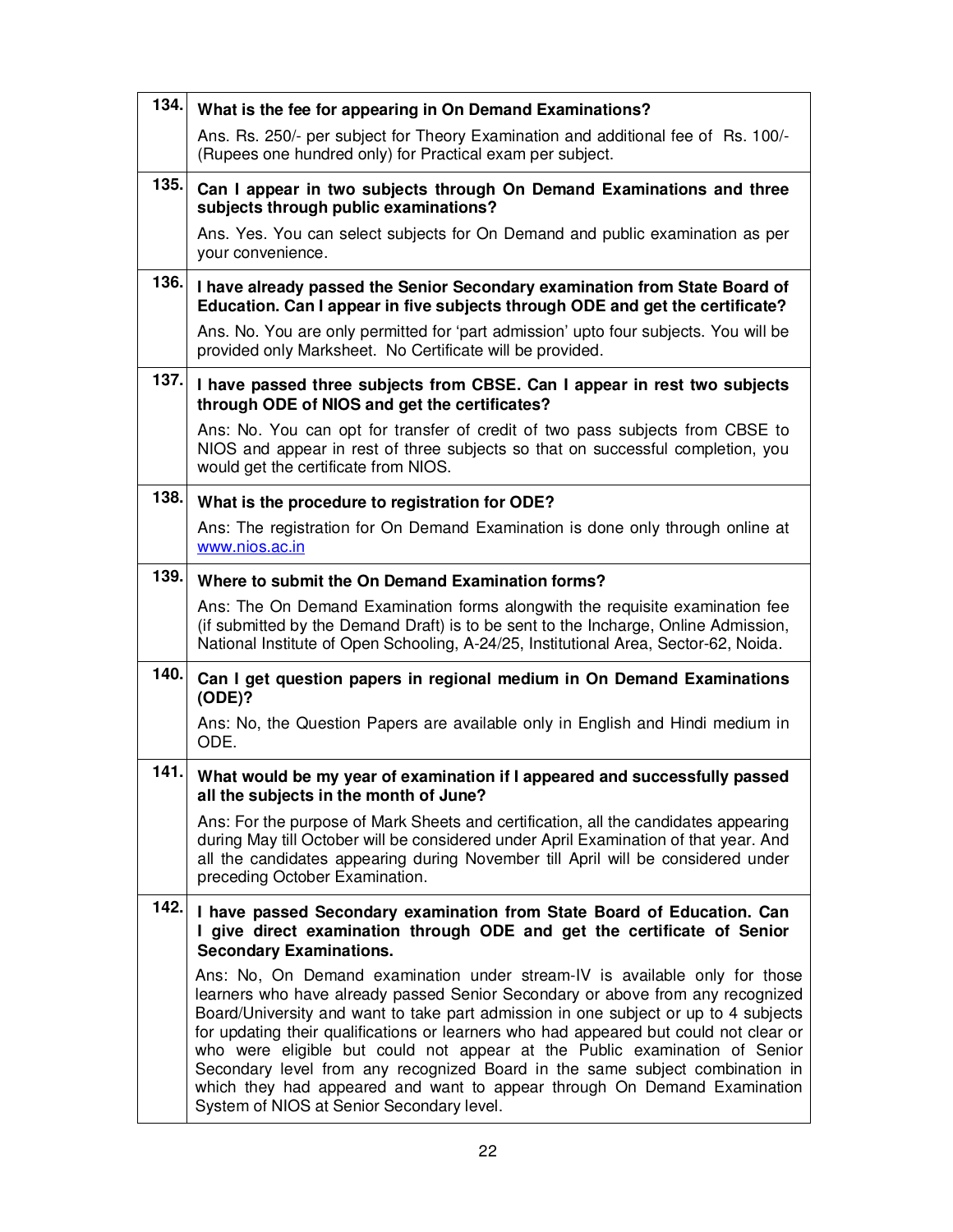| 143. | When and where the practical will be held in OD examinations?                                                                                                                                                                                                                                                                                            |  |  |
|------|----------------------------------------------------------------------------------------------------------------------------------------------------------------------------------------------------------------------------------------------------------------------------------------------------------------------------------------------------------|--|--|
|      | Ans: The practical examinations under On Demand examination system are held in<br>the same week in which the learners appeared in the theory examinations as per<br>the venue fixed by the concerned Regional Centre of NIOS. The intimation of<br>practical exams is provided to the learners on the day of the theory exams at the<br>Regional Centre. |  |  |
| 144. | How will I get mark sheet of On Demand Examinations?                                                                                                                                                                                                                                                                                                     |  |  |
|      | Ans: You can get the marksheet of ODE from the concerned Regional Centre for<br>overall examination in case you have successfully cleared the subjects for<br>certification. Otherwise, it can only be obtained on written request with requisite<br>fee.                                                                                                |  |  |
| 145. | Can I apply offline for On Demand Examinations?                                                                                                                                                                                                                                                                                                          |  |  |
|      | Ans: No, the registration process is done only through on-line.                                                                                                                                                                                                                                                                                          |  |  |
| 146. | What are the days and time of On Demand Examinations?                                                                                                                                                                                                                                                                                                    |  |  |
|      | Ans: Tuesday, Wednesday and Thursday (For all the Regional Centres except<br>Delhi) and Tuesday, Wednesday, Thursday and Friday for Regional Centre, Delhi,<br>at A-31, Sector-62 NIOS Headquarter. NOIDA from 2.00 pm to 5.00 pm.                                                                                                                       |  |  |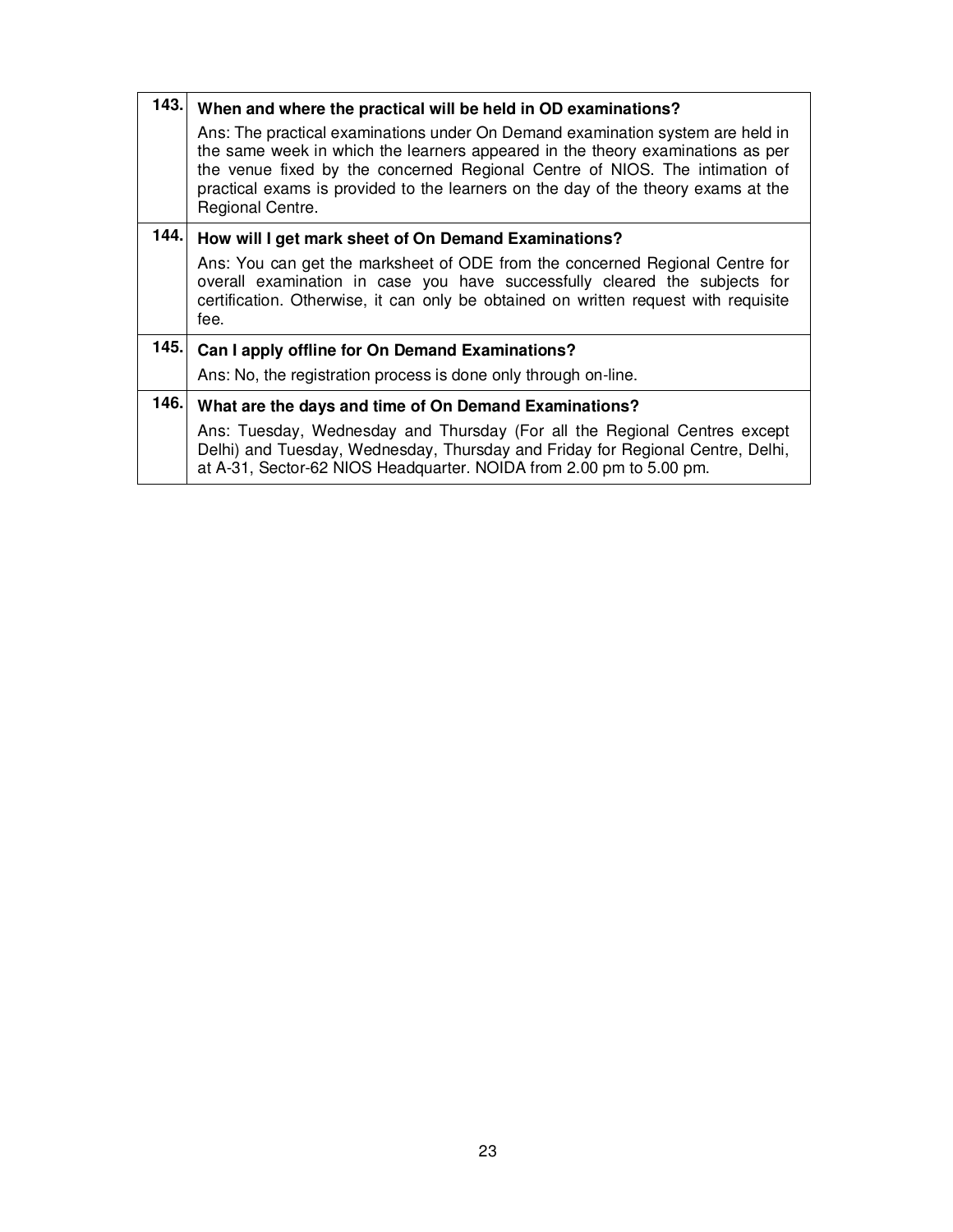

#### **ICT AND MEDIA SUPPORT**

|      | 147. What is the helpline number of NIOS?                                                                                                                                                                                                                                                    |  |  |
|------|----------------------------------------------------------------------------------------------------------------------------------------------------------------------------------------------------------------------------------------------------------------------------------------------|--|--|
|      | Ans: The helpline number of NIOS is 1800 180 9393 (Toll-Free). It is an 'one call -<br>User Friendly Learner Support Centre' through which callers can get all details<br>about NIOS by interacting with the executive from 9:30 AM to 5:30 PM and from<br>05:30 PM to 9:30 AM through IVRS. |  |  |
| 148. | Is there any email address through which the learners can directly contact<br>NIOS.                                                                                                                                                                                                          |  |  |
|      | Ans: Yes, In addition to the email id of Regional Centres, the learners can contact<br>the learner support centre of NIOS at <b>Isc@nios.ac.in.</b>                                                                                                                                          |  |  |
| 149. | Can I get access to the online course material of NIOS?                                                                                                                                                                                                                                      |  |  |
|      | Ans. Yes, you can get the access to the NIOS online course materials available at<br>www.nios.ac.in. You can read the materials and also download the materials<br>from NIOS website.                                                                                                        |  |  |
| 150. | What are the facilities available to the learners through NIOS website?                                                                                                                                                                                                                      |  |  |
|      | Ans. The following facilities are being provided to the learners through online:                                                                                                                                                                                                             |  |  |
|      | Online admissions<br>i.                                                                                                                                                                                                                                                                      |  |  |
|      | Online examination fee submission<br>ii.                                                                                                                                                                                                                                                     |  |  |
|      | iii.<br>Access to Online course materials, TMA, PCP schedule, previous years<br>question papers.                                                                                                                                                                                             |  |  |
|      | Status of despatch of course materials, Identity cards, mark sheets and<br>iv.<br>certificates                                                                                                                                                                                               |  |  |
|      | Books, journals and magazines available at NIOS library<br>v.                                                                                                                                                                                                                                |  |  |
|      | All type of forms, prospectus and application, can be downloaded from<br>vi.<br>NIOS website.                                                                                                                                                                                                |  |  |
|      | vii.<br>Information about Students Study Centres, Regional Centres, courses<br>available at NIOS etc.                                                                                                                                                                                        |  |  |
|      | Results /Information (Hall ticket).<br>viii.                                                                                                                                                                                                                                                 |  |  |
|      | Download /verification of certificate.<br>ix.                                                                                                                                                                                                                                                |  |  |
|      | Registration for On-Demand Examination.<br>х.                                                                                                                                                                                                                                                |  |  |
| 151. | What is the schedule of NIOS programme in national Channel - DD-I?                                                                                                                                                                                                                           |  |  |
|      | Ans: The schedule of NIOS Programme for telecast on DD-I is from 05.02 a.m. to<br>05.25 a.m. on every Friday                                                                                                                                                                                 |  |  |
| 152. | What is the schedule of NIOS programme in Gyan Darshan Channel?                                                                                                                                                                                                                              |  |  |
|      | Ans: The schedule of NIOS Programme for telecast on Gyan Darshan is every<br>day from 6.30 p.m. to 7.00 p.m                                                                                                                                                                                  |  |  |
| 153. | What is the schedule of NIOS programme in FM Channel- Gyan Vani?                                                                                                                                                                                                                             |  |  |
|      | Ans: The NIOS programmes are broadcast in Gyanvani-105.6 MHz FM channel on<br>every Friday, Saturday and Sunday from 8:30 a.m. to 9:00 am and repeat<br>broadcast from 3:30 pm to 4:00 pm                                                                                                    |  |  |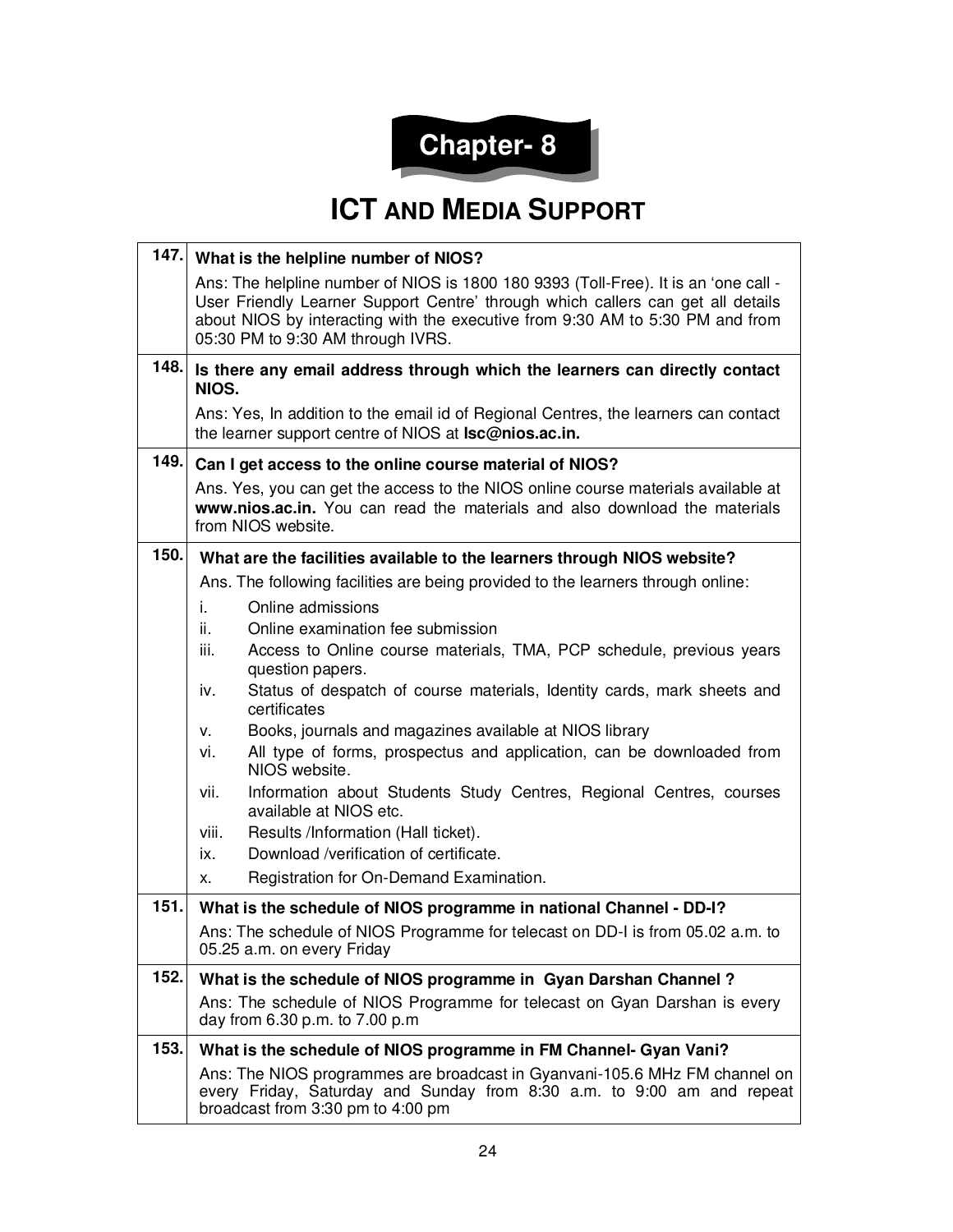| 154. | What services are available to a learner at his/her allotted AI?                                                                                   |  |  |
|------|----------------------------------------------------------------------------------------------------------------------------------------------------|--|--|
|      | Ans: The Al/study centre chosen by the learner at the time of admission will<br>provide the following services without any additional charges:     |  |  |
|      | Issuing prospectus at the prescribed cost.<br>a.                                                                                                   |  |  |
|      | Accepting the examination form and examination fee.<br>b.                                                                                          |  |  |
|      | Holding upto 30 PCPs as per NIOS norms and practical sessions as<br>C.<br>prescribed by NIOS.                                                      |  |  |
|      | Evaluation of Tutor Marked Assignments.<br>d.                                                                                                      |  |  |
|      | Counselling, solving problems/quarries related to course.<br>е.                                                                                    |  |  |
|      | $f_{\rm{L}}$<br>Accepting application for change of subject(s) or additional subject(s) and<br>forwarding the same to the Regional Centre of NIOS. |  |  |
|      | Informing the dates of payment of fees, examination date sheet,<br>g.<br>examination centre and other important information.                       |  |  |
|      | Display of results of public examination.<br>h.                                                                                                    |  |  |
| 155. | What is Mukta Vidya Vani?                                                                                                                          |  |  |
|      | Ans.: Mukta Vidya Vani is a web based interactive online Personal Contact<br>Programme.                                                            |  |  |
| 156. | What is the schedule of Mukta Vidya Vani?                                                                                                          |  |  |
|      | Ans.: Mukta Vidya Vani-PCP starts at 2:00-5:00 PM live on weekdays and at<br>10:30-12:30 PM on Saturday and Sunday.                                |  |  |
| 157. | Can I ask question on Mukta Vidya Vani? If Yes, what are the contact<br>numbers?                                                                   |  |  |
|      | Ans.: Yes, You can call on 18001802543(Toll-free) and 0120-4626949.                                                                                |  |  |
| 158. | Can I purchase the DVDs of Video programme?                                                                                                        |  |  |
|      | Ans.: Yes, Video programmes on Mathematics subject at the Secondary and the<br>Senior Secondary level are available for sale Rs. 100/- per DVD.    |  |  |
|      | For further details, contact on 0120 4089898 or email at jdmedia@nios.ac.in                                                                        |  |  |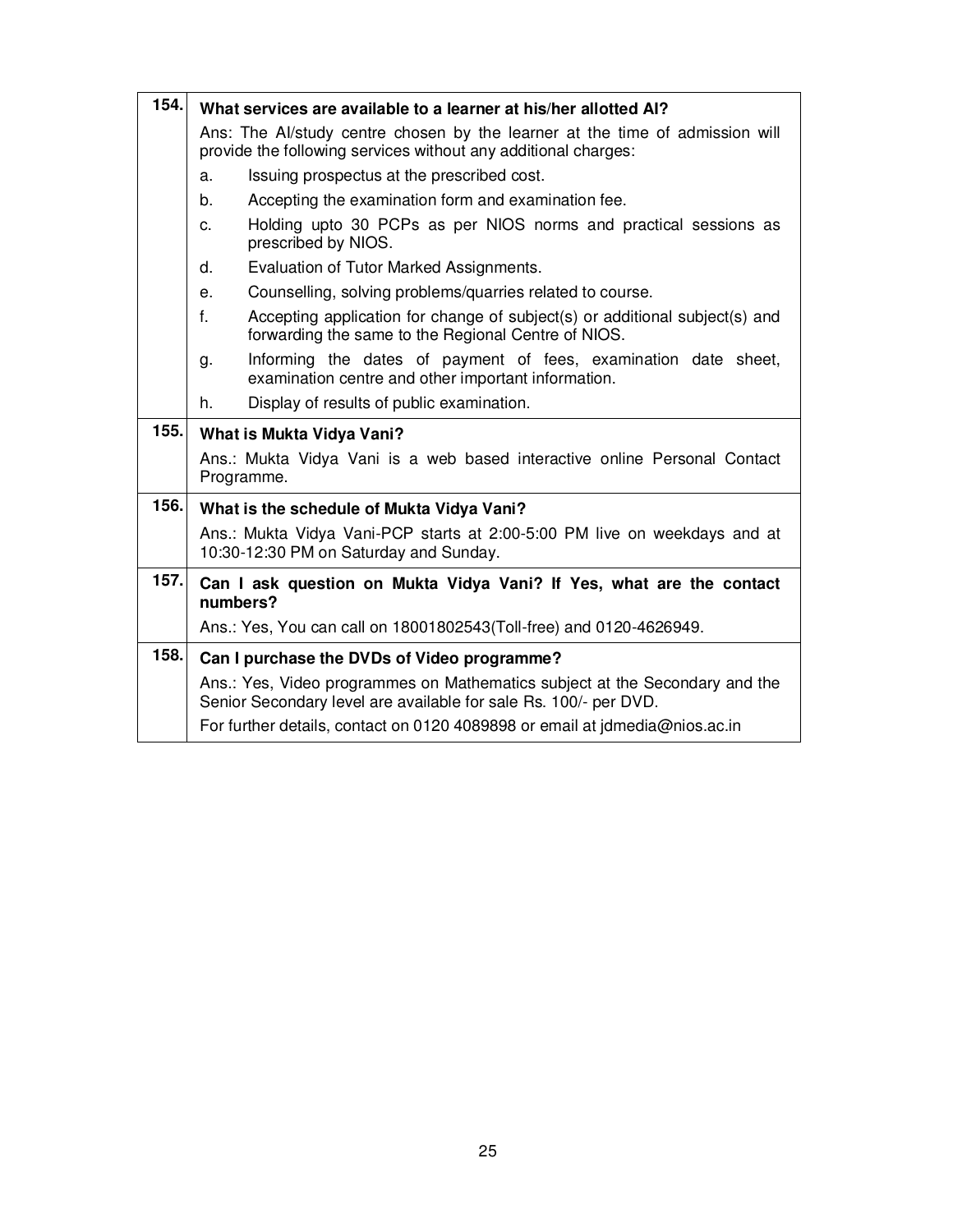

#### **ACCREDITATION**

| 159. | What kinds of institutions are accredited by NIOS?                                                                                                                                                                                                                                                                                                                                                                                |
|------|-----------------------------------------------------------------------------------------------------------------------------------------------------------------------------------------------------------------------------------------------------------------------------------------------------------------------------------------------------------------------------------------------------------------------------------|
|      | Ans: NIOS is granting accreditation to the institutions who wish to offer NIOS<br>Open Basic Education (OBE) programme, Vocational education programmes and<br>Academic Programmes.                                                                                                                                                                                                                                               |
| 160. | What is the eligibility criteria for the institutions that wish to get accredited<br>by NIOS to offer OBE programme?                                                                                                                                                                                                                                                                                                              |
|      | Ans: Any NGO / Registered Society / Trust engaged in education and is 3 years<br>old can apply for becoming Study Centre of NIOS for offering OBE programme.<br>The study centres offering OBE programme are known as Accredited Agencies<br>$(AAs)$ .                                                                                                                                                                            |
| 161. | What is the eligibility criteria for the institutions that wish to get accredited<br>by NIOS to offer Vocational Education programme?                                                                                                                                                                                                                                                                                             |
|      | Ans: Any NGO / Registered Society / Trust engaged in vocational education and 3<br>years old can apply for becoming study centre of NIOS for offering Vocational<br>Education programmes. The study centres offering Vocational Education<br>Programme are known as Accredited Vocational Institutions (AVIs).                                                                                                                    |
| 162. | What is the eligibility criteria for the institutions that wish to get accredited<br>by NIOS to offer Academic programmes?                                                                                                                                                                                                                                                                                                        |
|      | Ans: Any School which is affiliated with any national / state board can apply for<br>becoming the study centre of NIOS for offering Academic programmes at<br>Secondary and Senior Secondary levels. The study centres offering Academic<br>programmes are known as Accredited Institutions (Als).                                                                                                                                |
| 163. | What fee is required for accreditation?                                                                                                                                                                                                                                                                                                                                                                                           |
|      | Ans: Rs. 5000/- is the accreditation fee which is to be paid in the form of two<br>Demand Drafts i.e., Rs. 4000/- and Rs. 1000/- in favour of Secretary, NIOS<br>payable at the respective Regional Centre of NIOS.                                                                                                                                                                                                               |
| 164. | How to apply for accreditation?                                                                                                                                                                                                                                                                                                                                                                                                   |
|      | Ans: Institutions desirous to seek accreditation from NIOS may apply online or<br>offline to the concerned Regional Centre of NIOS.<br>Online application for<br>accreditation can be made through NIOS website. Institutions can submit the<br>details online and thereafter take the computer generated printout and send the<br>same to the concerned Regional Centre after enclosing desired documents and<br>processing fee. |
|      | For offline submission of application, institutions can take the printout of the<br>application form from the website or collect the application form from the Regional<br>Centre office or Headquarter of NIOS. After filling the application form, needful<br>may be done as in case of online submission of application form.                                                                                                  |
| 165. | Can an institution located abroad apply for accreditation from NIOS?                                                                                                                                                                                                                                                                                                                                                              |
|      | Ans: Yes, the institution can apply on the prescribed form through the concerned<br>Indian Embassy alongwith the requisite fee.                                                                                                                                                                                                                                                                                                   |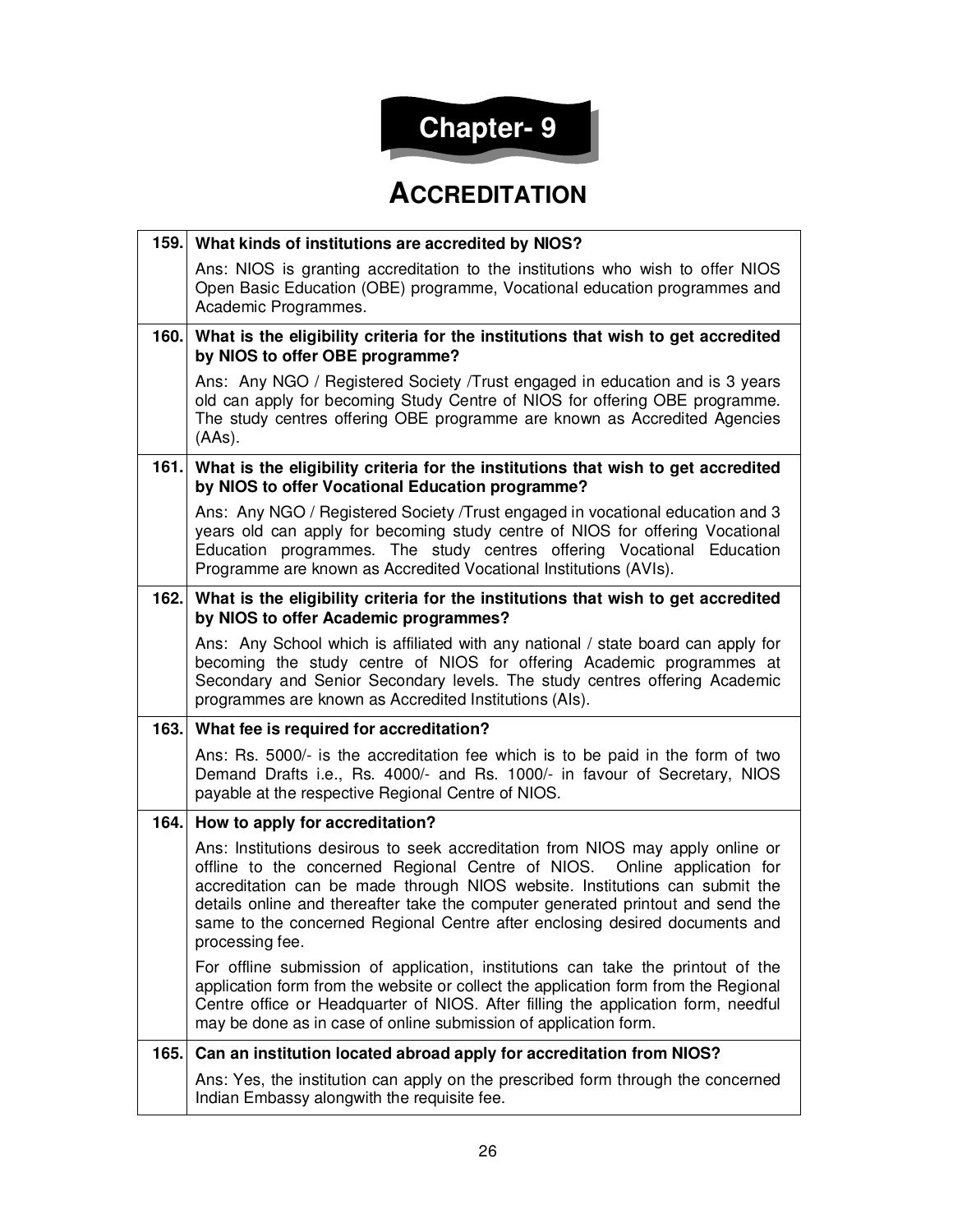| 166. | At which address application for accreditation is to be sent?                                                                                                                                                                                                                                                                        |
|------|--------------------------------------------------------------------------------------------------------------------------------------------------------------------------------------------------------------------------------------------------------------------------------------------------------------------------------------|
|      | Ans: The institutions seeking accreditation need to send their applications to the<br>respective Regional Centres. However, if applicant institution is affiliated to<br>CBSE and the institutions situated abroad, application may be sent to<br>Director(SSS), National Institute of Open Schooling, A-24/25, Sector-62,<br>Noida. |
| 167. | How CBSE affiliated school can apply for accreditation?                                                                                                                                                                                                                                                                              |
|      | Ans: The method of applying for accreditation is same for the CBSE affiliated<br>schools as in case of other institutions. However, they can send their applications<br>to the Director (SSS), National Institute of Open Schooling, A-24/25, Sector-62,<br>Noida.                                                                   |
| 168. | If school is affiliated upto the Secondary level with any Board of School of<br>Education, can NIOS grant accreditation to offer the Senior Secondary<br>course of NIOS?                                                                                                                                                             |
|      | Ans: No. NIOS is granting accreditation to the applicant institutions for the same<br>class to which it is affiliated with the parent board. Meaning thereby, that if school<br>is affiliated upto Secondary with the parent Board, then NIOS will also grant<br>accreditation for offering Secondary course only.                   |
| 169. | A School which is not offering Science Subject for the students of parent<br>Board, can offer Science Subject in NIOS?                                                                                                                                                                                                               |
|      | Ans: No. NIOS is granting accreditation for the similar courses for which the<br>school is affiliated with the parent Board.                                                                                                                                                                                                         |
| 170. | For how many students, accreditation is granted by NIOS to the applicant<br>institution?                                                                                                                                                                                                                                             |
|      | Ans: Based on the infrastructure available in the applicant institution, accreditation<br>is granted for 150(Category C), 300 (Category B), 500 (Category A) seats for<br>academic programmes.                                                                                                                                       |
| 171. | What is the validity period of accreditation granting to an institution?                                                                                                                                                                                                                                                             |
|      | Ans: The grant of accreditation to an institution is provisional which can be<br>renewed from time to time.                                                                                                                                                                                                                          |
| 172. | In case, the affiliation of the study centres of NIOS is withdrawn by the<br>parent board, will accreditation of NIOS continue?                                                                                                                                                                                                      |
|      | Ans: No. In case affiliation has been withdrawn by the affiliating board, the<br>accreditation granted by NIOS will cease automatically. It will be the responsibility<br>of the coordinator of the study centre to inform the same to the NIOS and take<br>appropriate action as per NIOS norms.                                    |
| 173. | If accreditation is withdrawn by the NIOS, what will be the fate of existing<br>registered learners with this study centre?                                                                                                                                                                                                          |
|      | Ans: In case accreditation is withdrawn by the NIOS, the learners registered with<br>the study centre will be shifted to nearby study centre.                                                                                                                                                                                        |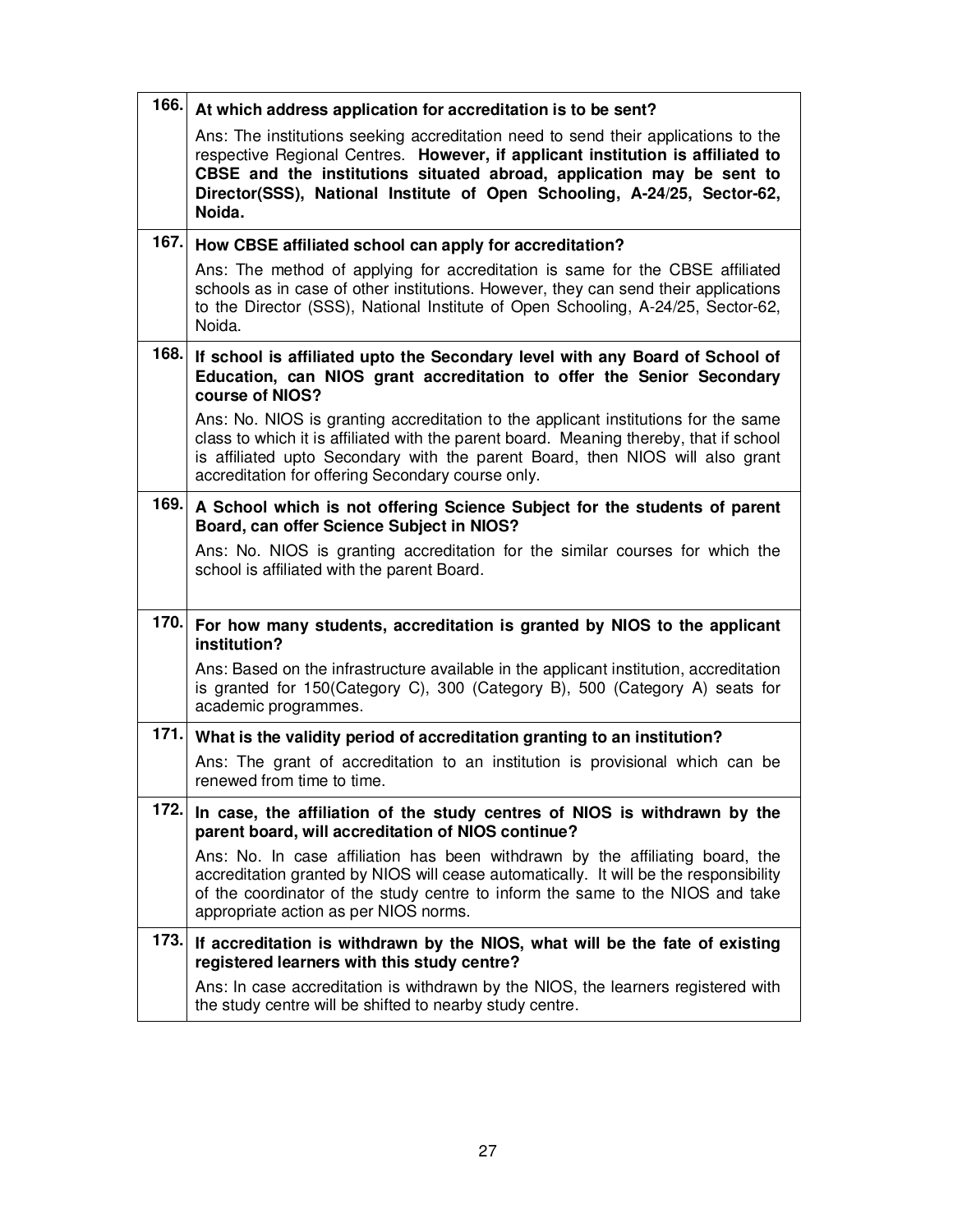

#### **NIOS AND MINORITY EDUCATION**

| 174. | Is there any special arrangement to look after the interests of minorities in<br>NIOS?                                                                                                                                                                                                                                                                                                                                                                                                                                          |  |  |
|------|---------------------------------------------------------------------------------------------------------------------------------------------------------------------------------------------------------------------------------------------------------------------------------------------------------------------------------------------------------------------------------------------------------------------------------------------------------------------------------------------------------------------------------|--|--|
|      | Ans: As per decision taken by the Government of India to form Minority Cell<br>in all Departments and Autonomous Bodies of the MHRD, the NIOS has<br>established a Minority Cell in the year 2006 in its Student<br>Support<br>Services Department to pay special attention to educational needs of minority<br>communities.                                                                                                                                                                                                    |  |  |
| 175. | What are the objectives of the Minority Cell, NIOS?                                                                                                                                                                                                                                                                                                                                                                                                                                                                             |  |  |
|      | Ans: The objective of the Minority Cell is to expand the reach and impact of NIOS<br>programmes and policies amongst the minority communities especially the Muslim<br>community by undertaking active advocacy programmes to establish linkages with<br>existing Minority Education Institutions.                                                                                                                                                                                                                              |  |  |
| 176. | What are the functions of the Minority Cell, NIOS?                                                                                                                                                                                                                                                                                                                                                                                                                                                                              |  |  |
|      | Ans: Following are the functions of the Minority Cell:                                                                                                                                                                                                                                                                                                                                                                                                                                                                          |  |  |
|      | ❖<br>To expand the reach and impact of NIOS programmes and policies amongst<br>the Minority Communities.                                                                                                                                                                                                                                                                                                                                                                                                                        |  |  |
|      | ❖<br>To undertake active advocacy programmes by establishing linkages with<br>existing Minority Educational Institutions.                                                                                                                                                                                                                                                                                                                                                                                                       |  |  |
|      | To accredit Madarsa/Dar-ul-uloom and make them link with the mainstream of<br>❖<br>education.                                                                                                                                                                                                                                                                                                                                                                                                                                   |  |  |
|      | To conduct advocacy programmes/ orientation programmes/ workshops for the<br>❖<br>promotion of Minority Institutions.                                                                                                                                                                                                                                                                                                                                                                                                           |  |  |
|      | ❖<br>To constitute inspection teams for conduct of inspections to the eligible<br>institutions.                                                                                                                                                                                                                                                                                                                                                                                                                                 |  |  |
|      | To collect inspection reports from the inspection teams and from Regional<br>❖<br>Centres.                                                                                                                                                                                                                                                                                                                                                                                                                                      |  |  |
|      | To convene Accreditation Advisory Committee meetings to finalise the<br>❖<br>inspection reports/recommendations.                                                                                                                                                                                                                                                                                                                                                                                                                |  |  |
|      | To issue notification with regard to the newly accredited Academic, Vocational<br>❖<br>and Open Basic Education Minority Institutions.                                                                                                                                                                                                                                                                                                                                                                                          |  |  |
|      | To collect data of learners from those accredited centres of NIOS<br>❖<br>which are covered under SPQEM scheme and forward to MHRD for claim<br>purposes.                                                                                                                                                                                                                                                                                                                                                                       |  |  |
| 177. | What educational Initiatives for Minorities have been taken by NIOS?                                                                                                                                                                                                                                                                                                                                                                                                                                                            |  |  |
|      | Ans: Access, Equity and Quality are hallmarks of NIOS programmes and<br>activities. This concern is reflected in all the courses/programmes offered by<br>NIOS. Although the courses/programmes of NIOS are meant for all sections of the<br>society, yet its prioritized (disadvantaged) client groups include Scheduled Castes<br>(SCs), Scheduled Tribes (STs), Minorities (Muslims, Christians, Sikhs, Jains,<br>Buddhists), girls and women, differently abled, people living in difficult contexts, and<br>ex-servicemen. |  |  |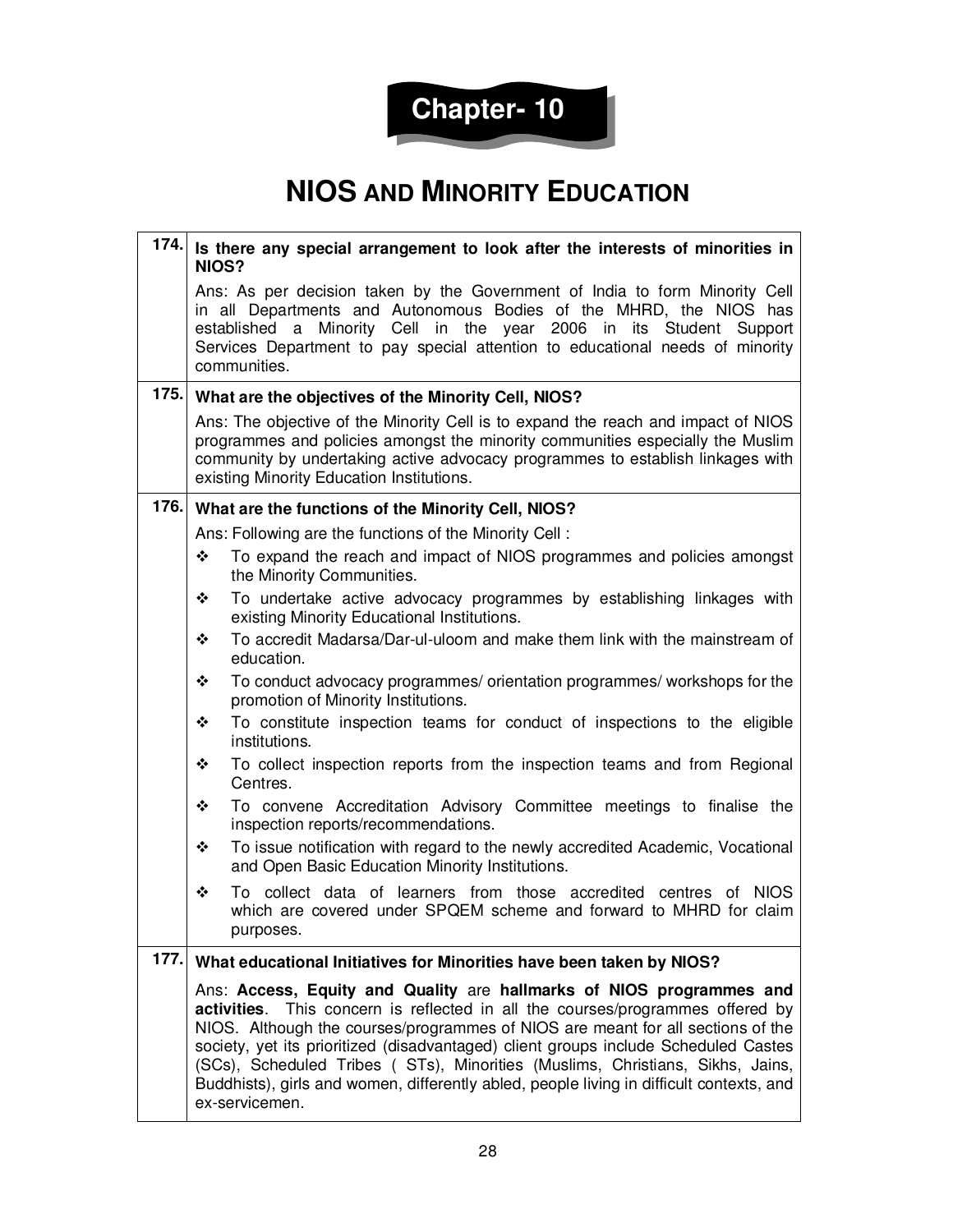| 178.                | What special relaxations have been given by NIOS for Minority Community?                                                                                                                                                   |                                                                                                                                                                                                                                                                                                                                                                                                                                                                                                                                                                                                                                                                                                                                                                 |  |
|---------------------|----------------------------------------------------------------------------------------------------------------------------------------------------------------------------------------------------------------------------|-----------------------------------------------------------------------------------------------------------------------------------------------------------------------------------------------------------------------------------------------------------------------------------------------------------------------------------------------------------------------------------------------------------------------------------------------------------------------------------------------------------------------------------------------------------------------------------------------------------------------------------------------------------------------------------------------------------------------------------------------------------------|--|
|                     | Ans: With a view to provide quality modern education to the Muslim minority,<br>several exemptions have been given by NIOS for the purpose of accreditation to<br>Madarsas. Some of the major relaxations are as follows:- |                                                                                                                                                                                                                                                                                                                                                                                                                                                                                                                                                                                                                                                                                                                                                                 |  |
|                     | ✦                                                                                                                                                                                                                          | NIOS has exempted Madrasas and Maktabs from paying Rs.5000/- as<br>accreditation fee and relaxed the norms for accreditation vide circular no.<br>NIOS/SECY/SSS/2010 dated 12.04.2010.                                                                                                                                                                                                                                                                                                                                                                                                                                                                                                                                                                          |  |
|                     | ✦                                                                                                                                                                                                                          | To operationalise the SPQEM scheme, a circular vide No. NIOS/Secy/57 <sup>th</sup><br>EB/2010 dated 30.11.2010 have been issued giving full exemption of fees to<br>Muslim students enrolled through Madrasas into the NIOS courses.                                                                                                                                                                                                                                                                                                                                                                                                                                                                                                                            |  |
|                     | ✦                                                                                                                                                                                                                          | Accreditation norms for minority institutions have also been relaxed.                                                                                                                                                                                                                                                                                                                                                                                                                                                                                                                                                                                                                                                                                           |  |
|                     | ✦                                                                                                                                                                                                                          | In Inspection Committee of Madrasas, one expert from the minority community<br>is appointed.                                                                                                                                                                                                                                                                                                                                                                                                                                                                                                                                                                                                                                                                    |  |
|                     | ✦                                                                                                                                                                                                                          | The courses FOKANIA and MAULVI offered by various State Madrasa<br>Education Boards have been notified at par with the Secondary and the Senior<br>Secondary courses respectively offered by NIOS.                                                                                                                                                                                                                                                                                                                                                                                                                                                                                                                                                              |  |
|                     | ◆                                                                                                                                                                                                                          | Under the SPQEM scheme, Madrasas/Maktabs/Darul-uloom can opt to become<br>accredited study centres with the NIOS for offering Secondary/Senior<br>Secondary level programmes. Madrasas which have been in existence for at<br>least three years and registered under the Central or the State Governments<br>Acts or Madrasa Board or with Wakf Boards or NIOS shall be eligible to apply<br>for assistance under this programme. As there are only 8 Madarsa Boards,<br>hence to extend the facility to the Madarsas of the other states where Madarsa<br>Board does not exist, the institutions accorded minority status by the NCMEI<br>are also considered for the accreditation as per the decision taken in the<br>meeting of the Grant-in-Aid Committee. |  |
|                     | ✦                                                                                                                                                                                                                          | Urdu medium is made available for better understanding.                                                                                                                                                                                                                                                                                                                                                                                                                                                                                                                                                                                                                                                                                                         |  |
|                     | ✦                                                                                                                                                                                                                          | Prospectus is also printed in Urdu for better communication of instructions.                                                                                                                                                                                                                                                                                                                                                                                                                                                                                                                                                                                                                                                                                    |  |
| ✦<br>Questions etc. |                                                                                                                                                                                                                            | Details of Minority Cell are made available on NIOS website. This section also<br>contains all vital information about accreditation status, Frequently Asked                                                                                                                                                                                                                                                                                                                                                                                                                                                                                                                                                                                                   |  |
|                     | All important Notices are published in the Urdu News Papers.<br>◆                                                                                                                                                          |                                                                                                                                                                                                                                                                                                                                                                                                                                                                                                                                                                                                                                                                                                                                                                 |  |
|                     | ✦                                                                                                                                                                                                                          | Special Accredited Advisory Committee meetings are organized to expedite the<br>accreditation process of Minority Institutions.                                                                                                                                                                                                                                                                                                                                                                                                                                                                                                                                                                                                                                 |  |
|                     | ✦                                                                                                                                                                                                                          | Status of accreditation is hosted on website for latest updation to the applicant<br>Institutions/ Madarsas.                                                                                                                                                                                                                                                                                                                                                                                                                                                                                                                                                                                                                                                    |  |
|                     | ✦                                                                                                                                                                                                                          | Frequently Asked Questions have been hosted on website for candidates and<br>Institutions.                                                                                                                                                                                                                                                                                                                                                                                                                                                                                                                                                                                                                                                                      |  |
|                     |                                                                                                                                                                                                                            | No.F-24/10-4/NIOS/SSS-MCell/SPQEM<br>notification<br>dated<br>26.03.2013<br>A<br>regarding waiving off processing fee of Rs.5000/- to the Madarsas which are<br>having minority status granted by NCMEI has also been issued.                                                                                                                                                                                                                                                                                                                                                                                                                                                                                                                                   |  |
|                     | ✦                                                                                                                                                                                                                          | Looking into the time taken in the conversion of offline forms as applicable in<br>case of the learners of Madarsa and thus probable delay in supply of the study<br>material, NIOS has decided to supply the study material to such learners<br>through their Madarsas with the direction to handover the study material to<br>registered learners. A notification No. 26.3/NIOS/SSS/PA dated 24.12.2013<br>has been issued in this regard.                                                                                                                                                                                                                                                                                                                    |  |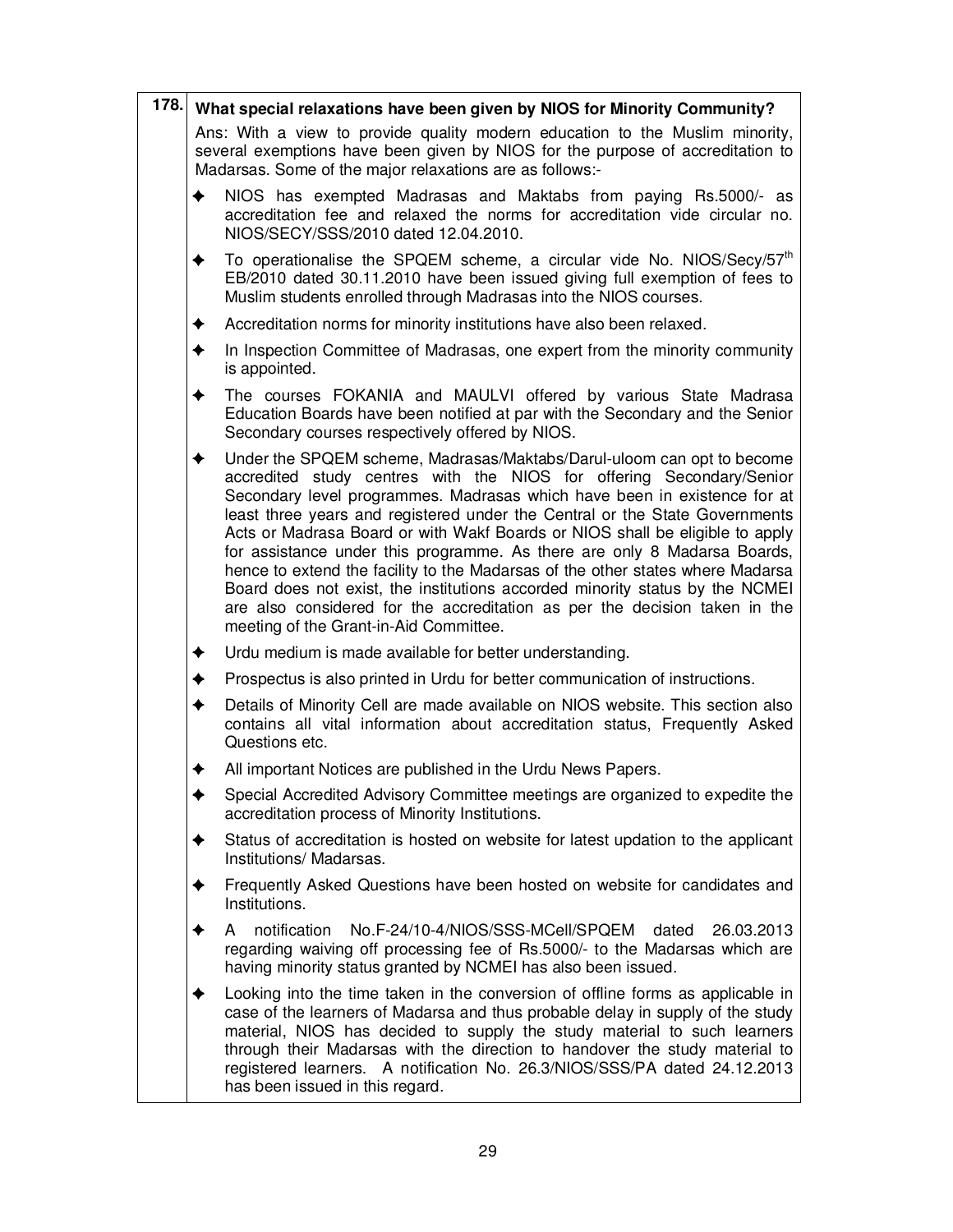| 179. | What role NIOS is playing in SPQEM?                                                                                                                                                                                                                                                                                                                                                                                                              |  |
|------|--------------------------------------------------------------------------------------------------------------------------------------------------------------------------------------------------------------------------------------------------------------------------------------------------------------------------------------------------------------------------------------------------------------------------------------------------|--|
|      | Ans: The Scheme of Providing Quality Education in Madarsa (SPQEM) was<br>launched on 26th February 2009 at MHRD through NIOS. The first meeting of the<br>Central Grant-In-Aid Committee of SPQEM for the year 2010-11 held on 21st<br>September, 2010 under the Chairman ship of the Secretary, SE and L, MHRD, Govt<br>of India discussed issues related to the NIOS intervention on SPQEM programme<br>and agreed in principle the following: |  |
|      | NIOS will grant accreditation to those Madrasas as its Accredited Institutions<br>if the Madrasas are affiliated to State Madrasas Board/Wakf Board of the<br>state and have the minimum infrastructural facilities to run the NIOS courses<br>at the level of Class X and XII.                                                                                                                                                                  |  |
|      | No one time accreditation fee shall be charged from these Madrasas as per<br>the decision taken by NIOS.                                                                                                                                                                                                                                                                                                                                         |  |
|      | NIOS will not charge any admission fee or examination fee from the learners<br>enrolled through these Madrasas. NIOS will put up expenditure incurred by<br>putting up claim for reimbursement to MHRD twice in a year in two different<br>cycles of admission of NIOS.                                                                                                                                                                          |  |
| 180. | What kinds of institutions are accredited by NIOS?                                                                                                                                                                                                                                                                                                                                                                                               |  |
|      | Ans: NIOS is granting accreditation to the institutions who wish to offer NIOS<br>Open Basic Education (OBE) programme, vocational education programmes and<br>Academic programmes.                                                                                                                                                                                                                                                              |  |
| 181. | What is the eligibility criteria for the institutions that wish to get accredited<br>by NIOS to offer OBE programme?                                                                                                                                                                                                                                                                                                                             |  |
|      | Ans: Any NGO / Registered Society / Trust is engaged in education and is 3 years<br>old can apply for becoming study centre of NIOS for offering OBE programme.<br>The study centres offering OBE programme are known as Accredited Agencies<br>$(AAs)$ .                                                                                                                                                                                        |  |
| 182. | What is the eligibility criteria for the institutions that wish to get accredited<br>by NIOS to offer Vocational Education programme?                                                                                                                                                                                                                                                                                                            |  |
|      | Ans: Any NGO / Registered Society / Trust engaged in vocational education and<br>is 3 years old can apply for becoming study centre of NIOS for offering Vocational<br>Education programmes. The study centres offering Vocational Education<br>Programme are known as Accredited Vocational Institutions (AVIs).                                                                                                                                |  |
| 183. | What is the eligibility criteria for the institutions that wish to get accredited<br>by NIOS to offer Academic programmes?                                                                                                                                                                                                                                                                                                                       |  |
|      | Ans: Any School which is affiliated with any national / state board can apply for<br>becoming studies centre of NIOS for offering Academic programmes at<br>Secondary and Senior Secondary. The study centres offering Academic<br>programmes are known as Accredited Institutions (Als).                                                                                                                                                        |  |
| 184. | Is NIOS granting accreditation to the Madarsas also?                                                                                                                                                                                                                                                                                                                                                                                             |  |
|      | Ans: Yes. NIOS under the Scheme for Providing Quality Education in Madarsas<br>(SPQEM) is granting accreditation to the Madarsas also.                                                                                                                                                                                                                                                                                                           |  |
| 185. | What are the eligibility criteria for Madarsas to get the accreditation from<br><b>NIOS?</b>                                                                                                                                                                                                                                                                                                                                                     |  |
|      | Ans: Under the SPQEM scheme, Madrassas/ Maktabs/ Darul-uloom can opt to<br>become accredited study centres of NIOS for offering Secondary/Senior<br>Secondary level programmes.                                                                                                                                                                                                                                                                  |  |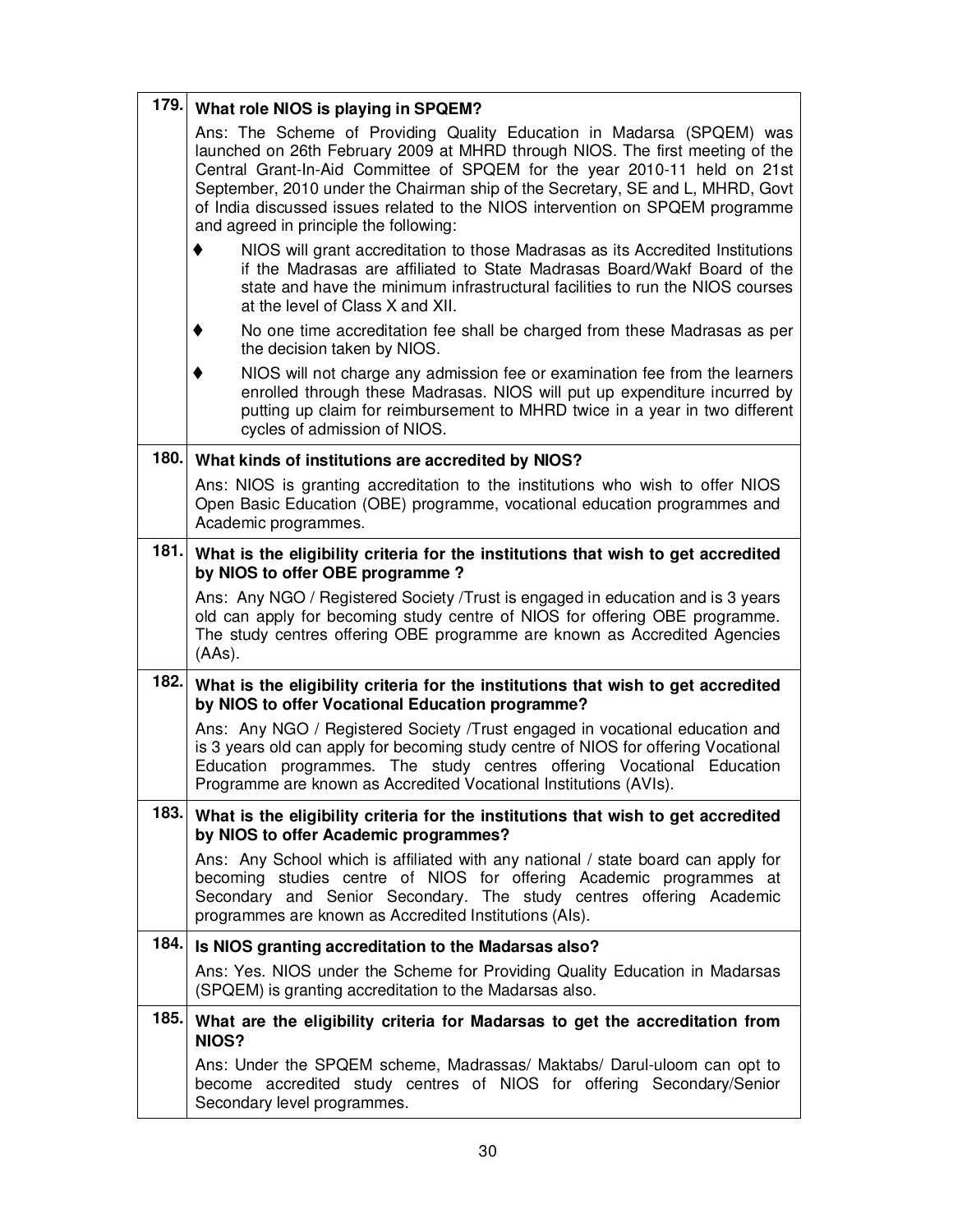|      | (i)   | Madrasas which have been in existence for at least three years and<br>affiliated to the Madrassa Board or with Wakf Boards shall be eligible to<br>become the study centres.                                                                                                                                    |
|------|-------|-----------------------------------------------------------------------------------------------------------------------------------------------------------------------------------------------------------------------------------------------------------------------------------------------------------------|
|      | (ii)  | As there are only 8 Madarsa Boards, hence to extend the facility to the<br>Madarsas of the other states where Madarsa Board does not exist, the<br>institutions accorded minority status by the National Commission for<br>Minority Education Institutions (NCMEI) are also considered<br>for<br>accreditation. |
|      | (iii) | Also, the Madarsas fulfilling following may also considered for<br>accreditation:                                                                                                                                                                                                                               |
|      |       | Madrasas/ Darul Uloom having independent standing and offering<br>(a)<br>Maulvi, Aazim and Fazil courses.                                                                                                                                                                                                       |
|      |       | (b)<br>Having residential facilities.                                                                                                                                                                                                                                                                           |
|      |       | (c)<br>Having three year old registered society or Trust.                                                                                                                                                                                                                                                       |
|      |       | Possessing minimum infrastructure to offer the NIOS courses (i.e.,<br>(d)<br>Labs, library etc.) as fixed by NIOS for minority institutions, except<br>that the desired number of class rooms could be 50% of the norms<br>for General Category Institutions.                                                   |
|      |       | Its courses are recognized by other institutions of higher learning.<br>(e)                                                                                                                                                                                                                                     |
| 186. |       | For seeking accreditation by any minority institution including Madarsa,<br>application is to be sent at which address?                                                                                                                                                                                         |
|      |       | Ans: Application is to be sent to Director(SSS), National Institute of Open<br>Schooling, A-24/25, Sector-62, Noida (U.P.).                                                                                                                                                                                     |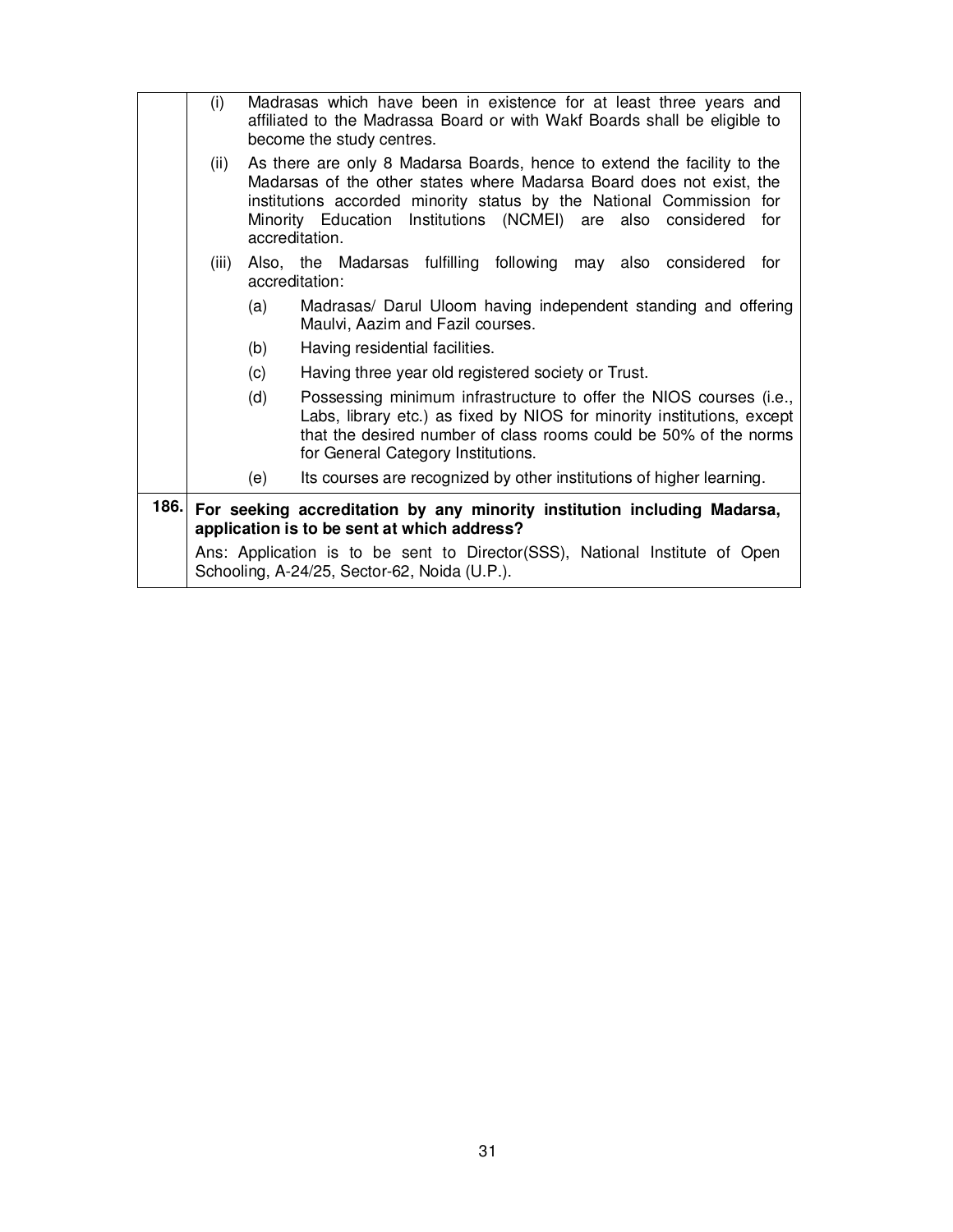

### **SUPPORT SERVICES AT REGIONAL CENTRES AND STUDY CENTRE**

| 187. | What is Al?                                                                                                                                                                                               |                                                                                                                                                                                                           |  |
|------|-----------------------------------------------------------------------------------------------------------------------------------------------------------------------------------------------------------|-----------------------------------------------------------------------------------------------------------------------------------------------------------------------------------------------------------|--|
|      | Ans: Accredited Institutes (Als) or study centres are those institutes/schools<br>which are authorised by NIOS to provide Support Services.                                                               |                                                                                                                                                                                                           |  |
| 188. | What are the facilities provided in Als?                                                                                                                                                                  |                                                                                                                                                                                                           |  |
|      | Ans: Accredited Institutes provide various support services to learners related to<br>admission, examination and study material etc. Als also hold Personal Contact<br>Programme (PCP) as per NIOS norms. |                                                                                                                                                                                                           |  |
|      | a.                                                                                                                                                                                                        | Issuing prospectus at the prescribed cost.                                                                                                                                                                |  |
|      | b.                                                                                                                                                                                                        | Holding upto 30 PCPs as per NIOS norms and practical sessions as<br>prescribed by NIOS.                                                                                                                   |  |
|      | с.                                                                                                                                                                                                        | Evaluation of Tutor Marked Assignments (TMA).                                                                                                                                                             |  |
|      | d.                                                                                                                                                                                                        | Counselling to solve problems/queries related to course.                                                                                                                                                  |  |
|      | е.                                                                                                                                                                                                        | Accepting applications for change of subject (s) or additional subject(s)<br>and forwarding the same to the Regional Centre of NIOS.                                                                      |  |
|      | f.                                                                                                                                                                                                        | Informing the dates of payment of fees, examination date sheet,<br>examination centres and other important information.                                                                                   |  |
|      | i.                                                                                                                                                                                                        | Display of results of public examinations.                                                                                                                                                                |  |
|      | j.                                                                                                                                                                                                        | Accepting the examination form and examination fee.                                                                                                                                                       |  |
| 189. | Is it mandatory to select the study centre at the time of admission?                                                                                                                                      |                                                                                                                                                                                                           |  |
|      |                                                                                                                                                                                                           | Ans. Yes. It is mandatory to select the study centre of NIOS at the time of<br>admission to get various support services.                                                                                 |  |
| 190. | Can I change my study centre?                                                                                                                                                                             |                                                                                                                                                                                                           |  |
|      | Ans. Yes, a study centre can be changed after giving valid reasons and<br>submitting valid documents and payment of requisite fee as per NIOS norms to<br>concerned Regional Centre.                      |                                                                                                                                                                                                           |  |
| 191. | learners?                                                                                                                                                                                                 | What are the facilities provided by the NIOS Regional Centres to the                                                                                                                                      |  |
|      |                                                                                                                                                                                                           | Ans: The followings facilities are being provided by the NIOS Regional Centres:                                                                                                                           |  |
|      | a)                                                                                                                                                                                                        | Receiving applications for admission and confirmation of admission;                                                                                                                                       |  |
|      | b)                                                                                                                                                                                                        | Issue of Identity cards to eligible students.                                                                                                                                                             |  |
|      | C)                                                                                                                                                                                                        | Receiving the exam form and fee for the pubic examinations.                                                                                                                                               |  |
|      | d)                                                                                                                                                                                                        | Conduct of public examination as well as On demand examinations as per<br>schedule.                                                                                                                       |  |
|      | e)                                                                                                                                                                                                        | Distribution of mark sheets and certificates to the learners.                                                                                                                                             |  |
|      | f)                                                                                                                                                                                                        | Processing of request for change of subjects, change of study centres as<br>well as exam centres, receiving of request for issue of duplicate<br>documents, processing of grievances of the learners etc. |  |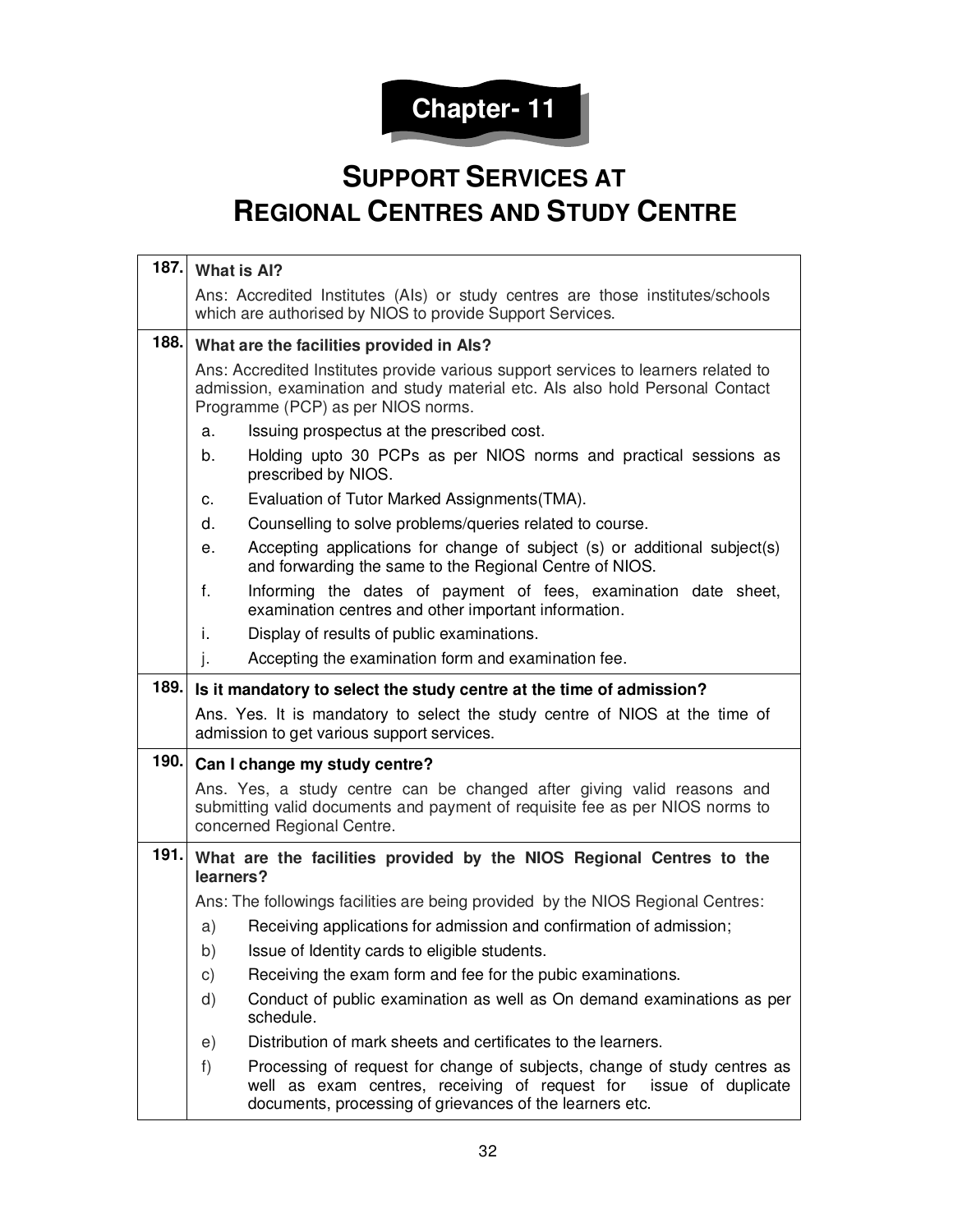# **Chapter- 12**

#### **DOS AND DON'TS**

| 192. | Do not fill up the Application Form for Admission without careful reading of the<br>instructions.                                                        |  |  |  |
|------|----------------------------------------------------------------------------------------------------------------------------------------------------------|--|--|--|
| 193. | Do not leave any column blank in the Application Form for Admission.                                                                                     |  |  |  |
| 194. | Do not submit Application Form for Admission without the supporting<br>documents.                                                                        |  |  |  |
| 195. | Do not get influenced by unauthorized agencies who falsely guarantee your<br>success.                                                                    |  |  |  |
| 196. | Do not pay extra amount for admission and examination over and above the<br>prescribed fee as mentioned in the Application Form for Admission to anyone. |  |  |  |
| 197. | Do not miss out the Personal Contact Programmes (PCPs) in each subject<br>which all AIs have to provide on compulsory basis.                             |  |  |  |
| 198. | Do not indulge in any unfair means such as copying, impersonation etc. during<br>examination.                                                            |  |  |  |
| 199. | Do provide your valid E-mail ID and the mobile number for SMS alerts while<br>submitting your application.                                               |  |  |  |
| 200. | Submit the Tutor Marked Assignments in time at your study centre and get the<br>feedback from your subject teachers.                                     |  |  |  |
| 201. | Read the welcome letter sent to you by the Regional Centre/NIOS Headquarter<br>while sending Identity Cards.                                             |  |  |  |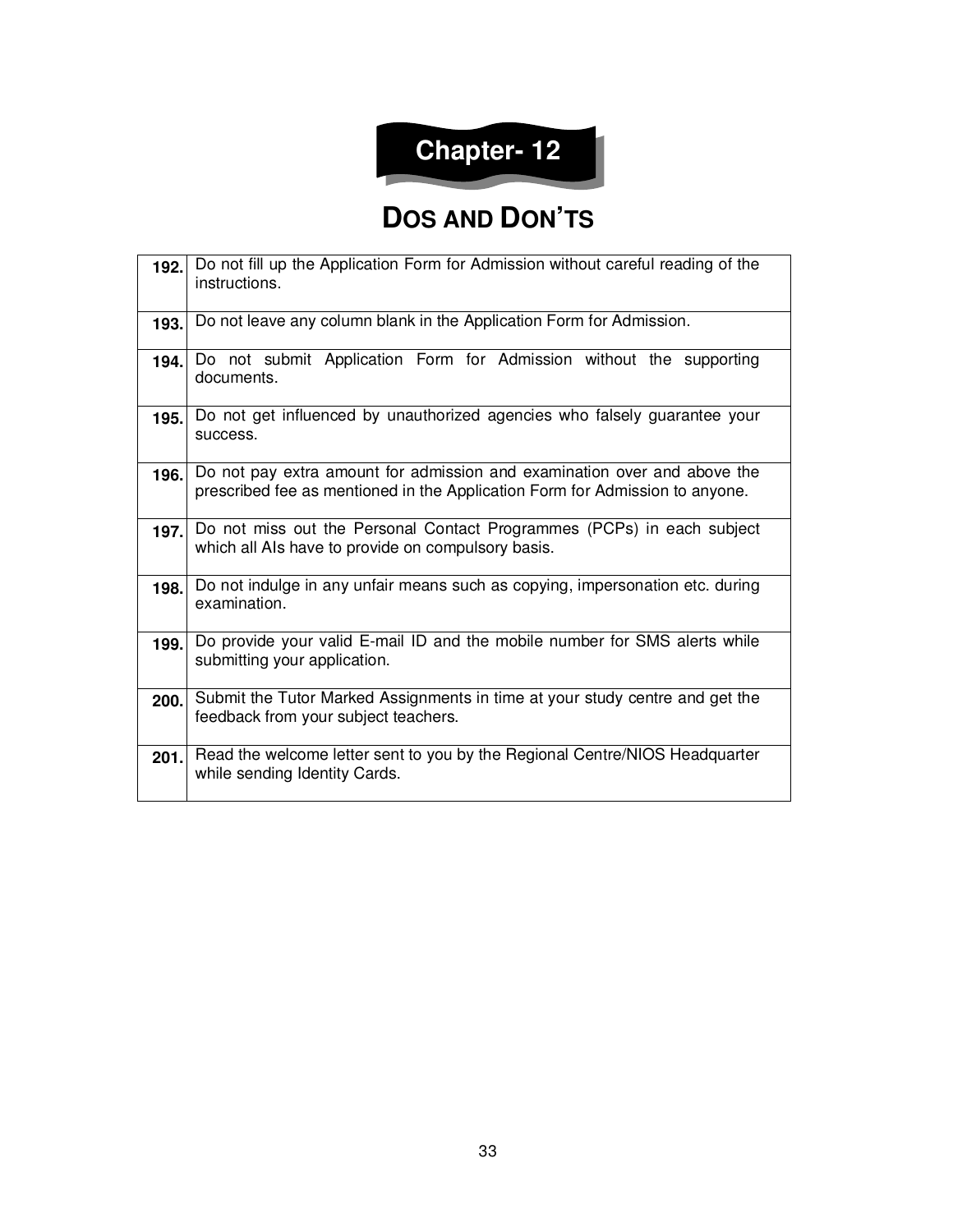

### **COUNSELLING FOR HIGHER STUDIES**

|                                                                                                                                                                                                                                                                                                                                                                                                                                                                                                                                                                                                                                                                                                                                                                                                                                                                                                                                                                                                                           |       | 202. Can I go for higher studies after completing the Senior Secondary Course?                                                                                                                                                                        |  |  |
|---------------------------------------------------------------------------------------------------------------------------------------------------------------------------------------------------------------------------------------------------------------------------------------------------------------------------------------------------------------------------------------------------------------------------------------------------------------------------------------------------------------------------------------------------------------------------------------------------------------------------------------------------------------------------------------------------------------------------------------------------------------------------------------------------------------------------------------------------------------------------------------------------------------------------------------------------------------------------------------------------------------------------|-------|-------------------------------------------------------------------------------------------------------------------------------------------------------------------------------------------------------------------------------------------------------|--|--|
| Ans: If you wish to use NIOS certificate for higher studies, it is in your own interest that<br>you keep in mind the requirements of the Boards/ Universities you wish to join after<br>passing Secondary/ Senior Secondary course from NIOS. Some Boards / Universities<br>require specific subject combinations for admission to the Institutions affiliated to them<br>as given in the NIOS prospectus. For example, for medical course, eligibility criteria are<br>that you should have passed +2 with Chemistry, Physics and Biology/Biotechnology<br>along with English as core subject. The learners who wish to join formal school Board<br>in class XI after passing NIOS examination of class X may opt for subject combinations<br>(in 5 or 6 subjects as the case may be) which are acceptable in class XI by such formal<br>school Board, without prejudice to the rights of NIOS. However, NIOS Certificates are<br>valid, recognised and at par with other National and State Boards of School Education. |       |                                                                                                                                                                                                                                                       |  |  |
|                                                                                                                                                                                                                                                                                                                                                                                                                                                                                                                                                                                                                                                                                                                                                                                                                                                                                                                                                                                                                           | 203.1 | Can certified learners appear for various Competitive Examinations?                                                                                                                                                                                   |  |  |
|                                                                                                                                                                                                                                                                                                                                                                                                                                                                                                                                                                                                                                                                                                                                                                                                                                                                                                                                                                                                                           |       | Ans. They can. NIOS learners do appear and compete in various competitive<br>examinations. However, the eligibility criteria, such as age, requirements of specific<br>subjects, minimum percentage of marks etc., must be fulfilled by the learners. |  |  |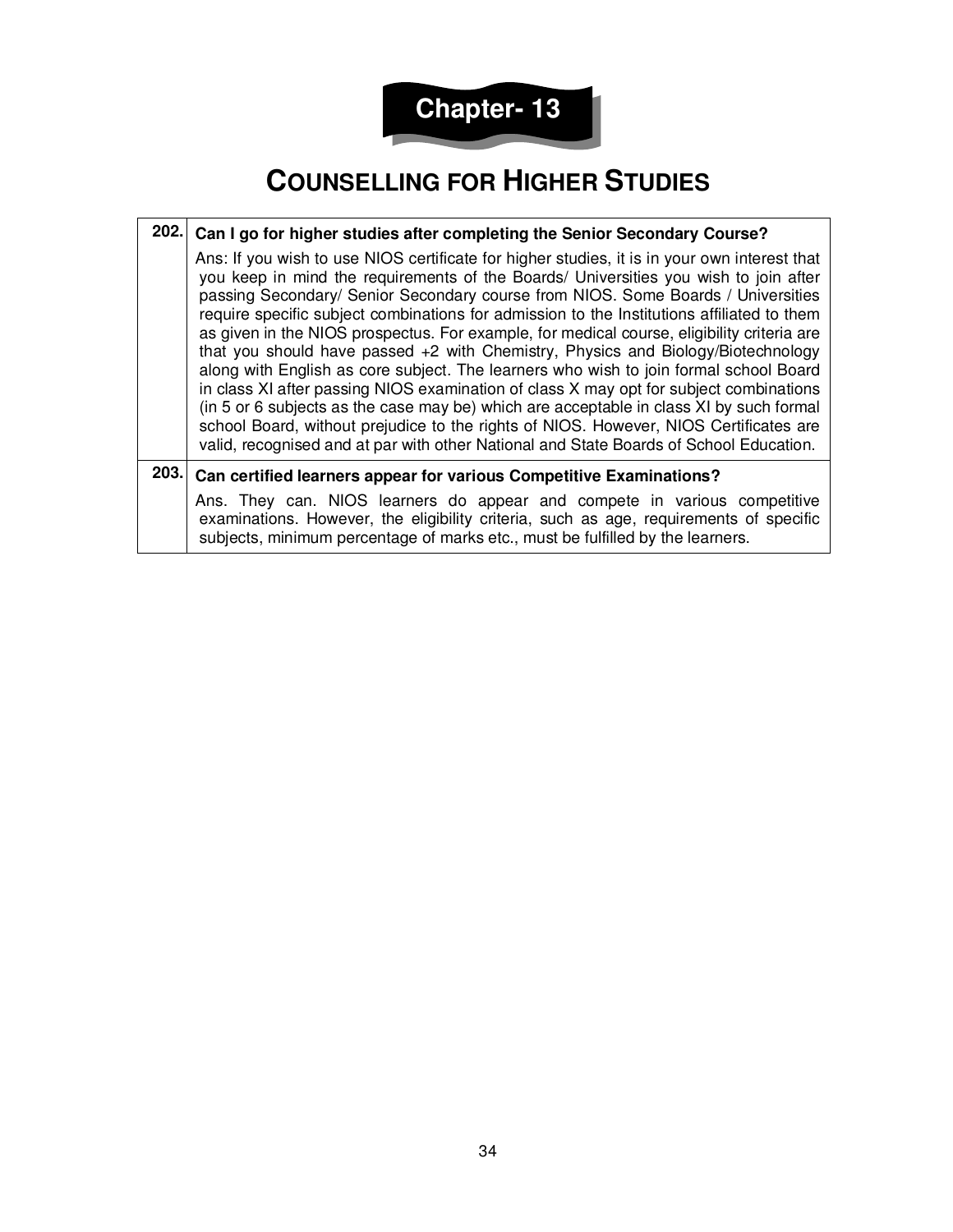

# KNOW MORE

NIOS is very keen to provide the desired and correct information to its learners and other stakeholders. Accordingly, based on the questions asked by learners and other stakeholders, booklet of Frequently Asked Questions has been prepared. This can only be updated in future based on the information received from all concerned.

Thus, any concerned if wanted to know information in addition to the information given in this booklet, following form may be filled in and sent to the Director (Student Support Services) at the address given below:

| Name of the person:         |  |
|-----------------------------|--|
| <b>Address:</b>             |  |
|                             |  |
|                             |  |
| <b>Information desired:</b> |  |
|                             |  |
|                             |  |
|                             |  |



**Address for Communication:** 

**Director (DEPARTMENT OF STUDENT SUPPORT SERVICES) National Institute of Open Schooling A-24-15, Sector-62, Noida 201309, Gautam Budh Nagar, Uttar Pradesh**